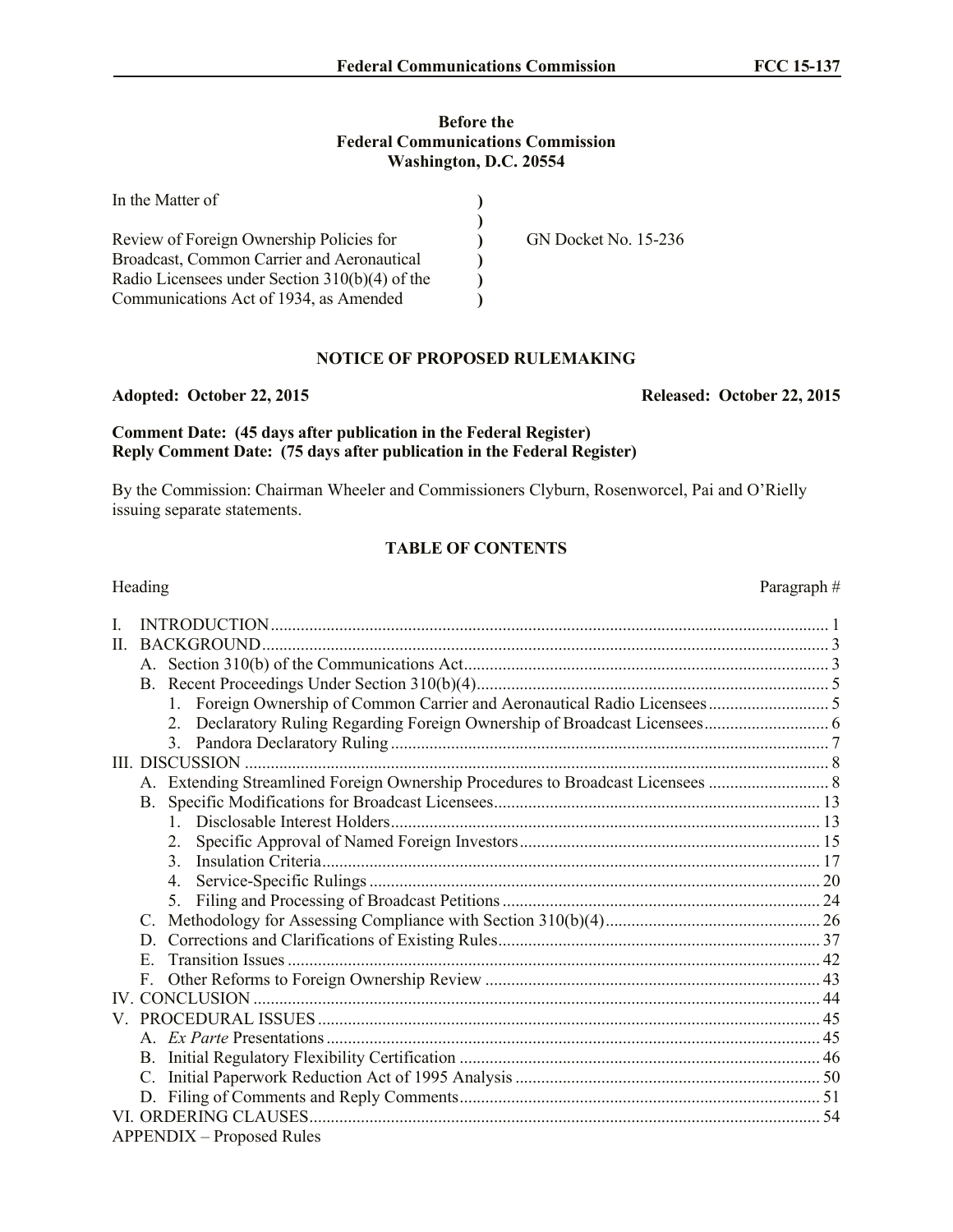## **I. INTRODUCTION**

1. In this Notice of Proposed Rulemaking ("NPRM"), we propose to simplify the foreign ownership approval process for broadcast licensees by extending the streamlined rules and procedures developed for foreign ownership reviews for common carrier and certain aeronautical licensees under section 310(b)(4) of the Communications Act of 1934, as amended (the "Act"),<sup>1</sup> to the broadcast context.<sup>2</sup> These changes will facilitate investment from new sources of capital at a time of growing need for capital investment in this important sector of our nation's economy. We believe that adopting a standardized filing and review process for broadcast licensees' requests to exceed the 25 percent foreign ownership benchmark in section 310(b)(4), as we have done for common carrier licensees, will also provide the broadcast sector with greater transparency, more predictability, and will reduce regulatory burdens and costs. As is the case with common carrier licensees, this standardized filing and review process will provide a clearer path for foreign investment in broadcast licensees that is more consistent with the domestic investment process, while continuing to protect important interests related to national security, law enforcement, foreign policy, and trade policy and other public policy goals.

2. Specifically, we propose to extend the foreign ownership rules and procedures established in the 2013 Foreign Ownership Second Report and Order<sup>3</sup> to broadcast licensees, with certain modifications to tailor them to this context. These changes will, among other things, allow a broadcast licensee to request Commission approval for its U.S. controlling parent to have up to and including 100 percent foreign ownership and for any non-controlling named foreign investor to increase its interest in the U.S. parent up to and including a non-controlling interest of 49.99 percent at some time in the future. We also seek comment on whether and how to revise the methodology a licensee should use to assess its compliance with the 25 percent foreign ownership benchmark in section 310(b)(4) in order to reduce regulatory burdens on applicants and licensees. Finally, we make several proposals to clarify and update existing policies and procedures for broadcast, common carrier and aeronautical licensees.

#### **II. BACKGROUND**

#### **A. Section 310(b) of the Communications Act**

3. Section 310 of the Act requires the Commission to review foreign investment in radio station licensees.<sup>4</sup> This section imposes specific restrictions on who may hold certain types of radio

3 47 C.F.R. §§ 1.990-1.994; *Review of Foreign Ownership Policies for Common Carrier and Aeronautical Radio Licensees Under Section 310(b)(4) of the Communications Act of 1934, as Amended,* IB Docket No. 11-133, Second Report and Order, FCC 13-50, 28 FCC Rcd 5741 (2013) ("*2013 Foreign Ownership Second Report and Order*").

 $1\overline{47 \text{ U.S.C. } }$ § 310(b)(4).

 $2^{2}$  For ease of reference, we refer to broadcast, common carrier, aeronautical en route and aeronautical fixed radio station applicants and licensees (including broadcast permittees) and to common carrier spectrum lessees collectively in the NPRM as "licensees" unless the context warrants otherwise. We also use of the term "common carrier" or "common carrier licensees" in this NPRM to encompass common carrier, aeronautical en route and aeronautical fixed radio station applicants and licensees unless the context applies only to common carrier licensees. "Spectrum lessees" are defined in section 1.9003 of Part 1, Subpart X ("Spectrum Leasing"), 47 C.F.R. § 1.9003. We also refer herein to aeronautical en route and aeronautical fixed licensees collectively as "aeronautical" licensees. In using this shorthand, we do not include other types of aeronautical radio station licenses issued by the Commission. *See*, *e.g.*, 47 C.F.R. § 87.5 (defining various types of aeronautical radio stations); 47 C.F.R. §§ 87.19(a), (b) (applying foreign ownership requirements to aeronautical en route and aeronautical fixed station licenses).

 $4 \text{ A}$  "station license" is defined in section 3(42) of the Act as "that instrument of authorization required by [the] Act or the rules and regulations of the Commission made pursuant to [the] Act, for the use or operation of apparatus for transmission of energy, or communications, or signals by radio by whatever name the instrument may be designated by the Commission." 47 U.S.C. § 153(42). For example, the Commission issues radio station licenses for the provision of broadcast, wireless personal communications services, cellular, microwave, aeronautical en route, and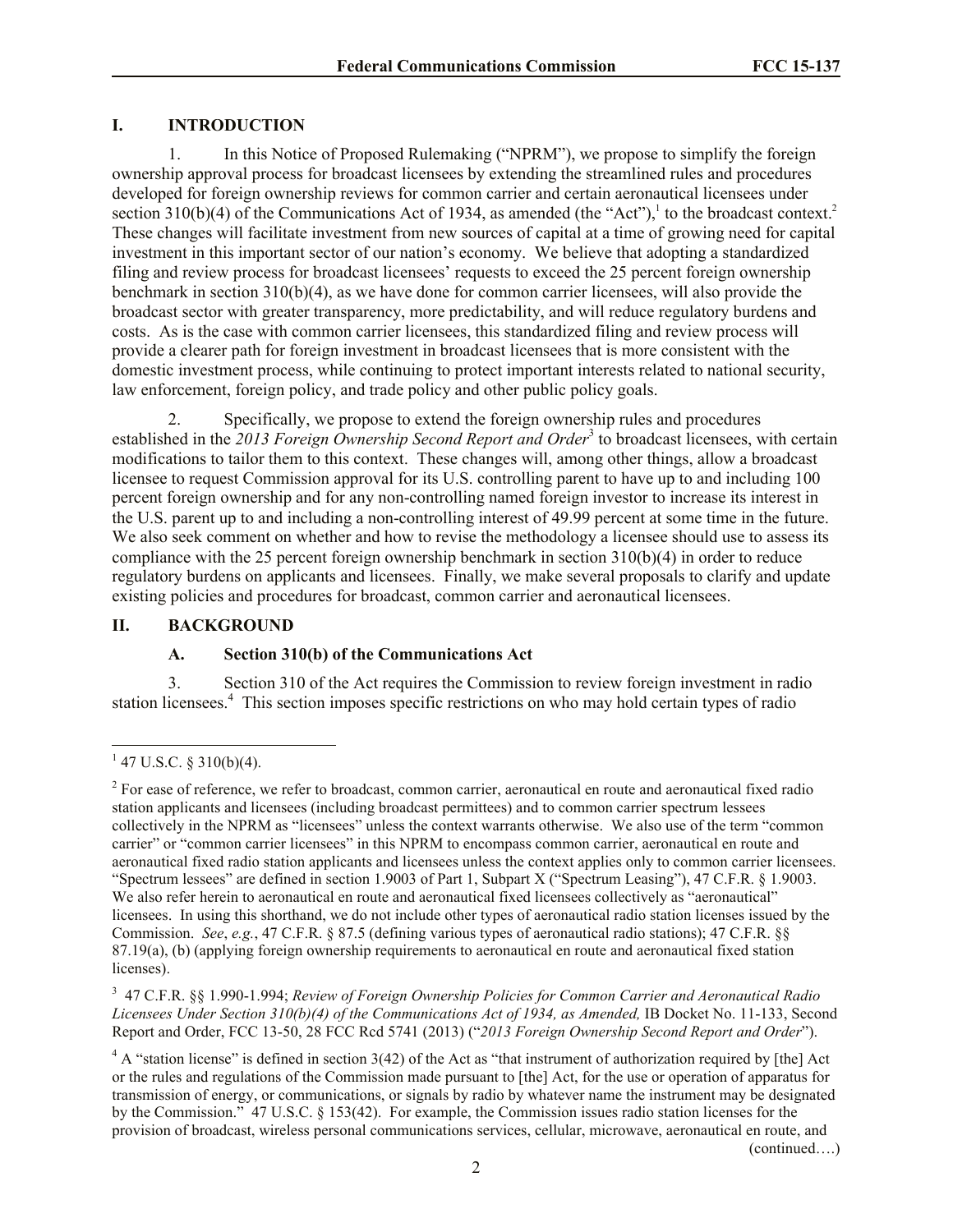licenses. The provisions of section 310 apply to applications for initial radio licenses, applications for assignments and transfers of control of radio licenses, and spectrum leasing arrangements under the Commission's secondary market rules.<sup>5</sup> As relevant to this NPRM, section 310(b)(4) of the Act establishes a 25 percent benchmark for investment by foreign individuals, governments, and corporations in U.S.-organized entities that directly or indirectly control a U.S. broadcast, common carrier, or aeronautical radio licensee.<sup>6</sup> A foreign individual, government, or entity may own, directly or indirectly, more than 25 percent (and up to 100 percent) of the stock of a U.S.-organized entity that holds a controlling interest in a broadcast, common carrier, or aeronautical radio licensee, unless the Commission finds that the public interest will be served by refusing to permit such foreign ownership.<sup>7</sup>

4. Licensees request Commission approval of their controlling U.S. parents' foreign ownership under section 310(b)(4) by filing a petition for declaratory ruling.<sup>8</sup> For the Commission to make the public interest findings required by that section of the Act, licensees file the petition and obtain Commission approval before direct or indirect foreign ownership of their U.S. parent companies exceeds 25 percent.<sup>9</sup> The Commission assesses, in each particular case, whether the foreign interests presented for approval by the licensee are in the public interest, consistent with the Commission's section  $\overline{310(b)(4)}$ policy framework. The Commission's public interest analysis also considers any national security, law enforcement, foreign policy or trade policy issues that may be raised by the foreign ownership. We coordinate as necessary and appropriate with the relevant Executive Branch agencies and afford appropriate deference to their expertise on these issues.<sup>10</sup>

# **B. Recent Proceedings Under Section 310(b)(4)**

# **1. Foreign Ownership of Common Carrier and Aeronautical Radio Licensees**

5. In the *2013 Foreign Ownership Second Report and Order*, the Commission modified the policies and procedures applicable to foreign ownership of common carrier and aeronautical licensees pursuant to section  $310(b)(4)$  by adopting sections 1.990-1.994 of its rules, which provided a streamlined approach for section  $310(b)(4)$ .<sup>11</sup> The Commission took these actions to reduce the regulatory costs and

5 *See 2013 Foreign Ownership Second Report and Order*, 28 FCC Rcd at 5747-49, ¶¶ 7-10. Under the Commission's secondary market rules, spectrum lessees (and spectrum sublessees) providing common carrier service are subject to the same foreign ownership requirements that apply to common carrier licensees under sections 310(a) and (b) of the Act. *See* 47 C.F.R. §§ 1.9020(d)(2)(ii); 1.9030(d)(2)(ii); 1.9035(e)(1). We note that spectrum leasing is not currently permitted under the broadcast service rules.

<sup>6</sup> 47 U.S.C. § 310(b)(4) ("No broadcast or common carrier or aeronautical en route or aeronautical fixed radio station license shall be granted to or held by . . . any corporation directly or indirectly controlled by any other corporation of which more than one-fourth of the capital stock is owned of record or voted by aliens, their representatives, or by a foreign government or representative thereof, or by any corporation organized under the laws of a foreign country, if the Commission finds that the public interest will be served by the refusal or revocation of such license.").

<sup>7</sup> The foreign ownership provisions in sections  $310(a)$  and (b)(1)-(3) of the Act, 47 U.S.C. §§  $310(a)$ , (b)(1)-(3), are discussed in the *2013 Foreign Ownership Second Report and Order*, 28 FCC Rcd at 5747-50, ¶¶ 7-11.

8 *See* 47 C.F.R. § 1.2.

9 *See*, *e*.*g*., *Review of Foreign Ownership Policies for Common Carrier and Aeronautical Radio Licensees Under Section 310(b)(4) of the Communications Act of 1934, as Amended,* IB Docket No. 11-133, Notice of Proposed Rulemaking, 26 FCC Rcd 11703, 11710, ¶ 11 (2011) ("*2011 Foreign Ownership NPRM"*).

<sup>10</sup> *See 2013 Foreign Ownership Second Report and Order*, 28 FCC Rcd at 5751, ¶ 13, 5762, ¶ 34.

<sup>11</sup> *2013 Foreign Ownership Second Report and Order*, 28 FCC Rcd at 5744-46, ¶¶ 3, 5. In the *2012 Foreign Ownership First Report and Order*, in response to requests from commenters, the Commission adopted a

(continued….)

<sup>(</sup>Continued from previous page)

mobile satellite services. For ease of reference, we refer to "radio station licenses" as "licenses" unless the context warrants otherwise.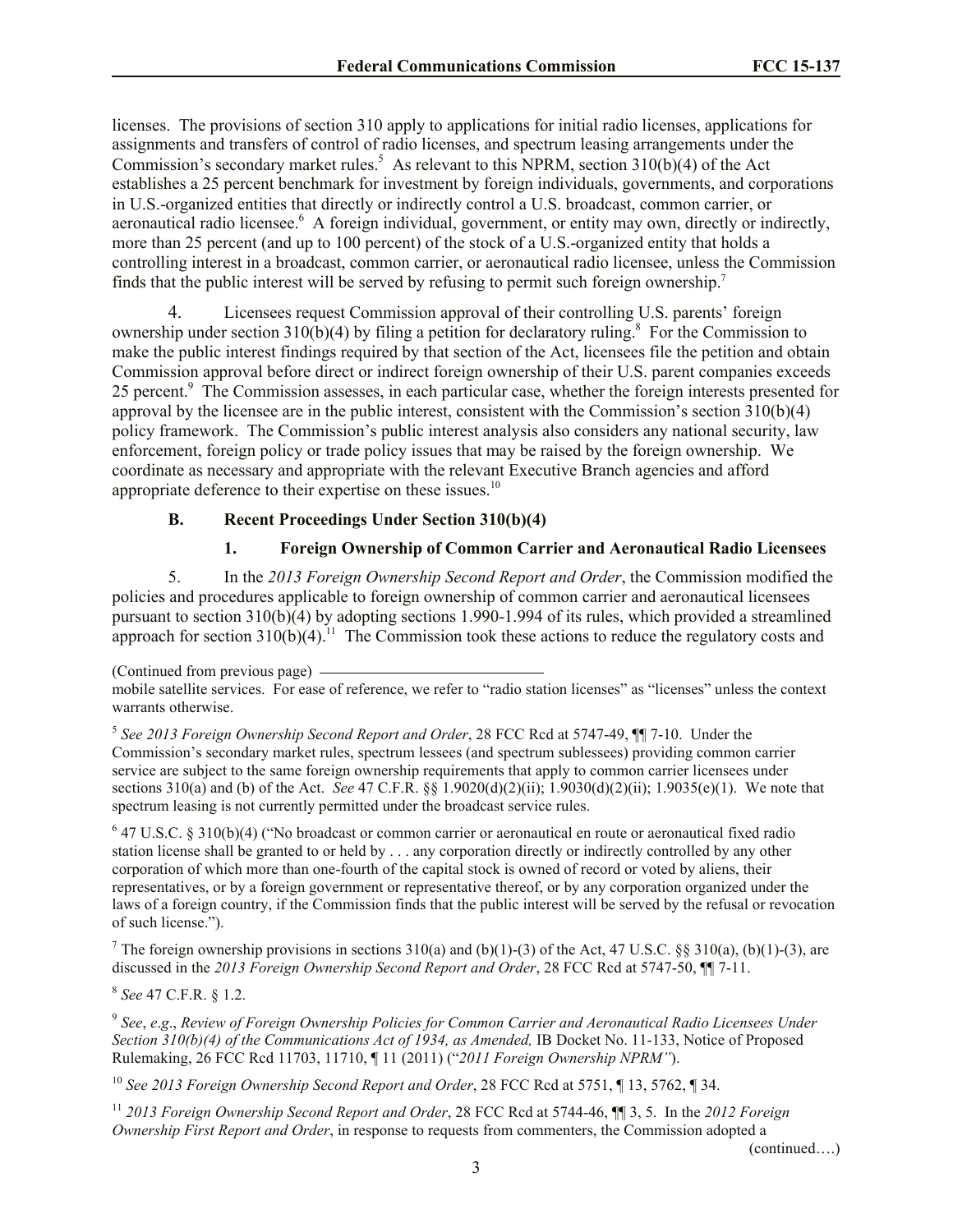burdens imposed on common carrier and aeronautical radio applicants, licensees, and spectrum lessees; provide greater transparency and more predictability with respect to the Commission's foreign ownership filing requirements and review process; and facilitate investment from new sources of capital, while continuing to protect important interests related to national security, law enforcement, foreign policy and trade policy.

# **2. Declaratory Ruling Regarding Foreign Ownership of Broadcast Licensees**

6. In the *2013 Broadcast Clarification Order*, the Commission articulated and clarified its policies and procedures for evaluating potential foreign investment in broadcast licensees under section  $310(b)(4)$  of the Act to remove apparent uncertainty.<sup>12</sup> As part of that proceeding, a number of diverse interested parties asked the Commission to review its policies and procedures regarding the assessment of applications or proposed transactions that would exceed the 25 percent benchmark in section 310(b)(4) in the broadcast context.<sup>13</sup> While the Commission declined to adopt a standardized review process, it clarified that it would continue to conduct the fact-specific, individual case-by-case review of each application or petition for declaratory ruling involving broadcast stations.<sup>14</sup> The Commission reiterated that, with respect to the application of section  $310(b)(4)$  in broadcast cases, the 25 percent benchmark "is only a trigger for the exercise of our discretion, which we then exercise based upon a more searching analysis of the circumstances of each case."<sup>15</sup> Additionally, the Commission acknowledged that "changes" have occurred in the media landscape and marketplace since the foreign ownership restriction was enacted and that limited access to capital is a concern in the broadcast industry, especially for small business entities and new entrants, including minorities and women."<sup>16</sup>

<sup>12</sup> *Commission Policies and Procedures Under Section 310(b)(4) of the Communications Act, Foreign Investment in Broadcast Licensees*, MB Docket No. 13-50, Declaratory Ruling, 28 FCC Rcd 16244 (2013) ("*2013 Broadcast Clarification Order*").

<sup>13</sup> *2013 Broadcast Clarification Order*, 28 FCC Rcd at 16246, ¶ 4. For example, the Coalition of Broadcast Investment ("CBI"), which filed the initial petition for clarification that was the basis for the Commission's *2013 Broadcast Clarification Order*, recommended that the Commission utilize the procedures already in place with respect to proposed common carrier foreign ownership to coordinate with the Executive Branch on any issues related to national security, law enforcement, foreign policy, or trade policy with respect to particular applications or proposed transaction that would exceed 25 percent foreign investment in the controlling U.S. parents of telecommunications entities. *See 2013 Broadcast Clarification Order*, 28 FCC Rcd at 16248, ¶ 8.

<sup>14</sup> The Commission stated that it would not entertain petitions to exceed the foreign ownership limits of section 310(b)(3) for foreign investment in broadcast licensees. *2013 Broadcast Clarification Order*, 28 FCC Rcd at 5752, ¶ 15 n.49. Unlike section 310(b)(4), section 310(b)(3) does not afford the Commission any discretion to approve foreign investment in broadcast licensees in excess of the limitations contained therein. While the Commission has statutory authority to forbear from applying any regulation or provision of the Act to a telecommunications carrier or service if the Commission determines that forbearance is in the public interest, that authority is limited to application of those requirements to telecommunications carriers or services. *See* 47 U.S.C. § 160.

<sup>15</sup> *2013 Broadcast Clarification Order*, 28 FCC Rcd at 16249-50, ¶ 11.

<sup>16</sup> *2013 Broadcast Clarification Order*, 28 FCC Rcd at 16249, ¶ 10.

<sup>(</sup>Continued from previous page)

forbearance approach to applying the foreign ownership limitations in section 310(b)(3) of the Act to common carrier licensees. *Review of Foreign Ownership Policies for Common Carrier and Aeronautical Radio Licensees Under Section 310(b)(4) of the Communications Act of 1934, as Amended,* IB Docket No. 11-133, First Report and Order, FCC 12-93, 27 FCC Rcd 9832 (2012) ("*2012 Foreign Ownership First Report and Order"*). The Commission's forbearance authority does not extend to broadcast or aeronautical radio licensees. *See* 47 U.S.C. § 160. The section 310(b)(3) forbearance approach adopted in the *2012 Foreign Ownership First Report and Order* applies only to foreign ownership in common carrier licensees held through intervening U.S.-organized entities that do not control the licensee, to the extent we determine such foreign ownership is consistent with the public interest under the policies and procedures the Commission has adopted for the public interest review of foreign ownership subject to section 310(b)(4) of the Act. *Id*. at 9832-33, ¶ 1.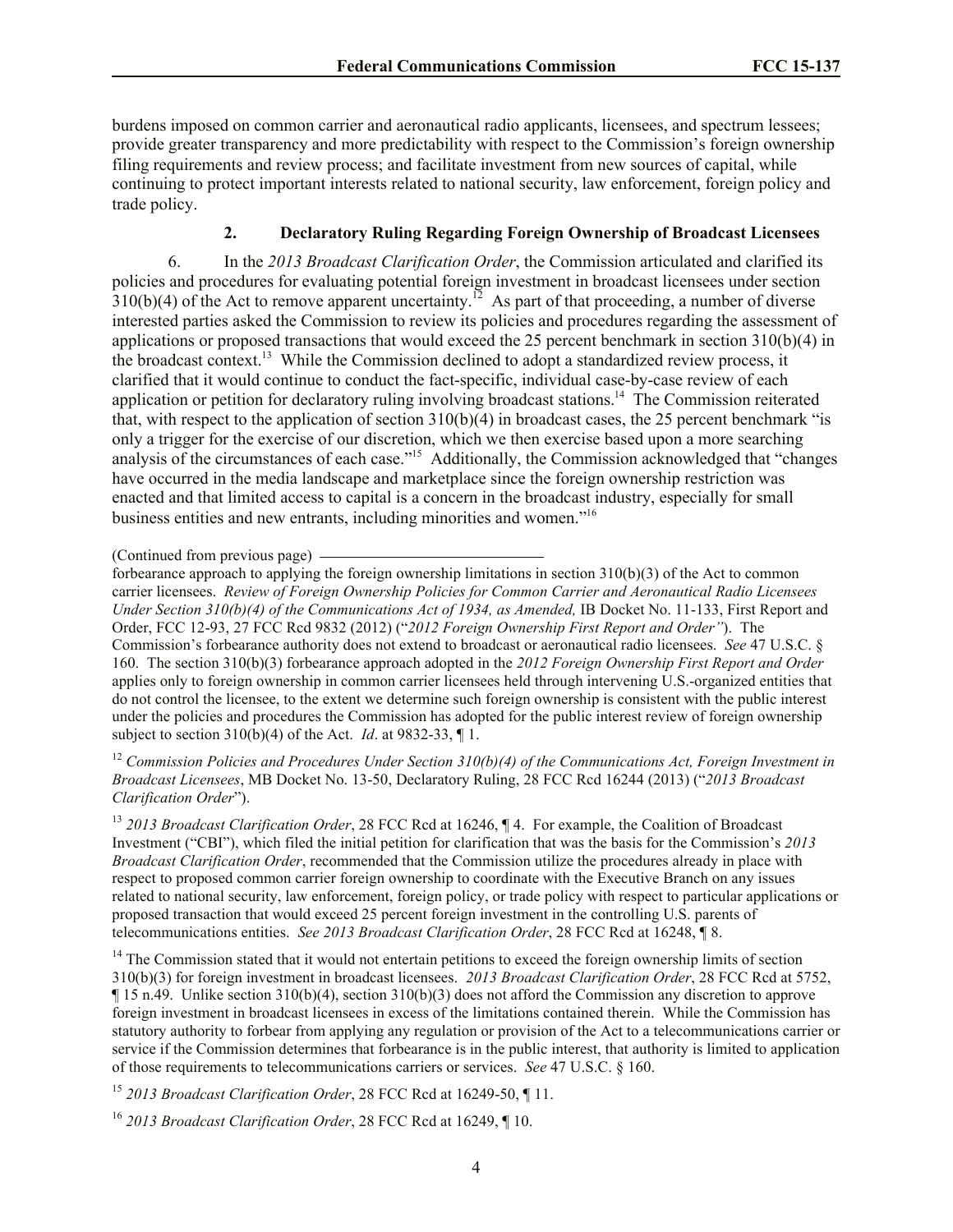# **3. Pandora Declaratory Ruling**

7. In the *2015 Pandora Declaratory Ruling*, the Commission granted a petition for declaratory ruling filed by Pandora Radio LLC ("Pandora") to exceed the 25 percent foreign ownership benchmark set out in section  $310(b)(4)$ .<sup>17</sup> On June 20, 2013, the Commission received an assignment application in which Pandora sought to become the licensee of Station KXMZ(FM), Box Elder, South Dakota. Thereafter, Pandora amended its assignment application to include a petition for declaratory ruling to permit Pandora's parent company, Pandora Media, a publicly traded company headquartered in the United States, to have varying levels of foreign ownership (voting and equity) because it could not prove that foreign entities do not beneficially own or vote more than 25 percent of its shares.<sup>18</sup> Based on the facts specific to that case and in view of existing broadcast foreign ownership policies, the Commission approved the request to exceed the 25 percent benchmark under section 310(b)(4) provided that Pandora must obtain prior Commission approval for (1) aggregate foreign equity and/or foreign voting interests in Pandora Media exceeding 49.99 percent; (2) any change in the Pandora Media Board of Directors that would result in a majority of foreign members; or (3) any individual foreign investor or "group" acquiring a greater than five percent voting or equity interest (or ten percent for certain institutional investors) in Pandora Media.<sup>19</sup>

# **III. DISCUSSION**

# **A. Extending Streamlined Foreign Ownership Procedures to Broadcast Licensees**

8. In this NPRM, we propose to extend the foreign ownership rules and procedures applicable to common carrier licensees to broadcast licensees, $\bar{z}^0$  with certain exceptions and proposed modifications discussed in section III.B. below. Specifically, we propose to incorporate broadcast licensees into the Commission's rules that apply to petitions filed under section  $310(b)(4)$  of the Act.<sup>21</sup> We seek comment on these proposals, as well as on any alternatives that commenters believe we should consider. With respect to each proposal or proposed alternative, commenters should discuss, and, if possible, quantify, the likely costs and benefits of the proposal or proposed alternative.

9. In the *2013 Broadcast Clarification Order*, the Commission signaled that it might elect to create a standardized review process for broadcast licensees similar to that adopted in the common carrier context to streamline procedures.<sup>22</sup> Our subsequent experience with the 2015 Pandora Declaratory *Ruling* leads us to propose modifications to our processing procedures for broadcast petitions for declaratory ruling pursuant to section  $310(b)(4)$ .<sup>23</sup> The proceeding illustrated a need for greater clarity

<sup>19</sup> *Id.* at 5101, ¶ 19.

<sup>22</sup> *2013 Broadcast Clarification Order*, 28 FCC Rcd at 16252, ¶ 15.

l <sup>17</sup> *Pandora Radio LLC Petition for Declaratory Ruling Under Section 310(b)(4) of the Communications Act of 1934, as Amended*, MB Docket No. 14-109, Declaratory Ruling, FCC 15-52, 30 FCC Rcd 5094, 5095-96, ¶ 4 (2015) ("*2015 Pandora Declaratory Ruling*"), *recon denied,* FCC 15-129 (rel. Sept. 17, 2015).

<sup>18</sup> *Id.*

<sup>20</sup> *See generally 2013 Foreign Ownership Second Report and Order*, 28 FCC Rcd 5741.

<sup>21</sup> *See* 47 C.F.R. §§ 1.990-1.994*.* To the extent we adopt the NPRM's proposal to incorporate broadcast licensees into the regulatory framework for foreign ownership of common carrier licensees, with certain modifications applicable to broadcast licensees, we propose to codify the final rules adopted in this proceeding in Part 1, subpart T, which is currently reserved in the Code of Federal Regulations at §§ 1.5000-1.5004, and to remove §§ 1.990-1.994 from Part 1, subpart F. Subpart F of the Commission's rules applies only to Wireless Radio Services Applications and Proceedings. In the text of this NPRM, we generally refer to the rules by their current section numbers, but we may refer to the proposed rule section in the text and footnotes as appropriate.

<sup>&</sup>lt;sup>23</sup> Our experience in *Pandora* also highlights an opportunity for the Commission to consider its guidance regarding foreign ownership showings and certifying compliance, which we do in Section III.C.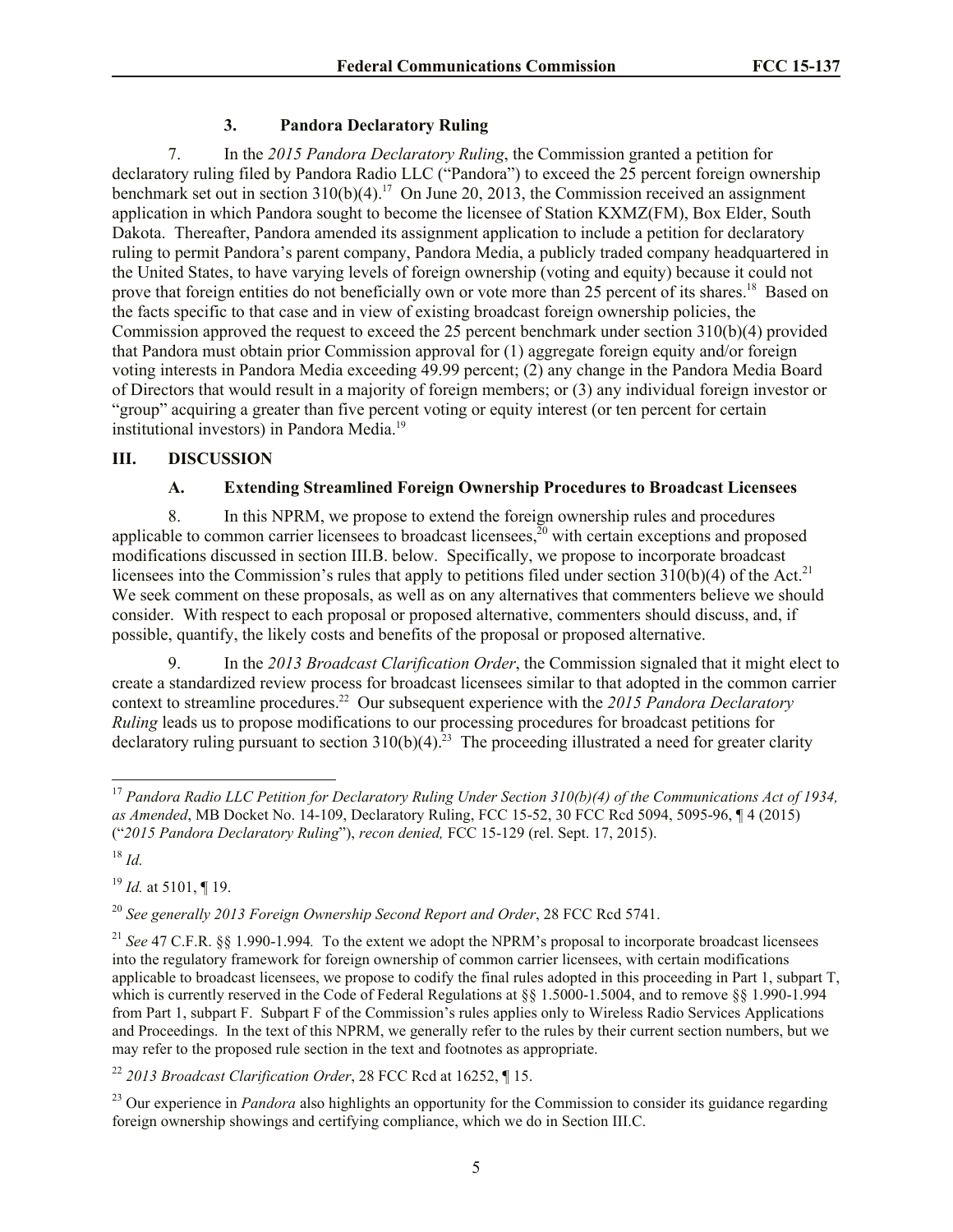and certainty in the foreign ownership context for broadcasters, as well as those seeking to acquire broadcast interests. We believe that broadcasters can benefit from the streamlining measures that are applied to common carrier licensees that seek to exceed the 25 percent foreign ownership benchmark in section 310(b)(4). Furthermore, streamlining our filing and review processes may have the added benefit of attracting financial investment from new sources of capital for broadcasters.

10. We tentatively conclude that the considerations underlying the adoption of the foreign ownership rules applicable to section  $310(b)(4)$  petitions for common carrier licensees are generally applicable to broadcast licensees. The Commission's experience applying these rules in the common carrier context demonstrates that the process is efficient and that filers are benefitting from the formal guidance. Moreover, the rules ensure that the Commission is able to satisfy its obligations under section 310(b) with respect to foreign ownership, while coordinating applications and petitions with the Executive Branch, as needed. We propose to apply these principles in the broadcast context. We seek comment on this approach. Commenters are encouraged to review the proposed rules set out in the Appendix, provide comment on the application of these rules to the broadcast sector, and propose alternative approaches that would promote the public interest. $24$ 

11. Significantly, a petitioner would be able to request (1) approval of up to 100 percent aggregate foreign ownership (voting and/or equity) by unnamed and future foreign investors in the controlling U.S. parent of a broadcast licensee, subject to certain conditions; (2) approval for any named foreign investor that proposes to acquire a less than 100 percent controlling interest to increase the interest to 100 percent at some time in the future; and (3) approval for any non-controlling named foreign investor to increase its voting and/or equity interest up to and including a non-controlling interest of 49.99 percent at some time in the future. Moreover, a petitioner would only need to obtain specific approval of foreign investors (*i.e*., individuals, entities, or a "group" of foreign individuals or entities) that hold or would hold, directly or indirectly, more than five percent, and in certain circumstances, more than ten percent of the U.S. parent's equity and/or voting interests, or a controlling interest in the U.S. parent. The Commission will continue to coordinate as necessary and appropriate with the Executive Branch regarding all petitions for declaratory ruling filed under section 310(b).

12. We believe that applying these rules to broadcast licensees in the context of section 310(b)(4) petitions will help improve access to capital from foreign investors and promote regulatory flexibility, while also preserving the Commission's statutory obligation, in consultation with the relevant Executive Branch agencies, to ensure that foreign ownership above the 25 percent benchmark serves the public interest.<sup>25</sup> We believe this approach will reduce uncertainty regarding the treatment of foreign investment in broadcast properties and reduce burdens on filers by providing a streamlined, uniform process.

# **B. Specific Modifications for Broadcast Licensees**

#### **1. Disclosable Interest Holders**

l

13. Section 1.991(e)-(g) of the rules requires all section 310(b) petitions for declaratory ruling regarding proposed foreign investment in a common carrier licensee to contain the name, address,

<sup>&</sup>lt;sup>24</sup> The Appendix shows the proposed new rules as they would be codified in subpart T of Part 1, 47 C.F.R. §§ 1.5000-1.5004.

 $^{25}$  As in the common carrier context, the ability to request approval for foreign ownership above the statutory benchmark, including up to 100 percent foreign ownership of the U.S. parent, does not necessarily mean that such ownership levels will be granted in a particular case. *See, e.g.*, *2013 Foreign Ownership Second Report and Order*, 28 FCC Rcd at 5786, ¶ 82. The Commission, in consultation with the Executive Branch agencies, conducts review of applications and petitions involving broadcast stations based on the relevant public interest considerations for incumbent and prospective licensees. Additionally, as part of its review of any foreign ownership petition, the Commission may send letters of inquiry or document requests to the applicants or petitioners, request additional materials, or take any other needed measures in order to conduct a comprehensive public interest review.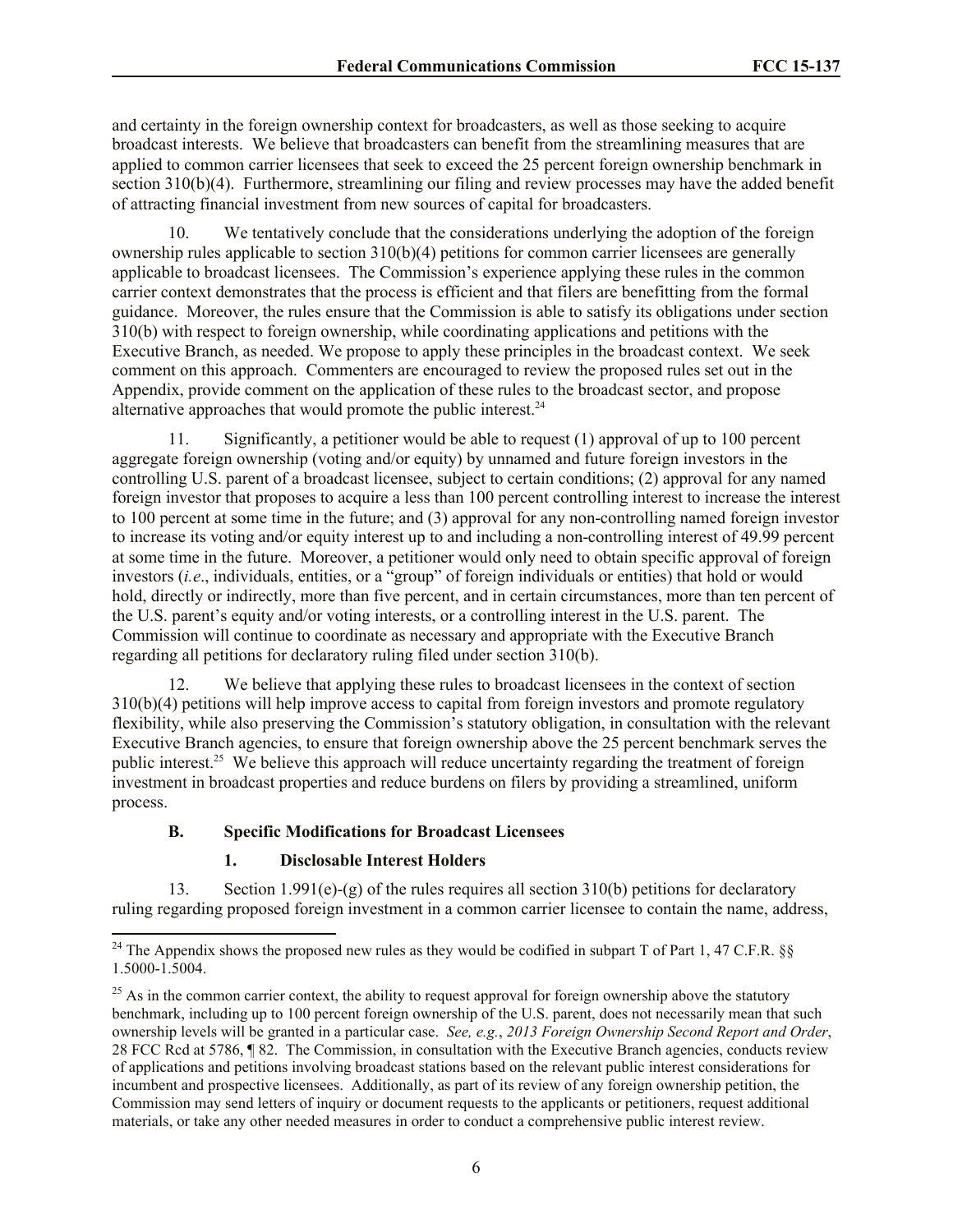citizenship and principal business(es) of any individual or entity, regardless of citizenship, that directly or indirectly holds or would hold, after effectuation of any planned ownership changes described in the petition, at least ten percent of the equity or voting interests in the controlling U.S. parent of the petitioning common carrier licensee or a controlling interest.<sup>26</sup> The Commission adopted the ten percent threshold to ensure consistency with the ownership disclosure requirements that apply to most common carrier applicants under the Commission's licensing rules, while preserving a meaningful opportunity for the Executive Branch agencies to review petitions for national security, law enforcement, foreign policy, and trade policy concerns.<sup>27</sup> We propose to adopt a similar approach for broadcast licensees subject to the modifications described below. We seek comment on this proposal.

14. Rather than adopt the ten percent disclosable threshold for broadcast licensees, we propose to require that broadcast entities disclose their ownership interests based on the current attribution rules and policies applicable to broadcast licensees.<sup>28</sup> Our media attribution rules seek to identify those interests in or relationships to licensees that confer on their holders a degree of influence or control such that the holders have a realistic potential to affect the programming decisions of licensees or other core operating functions.<sup>29</sup> Given the distinct nature of the services provided by common carriers and broadcast stations, different attribution standards apply to these services. For example, as noted above, the ownership disclosure requirements applicable to most common carriers require the disclosure of all ten percent interest holders (voting and equity); the broadcast attribution rules, however, generally require the attribution of individuals or entities that hold five percent or more of the voting stock, while nonvoting stock interests are typically not attributable.<sup>30</sup> We believe that consistency with our broadcast attribution rules would ensure certainty and efficiency for broadcast firms with foreign ownership interests. Additionally, broadcast industry filers are familiar with the Commission's media attribution rules and are already required to disclose such interest holders on various Commission forms and applications (*e.g*., FCC Form 323, Ownership Report for Commercial Broadcast Stations). Given that familiarity, we believe it would pose an undue hardship to establish a different disclosure threshold for broadcasters. We seek comment on this proposal.

# **2. Specific Approval of Named Foreign Investors**

15. Section 1.991(i) of the rules requires a common carrier licensee filing a section 310(b)(4) petition to identify and request specific approval for any foreign individual or entity, or "group" of foreign individuals or entities, that holds or would hold directly, or indirectly through one or more intervening U.S.- or foreign-organized entities, more than five percent of the U.S. parent's total outstanding capital stock (equity) and/or voting stock, or a controlling interest.<sup>31</sup> In addition, as a condition of the initial ruling, and with respect to any future interests that may be acquired by foreign investors, section 1.994(a)(1) similarly requires the licensee to file a new petition to obtain prior approval

l <sup>26</sup> *See 2013 Foreign Ownership Second Report and Order*, 28 FCC Rcd at 5799-801, ¶¶ 111-14; 47 C.F.R. §  $1.991(e)$ -(g).

<sup>27</sup> *2013 Foreign Ownership Second Report and Order*, 28 FCC Rcd at 5800-01, ¶¶ 113-14.

<sup>28</sup> 47 C.F.R. § 73.3555, Note 2.

<sup>29</sup> *See, e.g.*, *Review of the Commission's Regulations Governing Attribution of Broadcast and Cable/MDS Interests*, MM Docket No. 94-150, Report and Order, 14 FCC Rcd 12559, 12560, ¶ 1 (1999). The Commission's media attribution rules define what constitutes a "cognizable interest" in applying the broadcast multiple ownership rules.

<sup>30</sup> *See 2013 Foreign Ownership Second Report and Order*, 28 FCC Rcd at 5799-800, ¶ 111; *see also* 47 C.F.R. § 73.3555, Note 2(a) (broadcast attribution standards). Non-voting stock interests can result in attribution under the "equity-debt" plus standard when they are combined with debt interests and certain other criteria. 47 C.F.R. § 73.3555, Note 2(h).

 $31$  47 C.F.R. § 1.991(i). There is an exception in section 1.991(i)(3) for certain interests in excess of five percent and up to ten percent.  $47 \text{ C.F.R. }$  §  $1.991(i)(3)$ .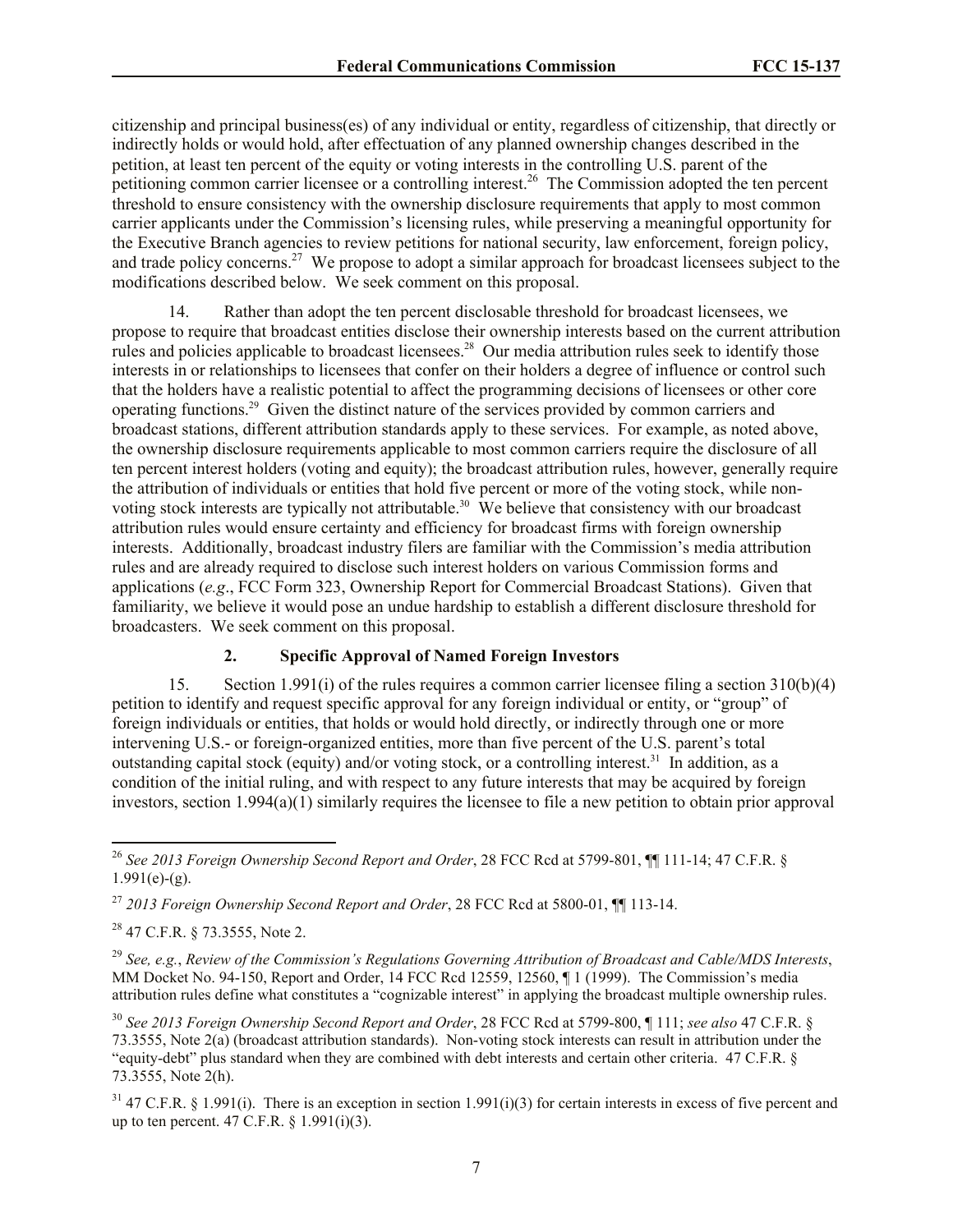before any foreign individual, entity, or "group" not previously approved acquires a greater-than-five percent interest in the U.S. parent that does not qualify as exempt under section  $1.991(i)(3)$ .<sup>32</sup> In circumstances where a foreign-organized entity requires specific approval, the petition must include the information specified in section 1.991(j), including the name and citizenship of any individual or entity that holds, or would hold, directly and/or indirectly, through one or more intervening entities, ten percent or more of the equity interests and/or voting interests, or a controlling interest, in the foreign entity for which the petitioner requests specific approval.<sup>33</sup> We propose to adopt a similar approach for broadcast licensees subject to the modifications described in paragraph 16. We seek comment on this proposal.

Consistent with our proposal regarding disclosable interest holders in general,  $34$  we do not believe that it would be appropriate to require broadcast petitioners to use the ten percent standard specified in section 1.991(j)(ii)(2) for petitions filed by common carrier. Instead, we propose again to rely on the attribution standards set out in section 73.3555 applicable to broadcast stations to determine which individuals and entities should be listed for each foreign entity for which the broadcast licensee seeks specific approval.<sup>35</sup> We believe that consistency with our broadcast attribution rules and the familiarity of broadcasters with these rules support such an approach. We seek comment on this proposal.

#### **3. Insulation Criteria**

17. Sections 1.992 and 1.993 of the rules specify the methodology for calculating the foreign equity and voting interests in the controlling U.S. parent of a common carrier licensee that require specific approval under section 1.991(i) of the rules.<sup>36</sup> For purposes of calculating the percentage of foreign voting interests held indirectly in the controlling U.S. parent through one or more intervening partnerships or limited liability companies ("LLCs"), a general partner, uninsulated limited partner or uninsulated LLC interest holder (including a non-member manager) is considered to hold the same voting interest as the partnership or LLC holds in the company situated in the next lower tier of the vertical ownership chain. Where a limited partner or LLC member is insulated, the limited partner's or LLC member's voting interest is calculated as equal to its equity interest in the limited partnership or  $LLC<sup>37</sup>$  Similarly, where the U.S. parent is itself organized as a limited partnership or LLC, an insulated limited partner's or LLC member's voting interest in the U.S. parent is calculated as equal to the limited partner's or LLC member's equity interest in the parent.

18. For broadcast licensees, we propose to rely on the broadcast insulation criteria set forth in the broadcast rules, rather than those applied in the common carrier context. The insulation criteria for

<sup>34</sup> *See supra* ¶¶ 13-14.

<sup>35</sup> *See* Appendix, Proposed Rules, § 1.5001(j)(2)(ii)(B). *See also* 47 C.F.R. § 73.3555, Note 2.

<sup>36</sup> 47 C.F.R. § 1.992 (stating how to calculate indirect equity and voting interests under section 1.991); *id*. § 1.993 (providing insulation criteria for interests in limited partnerships, limited liability partnerships, and limited liability companies). The same methodology applies for purposes of calculating the U.S. and foreign equity and voting interests in the U.S. parent that require disclosure pursuant to sections 1.991(e) through (g) of the rules. 47 C.F.R. §  $1.991(e)$ -(g).

 $37$  Equity interests held indirectly in the controlling U.S. parent are calculated using a "multiplier" to dilute the percentage of each investor's equity interest when those interests are held through intervening companies. The multiplier is applied to each link in the vertical ownership chain, regardless of whether any particular link represents a controlling interest in the company positioned in the next lower tier. The resulting product yields the *pro rata* equity holdings of the investors in the U.S. parent company separate from the voting power associated with the investors' shareholdings. *See* 47 C.F.R. § 1.992(b)(1); *2013 Foreign Ownership Second Report and Order*, 28 FCC Rcd at 5803, ¶ 118.

l <sup>32</sup> 47 C.F.R. § 1.994(a)(1). *See also* 47 C.F.R. § 1.994(e) (specifying the circumstances requiring licensees to file a new petition for declaratory ruling after an initial grant).

 $33$  47 C.F.R. § 1.991(j)(2)(ii).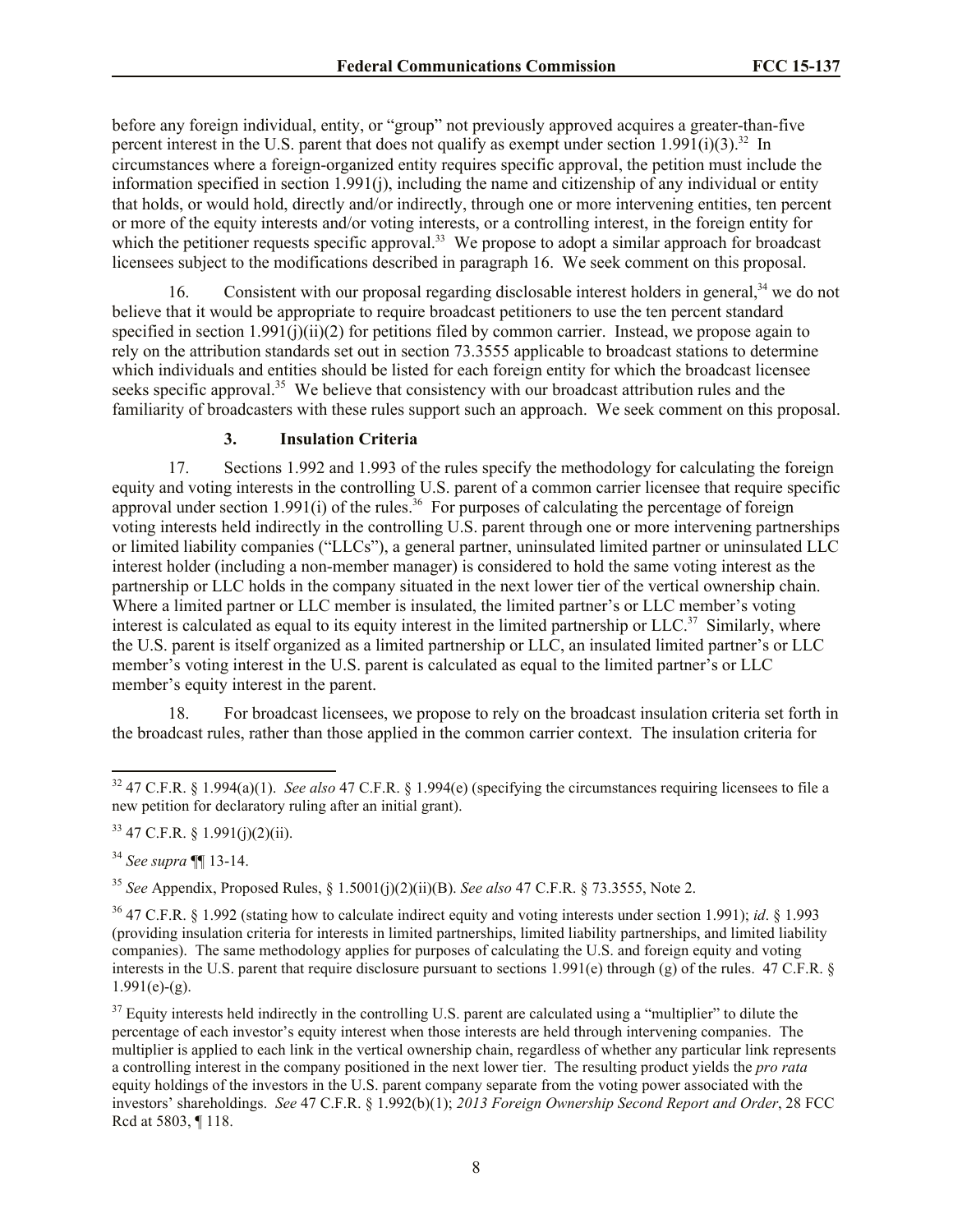broadcasters are governed by Note  $2(f)$  of section  $73.3555$ <sup>38</sup> Under the broadcast attribution rules governing partnership and LLC interests, all general partners and non-insulated limited partnership and LLC interests are attributable. An exception from attribution applies only to those limited partners and LLC interest holders that meet the Commission's insulation criteria and certify that they are not materially involved in the management or operations of the entity's media interests. While there are many similarities in the insulation criteria under section 1.993 and Note 2(f) of section 73.3555, the broadcast criteria contain elements that are specific to media-related activities and reflect the distinct nature of broadcast operations.<sup>39</sup>

19. We believe consistency with the Commission's broadcast insulation policies under our attribution rules is appropriate to apply in the foreign ownership context. Broadcast entities are already familiar with these insulation criteria, and those entities that have insulated certain interests have already executed their organizational documents based on these criteria. Adopting different criteria in this context may require these entities to revise and re-execute their organizational documents, renegotiate the roles of insulated interest holders, and operate pursuant to multiple insulation standards when seeking approval of foreign ownership above the 25 percent benchmark in section 310(b)(4). If we were to adopt different criteria, what would the costs associated with applying the common carrier foreign ownership insulation criteria be for broadcasters? Are there any public interest benefits that would exceed such costs? Are there alternative insulation criteria for broadcast entities that might be more appropriate in the context of our foreign ownership review pursuant to section 310(b)(4)? Would the benefits of imposing any alternative criteria exceed the cost of compliance? We seek comment on these issues.

# **4. Service-Specific Rulings**

20. Foreign ownership rulings issued to common carrier licensees<sup>40</sup> cover, unless otherwise specified in a particular ruling, any common carrier radio service in any geographic location regardless of the particular wireless service(s) (e.g., Personal Communications Service) and geographic service area(s) authorized under the petitioner's existing license(s). Such rulings may also be issued when an applicant seeks authority in a contemporaneously filed application for an initial license or for consent to acquire licenses by transfer or assignment.<sup>41</sup> We seek comment on whether there are considerations unique to broadcasting that suggest a different approach.

21. The Commission has noted in the past the important distinctions between common carrier services and broadcast media in the context of the public interest analysis under section 310(b)(4). For example, the Commission has noted that, while common carrier licenses are passive in nature and confer no control over the content of transmissions, broadcast transmissions have been found to present

<sup>38</sup> 47 C.F.R. § 73.3555, Note 2.

<sup>39</sup> *See, e.g.*, 47 C.F.R. § 73.3555, Note 2(f)(1).

 $40$  To date, the Commission has not received a request for a section 310(b)(4) declaratory ruling with respect to aeronautical licenses.

<sup>&</sup>lt;sup>41</sup> Prior to adopting foreign ownership rules for common carrier and aeronautical licensees, the Commission typically issued rulings that were limited in scope to the particular wireless service(s) and geographic service area(s) of the licenses or spectrum leasing arrangements referenced in the petition for declaratory ruling. *See 2013 Foreign Ownership Second Report and Order*, 28 FCC Rcd at 5797, ¶ 105. As a result, although the ruling authorized the foreign ownership of the licensee, the licensee was required to file additional petitions for declaratory ruling after grant of the initial ruling in order to "extend" its ruling to cover licenses or spectrum leasing arrangements in different services and/or in different geographic service areas. *Id*. The Commission determined in the *2013 Foreign Ownership Second Report and Order* that it could eliminate its practice of issuing rulings on a service-specific and geographic-specific basis, while preserving a meaningful opportunity for the Executive Branch to consider, in the Title III licensing process, whether a licensee's proposed expansion of service or coverage area raises concerns with respect to national security, law enforcement, foreign policy and trade policy due to the licensee's foreign ownership. *Id.* at 5797-99, ¶¶ 105-110.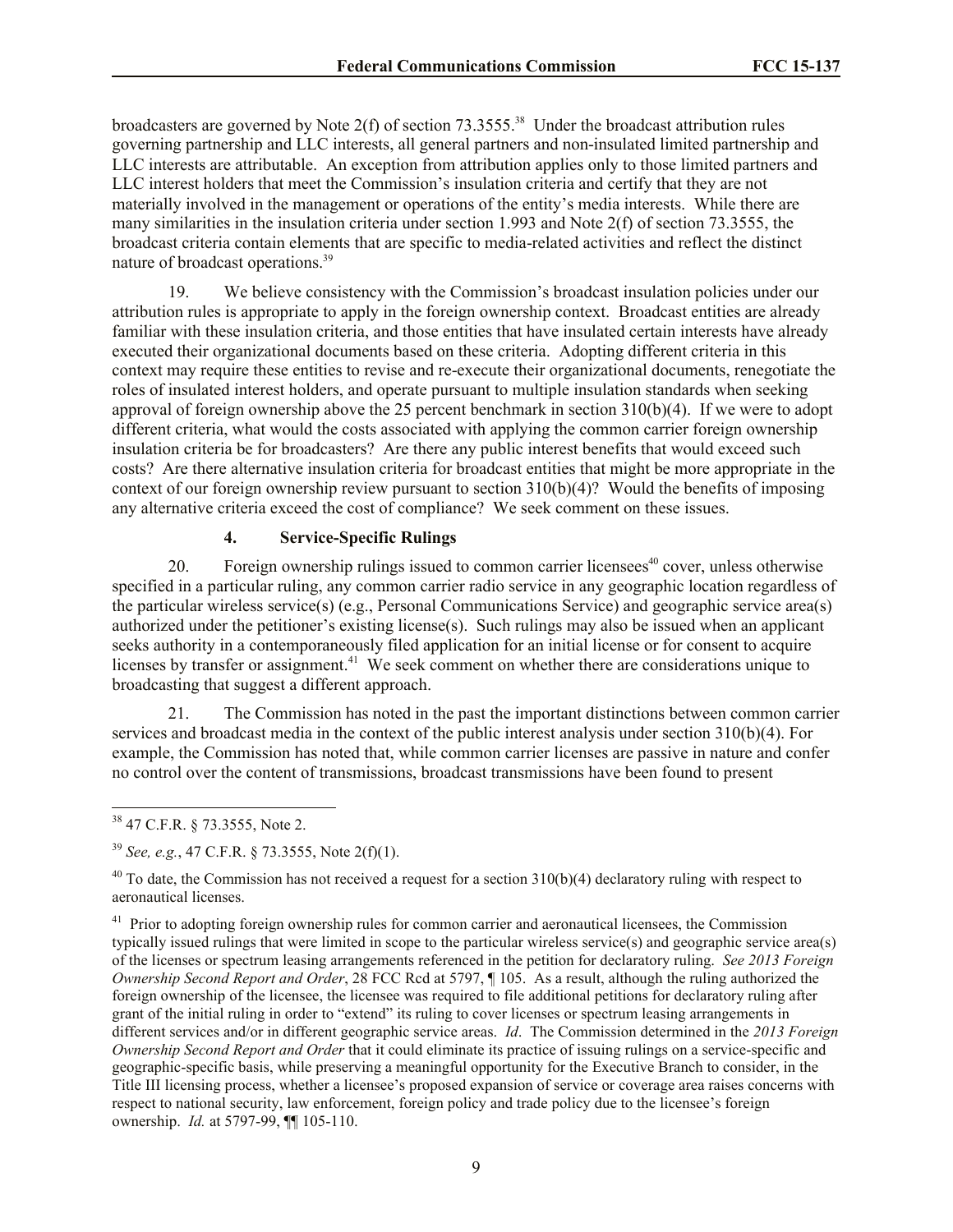additional concerns because broadcasters exercise control over the content that they air.<sup>42</sup> The Commission's approach to the benchmark for foreign investments in broadcast licensees has reflected "heightened concern for foreign influence over or control over broadcast licensees which exercise editorial discretion over the content of their transmissions."<sup>43</sup>

22. Given these considerations, we seek comment on how our process should be adapted, if at all, to approach service-specific rulings. The foreign ownership rules that currently apply to common carrier licensees allow a ruling for common carrier licensees that applies to all types of common carrier wireless services, *e.g*., satellite, CMRS, microwave, AWS. In addition, the rulings are not geographic specific. Thus, a licensee does not need separate rulings to provide service in the conterminous United States and Puerto Rico. However, given the foregoing issues, a broadcast ruling may require different parameters. We seek comment on whether we should issue rulings on a service and/or geographic basis. For example, to which services would a ruling apply? If a licensee has a ruling covering television licenses, would it need a new ruling if it later sought to acquire AM radio station licenses? Would a licensee with a ruling for an AM radio station in small market require a new ruling if it sought to acquire a national chain of radio stations or additional stations in that small market?

23. Similar questions arise if a common carrier licensee seeks to acquire a broadcast licensee. Would a ruling for common carrier licenses apply prospectively to broadcast licenses that the licensee sought to acquire? Given that we propose herein to adopt differing requirements depending on service (*e.g*., different disclosable interest holders), how would such differences be reconciled if, for example, a common carrier ruling also were to cover the subsequent acquisition of a television station? We tentatively conclude that entities should not be required to provide the disclosable interest information for both common carrier and broadcast licensees if they propose to provide only one of those types of services, and that the Commission should conduct its public interest analysis for all services only where the applicant is to hold licenses as both common carrier and broadcaster. We seek comment on this issue, including whether there is significant interest in the marketplace for entities with foreign ownership to hold both common carrier and broadcast licenses.

#### **5. Filing and Processing of Broadcast Petitions**

24. Section 1.990(b) of the rules provides that petitions for declaratory ruling shall be filed electronically through the International Bureau Filing System ("IBFS").<sup>44</sup> For broadcast petitions, however, we propose that petitions for declaratory ruling be filed electronically as an attachment to the underlying applications for a construction permit or an assignment or transfer of control that are electronically filed through the Commission's Consolidated Database System ("CDBS") or any successor database.<sup>45</sup> As is the current procedure, such applications would be placed on a CDBS-generated public notice denoting that the application is "accepted for filing." This public notice initiates the formal processing of the application, provides notice to interested members of the public who may wish to support or oppose the application, and triggers the legal timeframe for the filing of petitions to deny.<sup>46</sup>

l

<sup>45</sup> *See, e.g*., FCC Form 314, Application for Consent to Assignment of Broadcast Station Construction Permit or License, http://transition.fcc.gov/Forms/Forms314/314.pdf, FCC Form 315, Application for Consent to Transfer Control of Entity Holding Broadcast Station Construction Permit or License,

http://transition.fcc.gov/Forms/Forms315/315.pdf; FCC Form 316, Application for Consent to Assign Broadcast Station Construction Permit or License or Transfer of Control of Entity Holding Broadcast Station Construction Permit or License, http://transition.fcc.gov/Forms/Forms316/316.pdf.

 $^{46}$  47 C.F.R. § 73.3584(a).

<sup>42</sup> *2013 Broadcast Clarification Order*, 28 FCC Rcd at 16245, ¶ 3 n.5; *see also* 47 U.S.C. §§ 309(d), 310(d).

<sup>43</sup> *2013 Broadcast Clarification Order*, 28 FCC Rcd at 16246, ¶ 3 n.7.

<sup>44</sup> 47 C.F.R. § 1.990(b).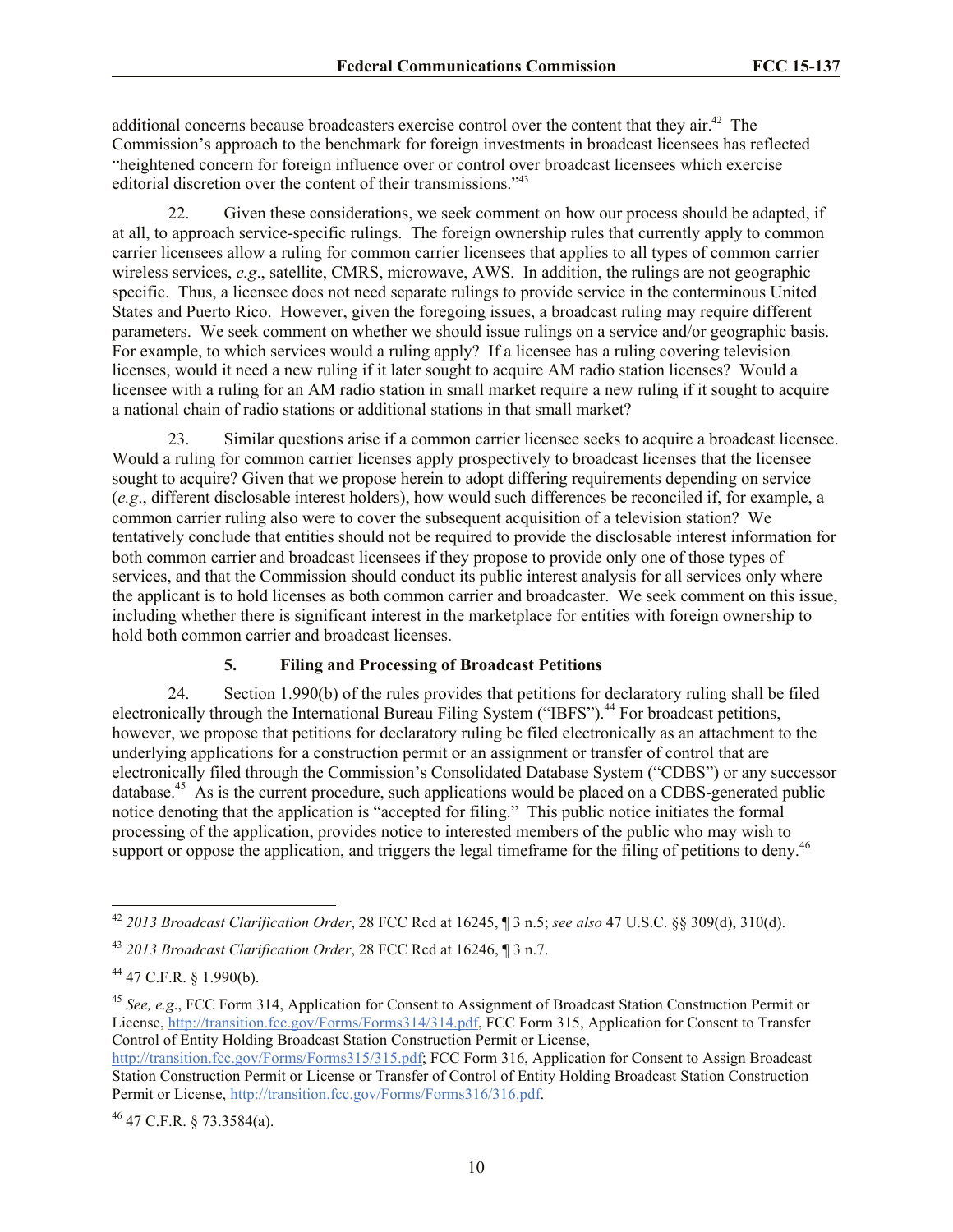Such a petition for declaratory ruling would separately receive a Media Bureau docket number for public notice and comment, in addition to the CDBS-generated public notice on the associated application.

25. We also propose that, in the absence of an underlying broadcast construction permit, assignment or transfer application, the broadcast petitioner would file its petition for declaratory ruling electronically with the Commission's Office of the Secretary via the Commission's Electronic Comment Filing System ("ECFS") as a non-docketed filing.<sup>47</sup> The petition will subsequently receive a Media Bureau docket number and a public notice seeking comment will be released. The petition would be reviewed and, after consultation with the relevant Executive Branch agencies, a decision issued. We believe this proposal will facilitate an efficient, predictable filing and processing scheme for broadcast petitions for declaratory ruling whether or not those petitions are accompanied by a construction permit, or an assignment or transfer application. Broadcasters are familiar with both the Commission's CDBS and ECFS filing systems and, as such, we expect implementation of these filing and notice measures will provide regulatory consistency. We seek comment on this proposal.

#### **C. Methodology for Assessing Compliance with Section 310(b)(4)**

26. We propose to adopt a rule applicable to U.S. public companies that would specify the information upon which a licensee's controlling U.S. parent may rely for purposes of determining its aggregate level of foreign ownership. Such a rule should provide greater clarity for U.S. public companies and reduce the burden of determining their aggregate levels of foreign ownership given the difficulties in ascertaining the citizenship of their shareholders. We seek comment below on adoption of such a rule, including the type of information that would likely be known to a U.S. public company in the normal course of business. We also seek comment on specific alternative proposals to accomplish our goal of providing licensees with a more workable means of ensuring compliance with section 310(b)(4).

27. In the *2015 Pandora Declaratory Ruling* proceeding, the National Association of Broadcasters ("NAB") and the Multicultural Media and Telecommunications Council ("MMTC")<sup>48</sup> raised concerns that the Commission's policies for calculating levels of foreign ownership in broadcast entities are "outdated" and should be modified to comport with current securities laws regarding widely-traded public entities.<sup>49</sup> MMTC stated that broadcasters that are public companies need flexible, practical, and efficient means to estimate foreign ownership to comply with section 310(b)(4), which would attract new foreign capital that will be needed to help minority broadcasters "overcome a severe lack of access to domestic capital."<sup>50</sup> NAB also contended that the present policies tend to frustrate efforts to attract capital to broadcast firms.<sup>51</sup> MMTC and NAB raise important issues, and we stated in the *2015 Pandora Declaratory Ruling* that we would examine whether it is appropriate to revise the methodology for assessing broadcaster compliance with section  $310(b)(4)$ .<sup>52</sup> These issues are not limited to broadcast licensees and also affect common carrier licensees' compliance with section 310(b)(4). Thus we seek to address the practices used by any licensee in order to ensure compliance with section 310(b)(4). In addition, we seek comment on whether any changes that we make regarding what licensees need to do to

l

<sup>50</sup> MMTC Pandora Reply at 1-2.

<sup>47</sup> *See Commission Announces That Petitions for Rulemaking May Be Submitted Online*, Public Notice, DA 15-356 (rel. Mar. 19, 2015) (explaining how to submit a non-docketed filing via ECFS).

<sup>&</sup>lt;sup>48</sup> At the time that it filed in the Pandora proceeding, MMTC was known as the Minority Media, Telecom and Internet Council.

<sup>49</sup> NAB Pandora Comments at 1.

<sup>51</sup> NAB Pandora Comments at 5. *See also* Comments of the National Association of Broadcasters, filed July 1, 2015 in IB Docket No. 15-126, Applications Filed By LightSquared Subsidiary LLC, Debtor-in-Possession, and LightSquared Subsidiary, LLC, For FCC Consent to Assign Licenses and Other Authorizations and Request for Declaratory Ruling on Foreign Ownership.

<sup>52</sup> *2015 Pandora Declaratory Ruling,* 30 FCC Rcd at 5101, ¶ 17.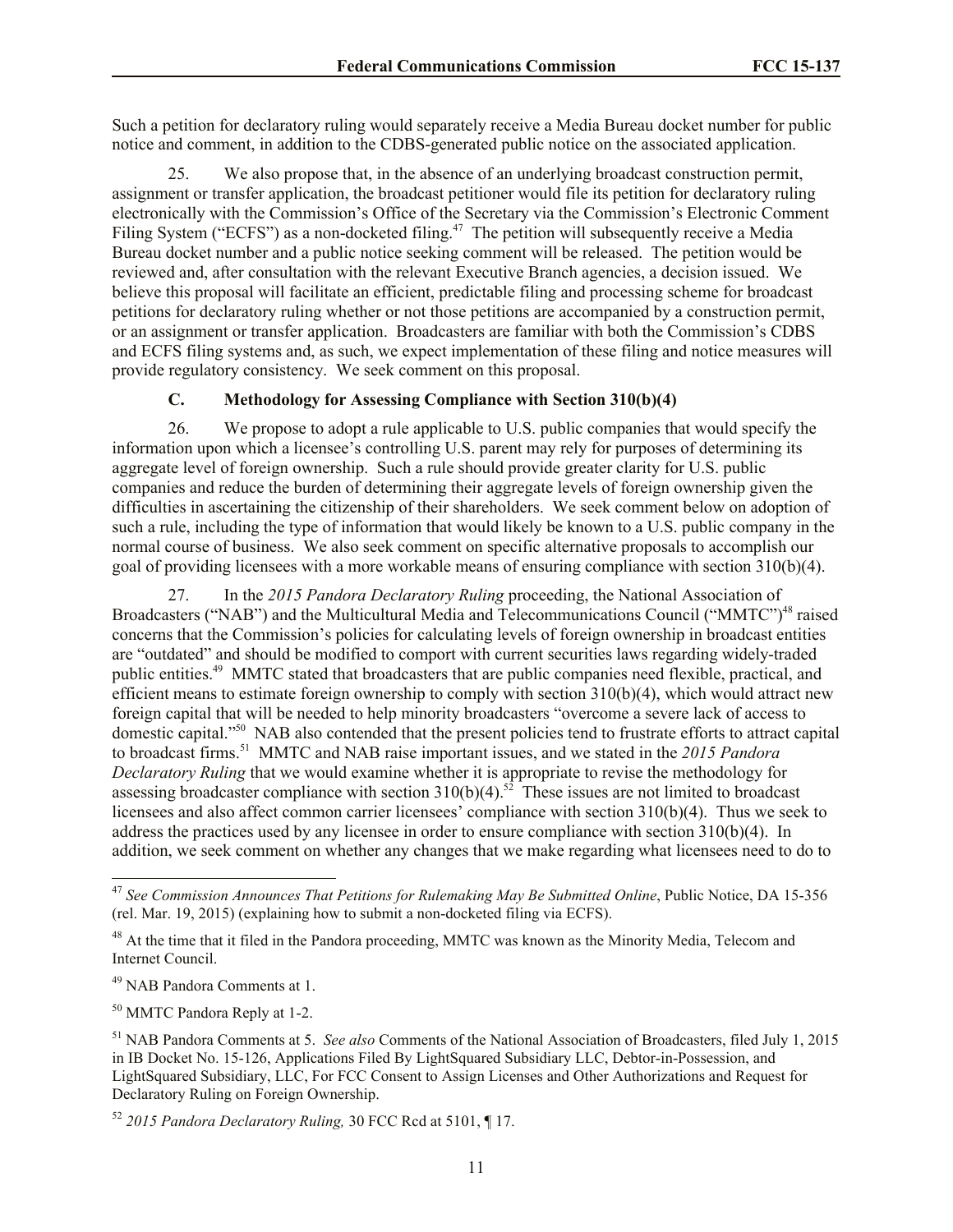ensure compliance with section 310(b)(4) should also apply to ensuring compliance with section  $310(b)(3).$ <sup>53</sup>

28. NAB maintains that the Commission's compliance policies are outdated, in part, because they pertain to regulations of some 40 years ago when Securities and Exchange Commission ("SEC") regulations related to physically holding stock certificates. The current practice involves holding shares of publicly traded companies in "street name" (*i.e*., the broker holding legal title to a share on behalf of the beneficial owner).<sup>54</sup> NAB notes that SEC rules specifically limit brokers from providing companies with shareholder information without shareholder permission, and, as such, widely-traded public entities have "little recourse" if the shareholder decides to remain anonymous.<sup>55</sup> According to NAB, in light of current industry practices and SEC rules, the Commission cannot rationally assume that all unidentified shareholders are foreign.<sup>56</sup> NAB claims that as many as 70 to 80 percent of publicly traded shares are held in street name, and that it is unlikely that the majority of shareholders are aware of, or care, if a brokerage firm holds their securities in street name.<sup>57</sup>

29. Since the issuance of the *2015 Pandora Declaratory Ruling*, we have further considered the regulatory hurdles to certifying compliance with foreign ownership limits and for requesting Commission approval to exceed the statutory benchmark of 25 percent foreign ownership. In particular, we note the unique burdens our processes may exert on widely-held publicly traded companies, which do not necessarily have adequate means to ascertain and certify the citizenship of their shareholders. Our aim is to provide licensees with greater flexibility in their regulatory filings and certifications.

30. We seek comment on what steps licensees should take to track their foreign ownership to ensure compliance with section 310(b)(4). Privately-held companies, partnerships and LLCs should have knowledge of all of their owners, and should be able to track their foreign ownership relatively easily. We seek comment on our view that privately-held entities should have knowledge of the citizenship of their owners. We also seek comment on whether it is appropriate to adopt any measures to facilitate their ability to demonstrate compliance with section  $310(b)(4)$ , including any or all of the proposals described in this NPRM.

31. Publicly-traded companies face a more complicated challenge to demonstrate compliance with section 310 (b)(4). As NAB notes, most shares of publicly-traded companies are now held in street name and it can be difficult for the licensee to determine the citizenship of the beneficial owner of those shares. While publicly traded companies can undertake surveys of their shareholders' equity and voting interests, those surveys may not be able to ascertain the beneficial shareholders' citizenship. We believe a

<sup>54</sup> NAB Pandora Comments at 2.

l

<sup>55</sup> NAB Pandora Comments at 3.

<sup>56</sup> NAB Pandora Comments at 3; MMTC Pandora Reply at 2 ("[i]nterpretations. . . which assume that every ownership share whose owner does not respond to a survey must be assumed to be held by a foreign entity, yield an impractical, illogical and inefficient approach to estimating foreign ownership by public companies").

<sup>53</sup> 47 U.S.C. § 310(b)(3). In the *2012 Foreign Ownership First Report and Order*, the Commission adopted a forbearance approach to applying the foreign ownership limitations in section 310(b)(3) of the Act to common carrier licensees. *See* note 11, *supra.* The Commission uses the same policies and procedures for common carrier licensees subject to 310(b)(3) as it applies for 310(b)(4). *2012 Foreign Ownership First Report and Order,* 27 FCC Rcd at 9842, ¶ 26. The Commission codified these procedures in the *2013 Foreign Ownership Second Report and Order.* 28 FCC Rcd at 5763, ¶ 37. *See* 47 C.F.R. § 1.990.

<sup>57</sup> NAB Pandora Comments at 3 n.7 (citing Alan L. Beller & Janet L. Fisher, *The OBO/NOBO Distinction in Beneficial Ownership: Implications for Shareholder Communications and Voting*, Council of Institutional Investors, at 5 (Feb. 2010), available at http://www.sec.gov/comments/s7-14-10/s71410-22.pdf). NAB adds that many beneficial shareholders may not be aware that their information is not being shared. NAB states that, according to the SEC, "many brokerage firms will automatically put [a customer's] securities into street name unless you give them instructions to the contrary." NAB Pandora Comments at 3 n.6.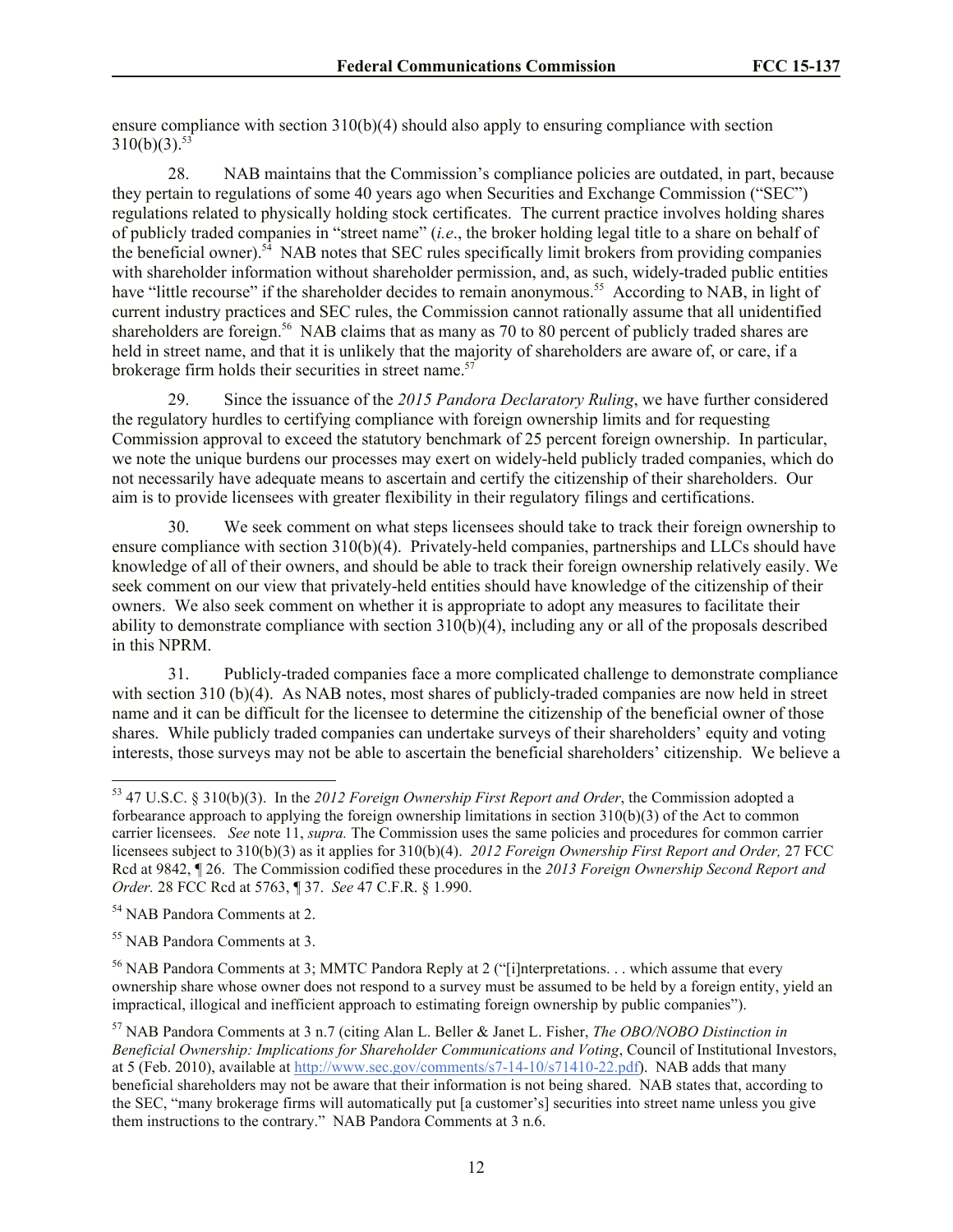U.S.-organized public company should, however, know, or can be expected to know, information about certain shareholders. For example, U.S.-organized public companies should know about the shareholders that are required to disclose their ownership pursuant to SEC rules – generally, those shareholders with greater than five percent ownership and institutional investors with greater than ten percent ownership.<sup>58</sup> We believe the companies should also know the ownership of the shares registered with the company and the shares held by officers and directors. Are there other types of shares about which a U.S. public company could be expected to know?

32. We seek comment on the Commission's authority to provide licensees with greater flexibility to demonstrate compliance with section 310(b)(4). We specifically seek comment on whether it would be consistent with the Commission's obligations under section 310(b)(4) to permit a licensee with a U.S.-organized public company in its ownership chain to rely solely on ownership information that is known or reasonably should be known to the public company to determine whether the licensee is in compliance with the foreign ownership benchmark in section  $310(b)(4)$ . If we adopt this proposed approach, are there policy or legal reasons to limit its availability to U.S.-organized public companies, and/or companies for which a certain percentage of their officers and directors are U.S. citizens? What amount or type of shareholder data should licensees be required to produce to satisfy their "best efforts" to comply with section 310(b)(4)? Should equity and voting ownership in the U.S. public company be treated the same or, for example, should there be a different, greater obligation to know the voting ownership? Additionally, should we accept shareholder street addresses, alone, as a proxy for citizenship? If the Commission were to adopt such an approach, would there be circumstances under which street addresses, without more, would not be an acceptable method of certifying foreign ownership levels? Finally, we seek comment on how frequently a company should be required to assess the extent of its foreign ownership if we were to adopt this approach.

33. We also request comment on alternatives to our proposed approach, such as the guidance provided in the *2015 Pandora Declaratory Ruling*. In that proceeding, we instructed Pandora on several methods for determining and certifying its foreign citizenship levels, including making changes to organizational documents.<sup>59</sup> Further, Pandora committed to certify on a biennial basis its foreign ownership levels using measures, among others: using the Depository Trust Corporation ("DTC") SEG-100 or equivalent program;<sup>60</sup> monitoring shares held by current and former officers and directors;

We note that the disclosure requirements of section 13(d) of the Exchange Act informed the Commission's streamlined approach requiring section 310(b)(4) petitions filed by common carrier licensees to include requests for specific approval only for those foreign investors that hold or would hold, directly or indirectly, more than five percent, and in certain circumstances, more than ten percent of the U.S. parent's equity and/or voting interests, or a controlling interest.

<sup>59</sup> *2015 Pandora Declaratory Ruling*, 30 FCC Rcd at 5101, ¶ 20.

<sup>&</sup>lt;sup>58</sup> 17 C.F.R. § 240.13d-1. For these purposes, beneficial ownership includes both voting and investment power over the shares. *Id*. § 240.13d-3. In most cases, Exchange Act Rule 13d-1(a) will obligate the acquiring person or "group" to file a Schedule 13D with the SEC, including the identity and citizenship of the direct and indirect beneficial owners of the equity securities and the purpose of the transaction – including whether it is to acquire control – within ten days after the acquisition that triggered the reporting requirement. *Id*. § 240.13d-1(a). A more in-depth discussion of the shareholder reporting requirements under section 13(d) of the Securities Exchange Act of 1934, as amended (the "Exchange Act") and the specific approval requirements for common carrier licensees is contained in the *2013 Foreign Ownership Second Report and Order*, 28 FCC Rcd at 5767-76, ¶¶ 47-65.

<sup>&</sup>lt;sup>60</sup> We note that several parents of broadcast licensees also participate in SEG-100 or similar programs which allow for the deposit of foreign-owned shares into a segregated account for monitoring of shares. When an issuer requests to be included in the SEG-100 program, DTC notifies its participants that they must apply SEG-100 procedures to future trades of stock. Each DTC participant is obligated to make inquiries of their own account participant's SEG-100 account. Such a process allows firms, through their transfer agents, to monitor changes in foreign ownership levels and, if the threshold is exceeded, to notify DTC of the number of shares that must be transferred out of SEG-100 accounts.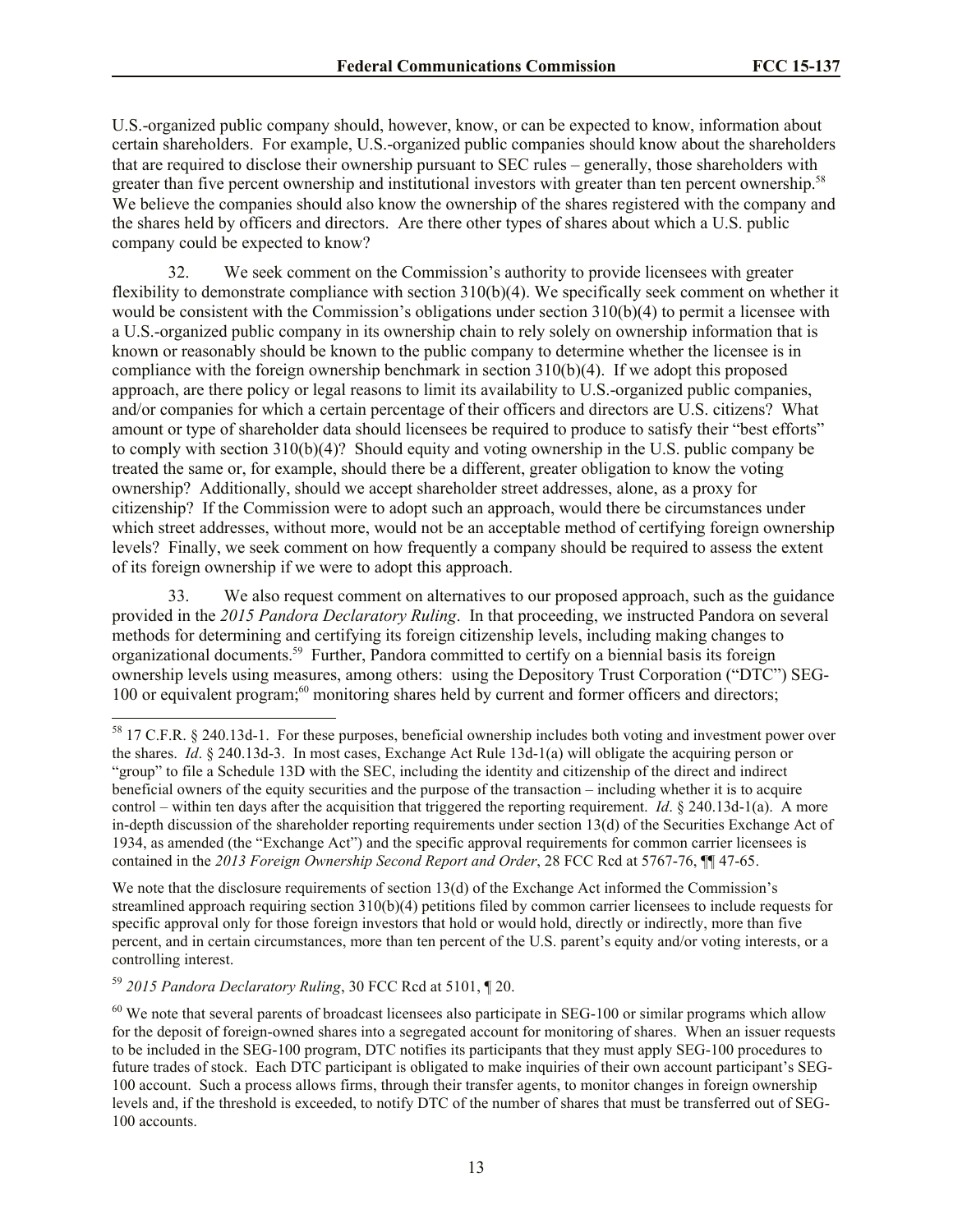monitoring relevant SEC filings, obtaining a non-objecting beneficial owner ("NOBO") list,<sup>61</sup> and requesting that all NOBOs provide citizenship information; and making reasonable efforts to secure the cooperation of the relevant financial intermediaries in obtaining citizenship information. We stated that, consistent with existing compliance practices, we expected Pandora Media to use sources other than shareholder mailing addresses or corporate headquarters locations.<sup>62</sup>

34. We seek comment on whether the use of street addresses, coupled with participation in SEG-100, would provide the Commission with sufficient information to discharge its public interest obligations pertaining to foreign ownership in broadcast licensees, while affording a more workable approach that may reduce the burden on publicly-traded companies. We observe that, under SEG-100, stock issuers approach DTC and request that their publicly traded securities be included in the program. DTC then updates its notations as to those requiring SEG-100 treatment and notifies all DTC participants that they must apply SEG-100 procedures to trades in the restricted company's stock. DTC participants are obligated to make inquiries of their account holders and to place the shares of such holders who are non-citizens in the DTC participant's segregated account.<sup>63</sup> We ask commenters to raise any additional substantive and procedural issues that should be considered in modifying and supplementing our processes with regard to compliance with the broadcast foreign ownership rules and policies.

35. We also solicit comment on NAB's suggestion that we eliminate the presumption that unidentified shareholders be counted as foreign.<sup>64</sup> In light of the difficulties public companies now face in obtaining information about their domestic as well as foreign shareholders, as the record in the Pandora proceeding indicated, we seek comment on alternatives to this presumption. If we were to change this presumption, should applicants be allowed to extrapolate foreign ownership percentages based on known shareholders? For example, if ten percent of the identified shares are owned by foreign owners, should we presume that ten percent of the unidentified shares are held by foreign owners? Alternatively, should we extrapolate using a multiple? If so, what should that multiple be? Should there be an upper limit on the relative number of unknown shareholders that can be estimated under any such approach?

36. In addition, is there a legal and policy basis for concluding in this proceeding, under section 310(b)(4), that the public interest would be served by permitting small foreign equity and/or voting interests in U.S. public companies –  $e.g.,$  equity or voting interests that are not required to be reported under Exchange Act Rule 13d-1 – without our individual review and approval, even in circumstances where the U.S. public company may have aggregate foreign ownership (or aggregate foreign and unknown ownership) exceeding 25 percent? If so, does that basis extend to a finding that the public interest would be served by permitting a U.S. public company to have up to an aggregate less than 50 percent (or some higher level) non-controlling foreign investment, even with individual investments that may be required to be reported under the Exchange Act Rule 13d-1, without individual review and approval? We seek comment on these approaches and ask commenters to provide any other suggestions.

 $<sup>61</sup>$  A NOBO list is a list of beneficial owners that own shares through a broker or bank intermediary and that do not</sup> object to their identifying information being reported to the issuer.

<sup>62</sup> *2015 Pandora Declaratory Ruling*, 30 FCC Rcd at 5101-02, ¶ 21. Previously, pursuant to Commission precedent, the Media Bureau advised Pandora that, in the broadcast context, a mailing address is not a sufficiently reliable indicator of citizenship for section 310(b) purposes. The use of mailing addresses may result in a foreign shareholder, such as a company incorporated under the laws of another country, being treated as a U.S. shareholder. Pandora was instructed that it could not rely on such data in making its foreign ownership certification in its assignment application for KXMZ (FM). *See* Letter to John M. Pelkey, Esq. and Melodie A Virtue, Esq. from Peter H. Doyle, Chief, Audio Division, Media Bureau, Federal Communications Commission, at 1 (Jan. 8, 2014) (regarding KXMZ (FM), Box Elder, SD).

<sup>63</sup> *See also supra* n.60.

<sup>64</sup> *See supra* ¶ 28.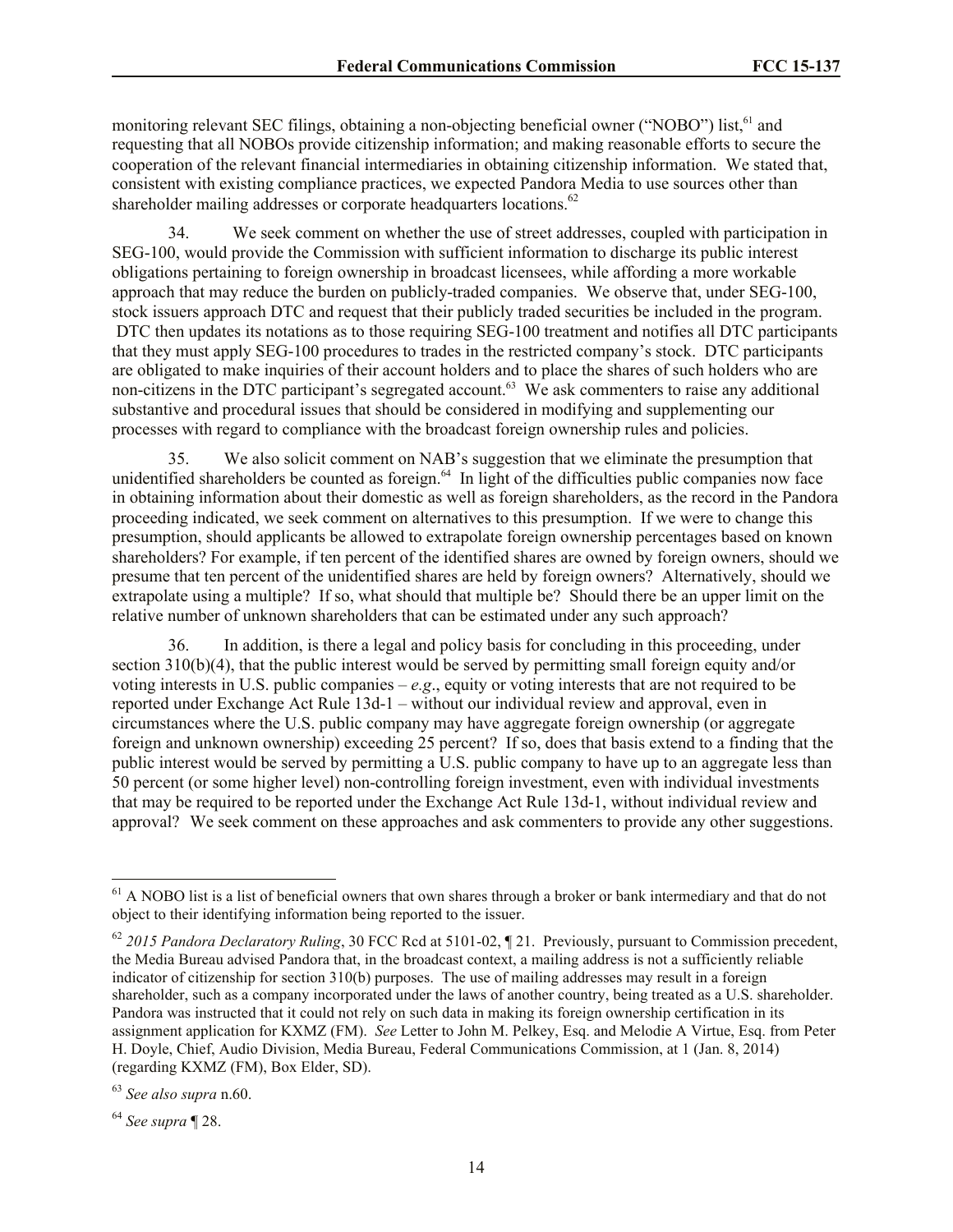# **D. Corrections and Clarifications of Existing Rules**

37. We take this opportunity to make certain technical corrections to the foreign ownership rules and seek comment on proposed clarifying changes, discussed below, as well as on any other changes commenters may suggest to improve the structure and clarity of the rules.

38. First, in section 1.5001 of the proposed rules, which lists the required contents of petitions for declaratory ruling, we propose to include a cross-reference to section 1.5000(c), the requirement that each applicant, licensee, or spectrum lessee filing a section 310(b) petition for declaratory ruling certify to the information contained in the petition in accordance with the provisions of section 1.16 of the rules.<sup>65</sup> Our experience is that it is not uncommon for petitions to be filed without the required certification. We therefore have included in proposed rule section 1.5001(l) a cross-reference to the certification requirement to highlight to filers this critical aspect of our rules.

39. Second, we propose to include two Notes in section 1.5001(i) of the proposed rules to clarify that certain foreign interests of five percent or less may require specific approval in circumstances where there is direct or indirect foreign investment in the U.S. parent in the form of uninsulated partnership interests or uninsulated interests held by members of an LLC.<sup>66</sup> Many limited partners and LLC members hold small equity interests in their respective companies with control of these companies residing in the general partner or managing member, respectively. However, for purposes of identifying foreign interests that require specific approval (and for determining a common carrier licensee's disclosable U.S. and foreign interest holders), uninsulated partners and uninsulated LLC members are deemed to hold the same *voting* interest as the partnership or LLC holds in the company situated in the next lower tier of the licensee's vertical ownership chain.<sup>67</sup> Depending on the particular ownership structure presented in the petition, an uninsulated foreign limited partner or uninsulated LLC member may require specific approval because the voting interest it is deemed to hold in the U.S. parent exceeds five percent and, because it is an uninsulated voting interest, it does not qualify as exempt from the specific approval requirements.<sup>68</sup> We request comment on the proposed language and placement of these Notes, which are intended to improve the clarity of the specific approval requirements as recodified in section 1.5001(i) of the rules.

40. Third, we seek comment on whether Commission precedent supports the inclusion of additional permissible voting or consent rights in the list of investor protections where the rights do not, in themselves, result in a limited partnership or LLC interest being deemed uninsulated within the meaning of that section.<sup>69</sup> Similarly, we request comment on whether Commission precedent supports the inclusion of additional permissible minority shareholder protections.<sup>70</sup>

<sup>65</sup> *See* Appendix, Proposed Rules, § 1.5001(l). The certification requirement is contained in section 1.990(c) of the rules, 47 C.F.R. § 1.990(c), which we propose to recodify as 47 C.F.R. § 1.5000(c). *See* Appendix, Proposed Rules, § 1.5000(c). The certification must also include a statement that the applicant, licensee and/or spectrum lessee has calculated the ownership interests disclosed in its petition based upon its review of the Commission's rules and that the interests disclosed satisfy each of the pertinent standards and criteria set forth in the rules. 47 C.F.R. § 1.990(c)(1), which we propose to recodify as 47 C.F.R.  $\frac{1.5000(c)}{1}$ .

<sup>66</sup> *See* Appendix, Proposed Rules, § 1.5001(i), Note to paragraphs (i)(l) and (2); *id*. § 1.5001(i), Note to paragraph  $(i)(3)(ii)(C).$ 

<sup>67</sup> 47 C.F.R. §§ 1.992(b)(2)(ii)(A), (iii)(A). *See also supra* section III.B.3.

<sup>&</sup>lt;sup>68</sup> Insulated partnership and LLC interests of ten percent or less in the U.S. parent are exempt from specific approval. 47 C.F.R. § 1.991(i)(3)(ii)(C).

<sup>69</sup> 47 C.F.R. § 1.993. This rule would be recodified as section 1.5003 under the proposed rules. *See* Appendix, Proposed Rules, § 1.5003.

<sup>&</sup>lt;sup>70</sup> 47 C.F.R. § 1.991(i)(5). This rule would be recodified as section 1.5001(i)(5) under the proposed rules. *See* Appendix, Proposed Rules, § 1.5001(i)(5).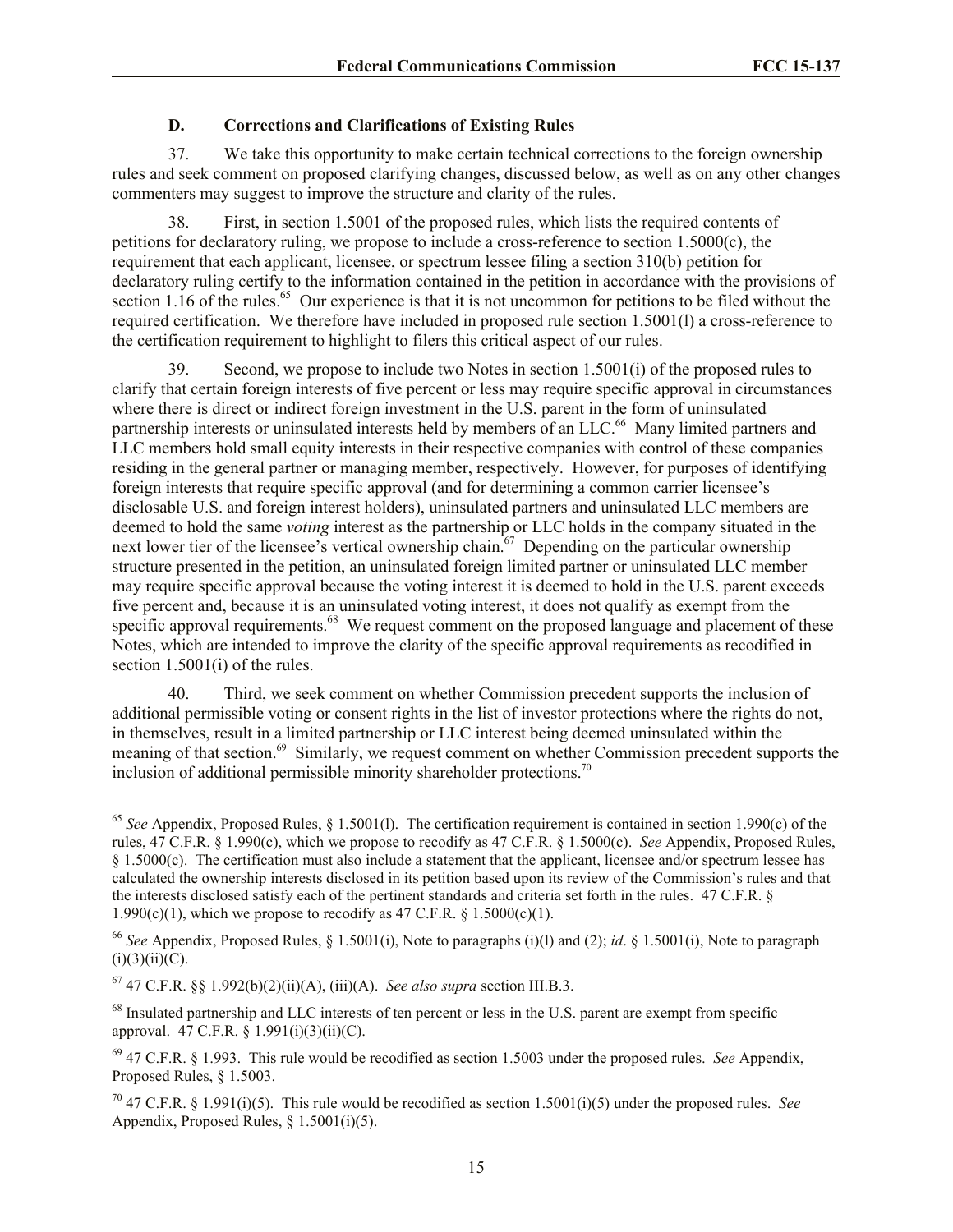41. Finally, we propose to correct two cross-references,<sup>71</sup> and to make additional clarifying changes.<sup>72</sup>

# **E. Transition Issues**

42. Consistent with the approach adopted in the *2013 Foreign Ownership Second Report and*  Order, we propose that any changes adopted in this proceeding be applied prospectively.<sup>73</sup> We propose that existing foreign ownership rulings issued prior to the effective date of the rules adopted in this proceeding shall remain in effect. Specifically, as is currently the case under our foreign ownership rules for common carrier licensees, licensees subject to an existing ruling as of the effective date of the rules adopted in this proceeding would be required to continue to comply with any general and specific terms and conditions of their rulings, including Commission rules and policies in effect at the time the ruling was issued.<sup>74</sup> We propose that such licensees may, however, request a new ruling under any revised rules, but they are not required to do so. We tentatively conclude that this approach is appropriate because it will afford the Commission and the relevant Executive Branch agencies an opportunity to evaluate the potential effects of applying the new rules to licensees that are subject to an existing ruling. We seek comment on this approach. In addition, we seek comment on how to treat any requests for declaratory ruling that are pending before the Commission as of the effective date of the rules adopted in this proceeding. Should the Commission review these requests under the rules adopted in this proceeding? Are there other transition issues that we should address?

# **F. Other Reforms to Foreign Ownership Review**

43. Finally, we invite comment on any additional reforms that could further streamline our review of foreign ownership applications and bring our foreign and domestic investment review processes into closer alignment, while ensuring that important national security, law enforcement, foreign policy, trade policy and other public policy goals continue to be met. For example, are there certain types of applications that could be reviewed in a more streamlined manner than the proposals outlined above? We seek comment on these and any other proposals that would streamline our process for analyzing foreign ownership under section 310(b)(4), while also serving our public interest goals.

# **IV. CONCLUSION**

l

44. We seek comment on proposals to adopt a tailored application of the existing rules for review of foreign ownership of common carrier licensees to foreign ownership of broadcast licensees. We also seek comment on revising the methodology for assessing licensee compliance with section

<sup>&</sup>lt;sup>71</sup> *See* Appendix, Proposed Rules,  $\S\S 1.5001(e)(1)$ , (2).

<sup>72</sup> *See* Appendix, Proposed Rules, §§ 1.5001(i)(3)(ii)(A)-(C).

<sup>73</sup> *2013 Foreign Ownership Second Report and Order*, 28 FCC Rcd at 5812-13, ¶¶ 136-38.

 $74$  We remind common carrier licensees with an existing foreign ownership ruling of their obligation to seek a new ruling *before* they exceed the parameters of their rulings, including those rulings issued prior to August 9, 2013, the effective date of the rules adopted in the *2013 Foreign Ownership Second Report and Order*. We note, in particular, that a licensee's ruling issued prior to August 9, 2013, may be limited in scope to the particular wireless service(s) and geographic service area(s) of the licenses or spectrum leasing arrangements referenced in the petition for declaratory ruling. *See supra* Section III.B.4 (citing *2013 Foreign Ownership Second Report and Order*, 28 FCC Rcd at 5797, ¶ 105). The Commission's decision in the *2013 Foreign Ownership Second Report and Order* to eliminate its practice of issuing rulings on a service- and geographic-specific basis did not apply retroactively to rulings issued prior to the effective date of the rules adopted in that proceeding. *See 2013 Foreign Ownership Second Report and Order*, 28 FCC Rcd at 5812-13, ¶ 138 ("We do not adopt a rule that changes the terms and conditions of existing foreign ownership rulings issued prior to the effective date of the rules adopted in this proceeding. …We will continue to apply our existing foreign ownership policies and procedures to such licensees within the parameters of their existing rulings.") Failure to meet a condition of a foreign ownership ruling may result in monetary sanctions or other enforcement action by the Commission.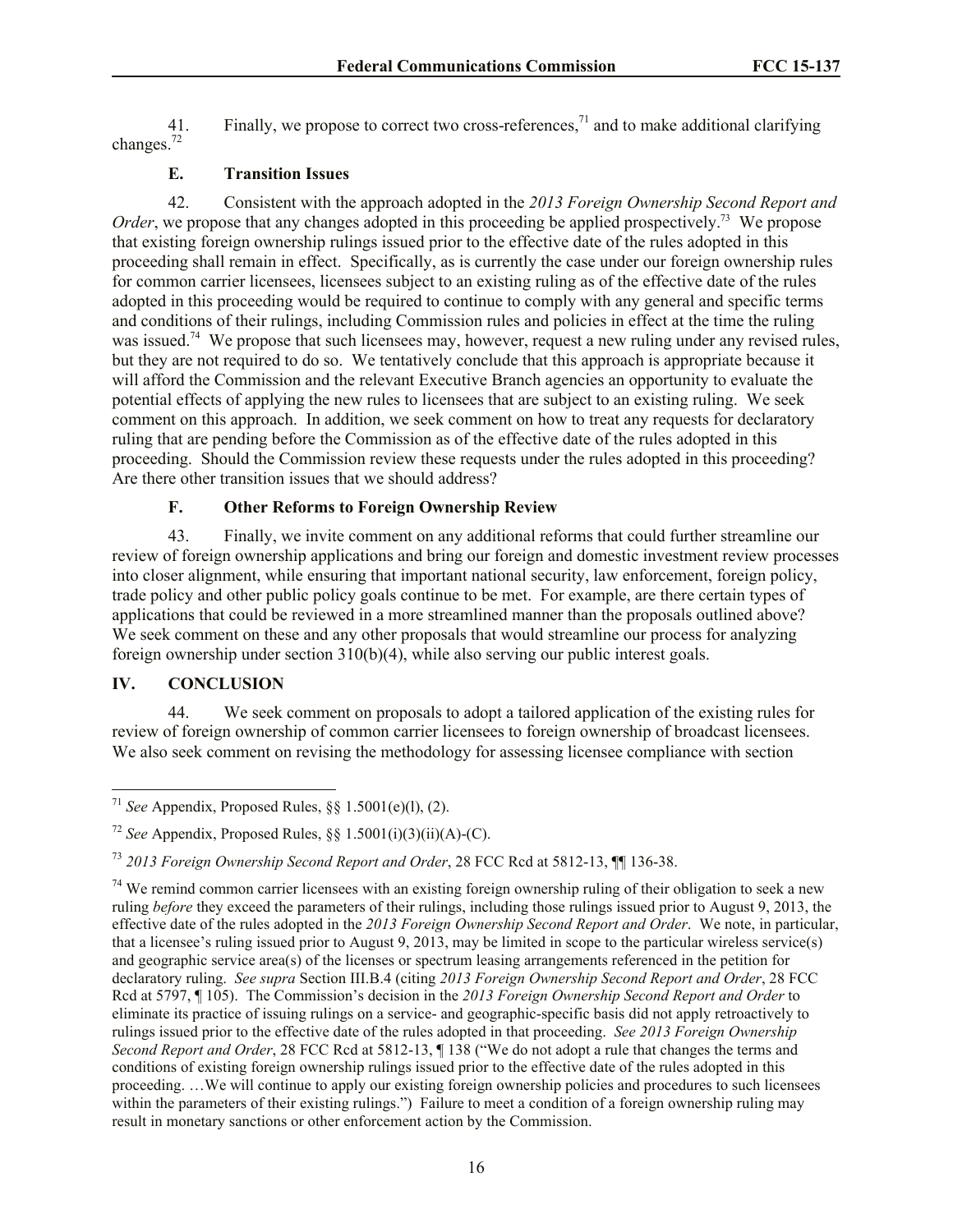310(b)(4). In addition, we propose clarification of existing policies and procedures for both broadcast and common carrier as well as aeronautical licensees. We tentatively conclude that these proposals will continue to protect important interests related to national security, law enforcement, foreign policy and trade policy, while reducing regulatory burdens and costs, providing greater transparency and predictability, and facilitating investment in the U.S. broadcast and telecommunications infrastructure.

# **V. PROCEDURAL ISSUES**

# **A.** *Ex Parte* **Presentations**

45. This NPRM shall be treated as a "permit-but-disclose" proceeding in accordance with the Commission's *ex parte* rules. Persons making *ex parte* presentations must file a copy of any written presentation or a memorandum summarizing any oral presentation within two business days after the presentation (unless a different deadline applicable to the Sunshine period applies). Persons making oral *ex parte* presentations are reminded that memoranda summarizing the presentation must (1) list all persons attending or otherwise participating in the meeting at which the *ex parte* presentation was made, and (2) summarize all data presented and arguments made during the presentation. If the presentation consisted in whole or in part of the presentation of data or arguments already reflected in the presenter's written comments, memoranda or other filings in the proceeding, the presenter may provide citations to such data or arguments in his or her prior comments, memoranda, or other filings (specifying the relevant page and/or paragraph numbers where such data or arguments can be found) in lieu of summarizing them in the memorandum. Documents shown or given to Commission staff during *ex parte* meetings are deemed to be written *ex parte* presentations and must be filed consistent with rule 1.1206(b). In proceedings governed by rule 1.49(f) or for which the Commission has made available a method of electronic filing, written *ex parte* presentations and memoranda summarizing oral *ex parte* presentations, and all attachments thereto, must be filed through the electronic comment filing system available for that proceeding, and must be filed in their native format (e.g., .doc, .xml, .ppt, searchable .pdf). Participants in this proceeding should familiarize themselves with the Commission's *ex parte* rules.

# **B. Initial Regulatory Flexibility Certification**

46. The Regulatory Flexibility Act of 1980, as amended  $(RFA)$ ,<sup>75</sup> requires that an initial regulatory flexibility analysis be prepared for notice-and-comment rule making proceedings, unless the agency certifies that "the rule will not, if promulgated, have a significant economic impact on a substantial number of small entities.<sup>776</sup> The RFA generally defines the term "small entity" as having the same meaning as the terms "small business," "small organization," and "small governmental jurisdiction."<sup>77</sup> In addition, the term "small business" has the same meaning as the term "small business" concern" under the Small Business Act.<sup>78</sup> A "small business concern" is one which: (1) is independently owned and operated; (2) is not dominant in its field of operation; and (3) satisfies any additional criteria established by the Small Business Administration (SBA).

47. In this NPRM, the Commission seeks comment on proposed changes and other options to incorporate broadcast licenses into the Commission's rules and procedures for analyzing foreign ownership of common carrier and aeronautical radio licensees under section 310(b)(4) of the Act, 47

l

 $^{77}$  5 U.S.C. § 601(6).

<sup>75</sup> *See* 5 U.S.C. § 603. The RFA, *see* 5 U.S.C. § 601-612, has been amended by the Small Business Regulatory Enforcement Fairness Act of 1996 (SBREFA), Pub. L. No. 104-121, Title II, 110 Stat. 857 (1996).

 $76$  5 U.S.C. § 605(b).

 $^{78}$  5 U.S.C. § 601(3) (incorporating by reference the definition of "small business concern" in the Small Business Act, 15 U.S.C.  $\S 632$ ). Pursuant to 5 U.S.C.  $\S 601(3)$ , the statutory definition of a small business applies "unless an agency, after consultation with the Office of Advocacy of the Small Business Administration and after opportunity for public comment, establishes one or more definitions of such term which are appropriate to the activities of the agency and publishes such definition(s) in the Federal Register."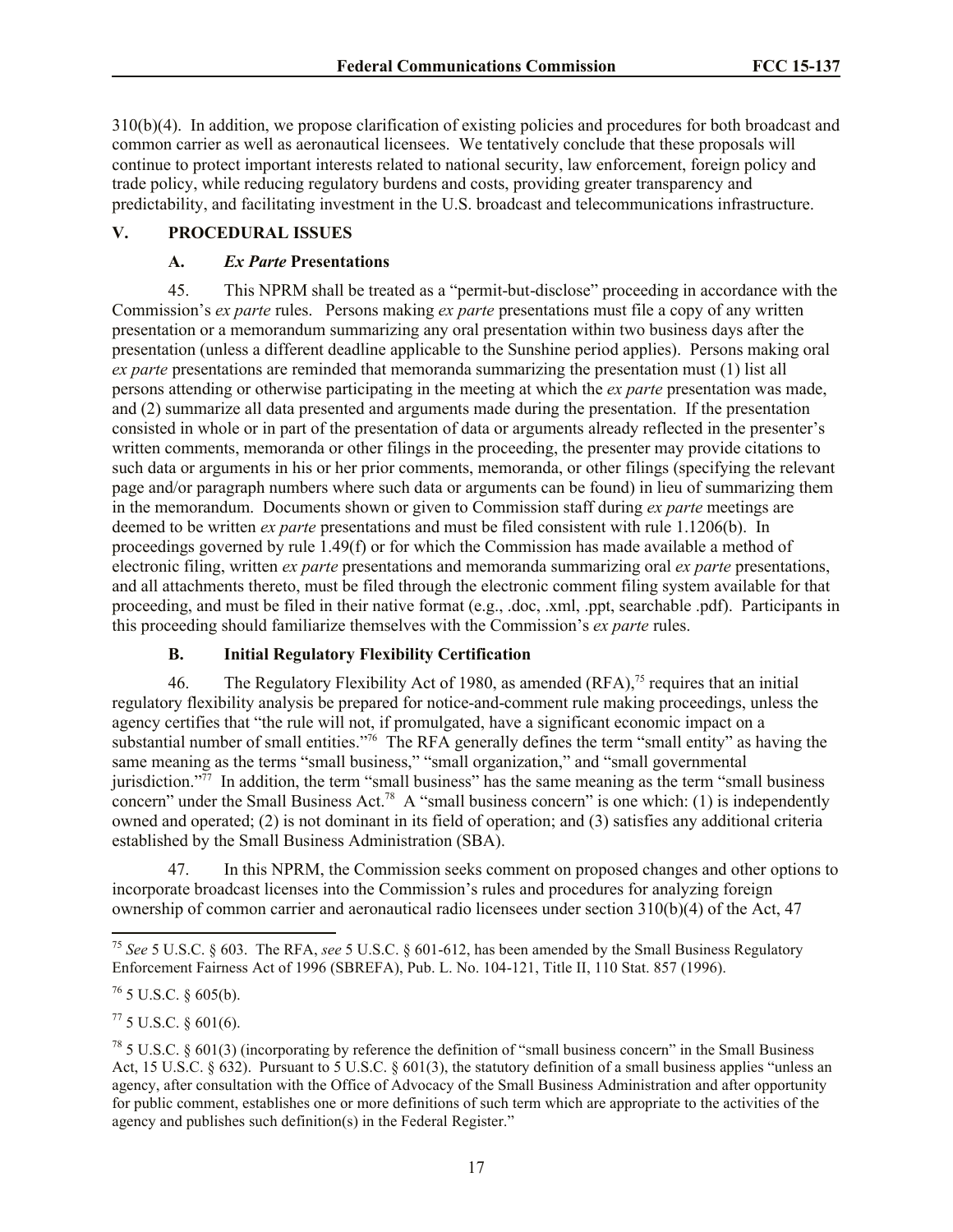U.S.C. § 310(b)(4), and to clarify certain aspects of those rules and procedures for broadcast, common carrier and aeronautical licensees while continuing to ensure that we have the information we need to carry out our statutory duties. The proposals in this NPRM are designed to reduce to the extent possible the regulatory costs and burdens imposed on broadcast, wireless common carrier and aeronautical applicants, licensees, and spectrum lessees; provide greater transparency and more predictability with respect to the Commission's filing requirements and review process; and facilitate investment from new sources of capital, while continuing to protect important interests related to national security, law enforcement, foreign policy, and trade policy.

48. The Commission estimates that the rule changes discussed in this NPRM, if adopted, would result in a reduction in the time and expense associated with filing section 310(b)(4) petitions for declaratory ruling by broadcast licensees. For example, this NPRM proposes that U.S. parent companies of broadcast licensees that seek Commission approval to exceed the 25 percent foreign ownership benchmark in section 310(b)(4) include in their petitions requests for specific approval only of foreign investors that would hold a direct or indirect equity and/or voting interest in the U.S. parent that exceeds five percent (or exceeds ten percent in certain circumstances), or a controlling interest. Another proposal would, if adopted, allow the U.S. parent to request specific approval for any non-controlling foreign investors named in the section 310(b)(4) petition to increase their direct or indirect equity and/or voting interests in the U.S. parent at any time after issuance of the section 310(b)(4) ruling, up to and including a non-controlling 49.99 percent equity and/or voting interest. Similarly, the U.S. parent would be permitted to request specific approval for any named foreign investor that proposed to acquire a controlling interest of less than 100 percent to increase the interest to 100 percent at some future time. This NPRM also seeks comment on measures the Commission can take to reduce the costs and burdens associated with licensees' efforts to ensure that they remain in compliance with the statutory foreign ownership requirements, which apply broadly to broadcast, common carrier, aeronautical en route and aeronautical fixed radio licensees.

49. The Commission believes that the streamlining proposals and other options on which the Commission seeks comment in this NPRM will reduce costs and burdens currently imposed on licensees, including those licensees that are small entities, and accelerate the foreign ownership review process, while continuing to ensure that the Commission has the information we need to carry out our statutory duties. Therefore, the Commission certifies that the proposals in this NPRM, if adopted, will not have a significant economic impact on a substantial number of small entities.<sup>79</sup> The Commission will send a copy of the NPRM, including a copy of this Initial Regulatory Flexibility Certification, to the Chief Counsel for Advocacy of the SBA.<sup>80</sup> This initial certification will also be published in the Federal Register.<sup>81</sup>

#### **C. Initial Paperwork Reduction Act of 1995 Analysis**

50. This document contains proposed new and modified information collection requirements. The Commission, as a part of its continuing effort to reduce paperwork burdens, invites the general public and the Office of Management and Budget (OMB) to comment on the information collection requirements contained in this document, as required by the Paperwork Reduction Act of 1995 (PRA), Public Law 104-13. In addition, pursuant to the Small Business Paperwork Relief Act of 2002, Public

 $79$  In the proceeding in which sections 1.990-1.994 were adopted, the Commission certified that the rules and procedures for analyzing foreign ownership of common carrier and aeronautical radio licensees under section 310(b)(4), which this NPRM proposes to apply with certain modifications to broadcast licensees, would not have a significant economic impact on a substantial number of small entities. *See 2013 Foreign Ownership Second Report and Order*, 25 FCC Rcd at 5813-15, ¶¶ 141-145; *2011 Foreign Ownership NPRM*, 26 FCC Rcd at 11742-44, ¶¶ 80- 83.

 $80$  5 U.S.C. § 605(b).

 $81$  *Id.*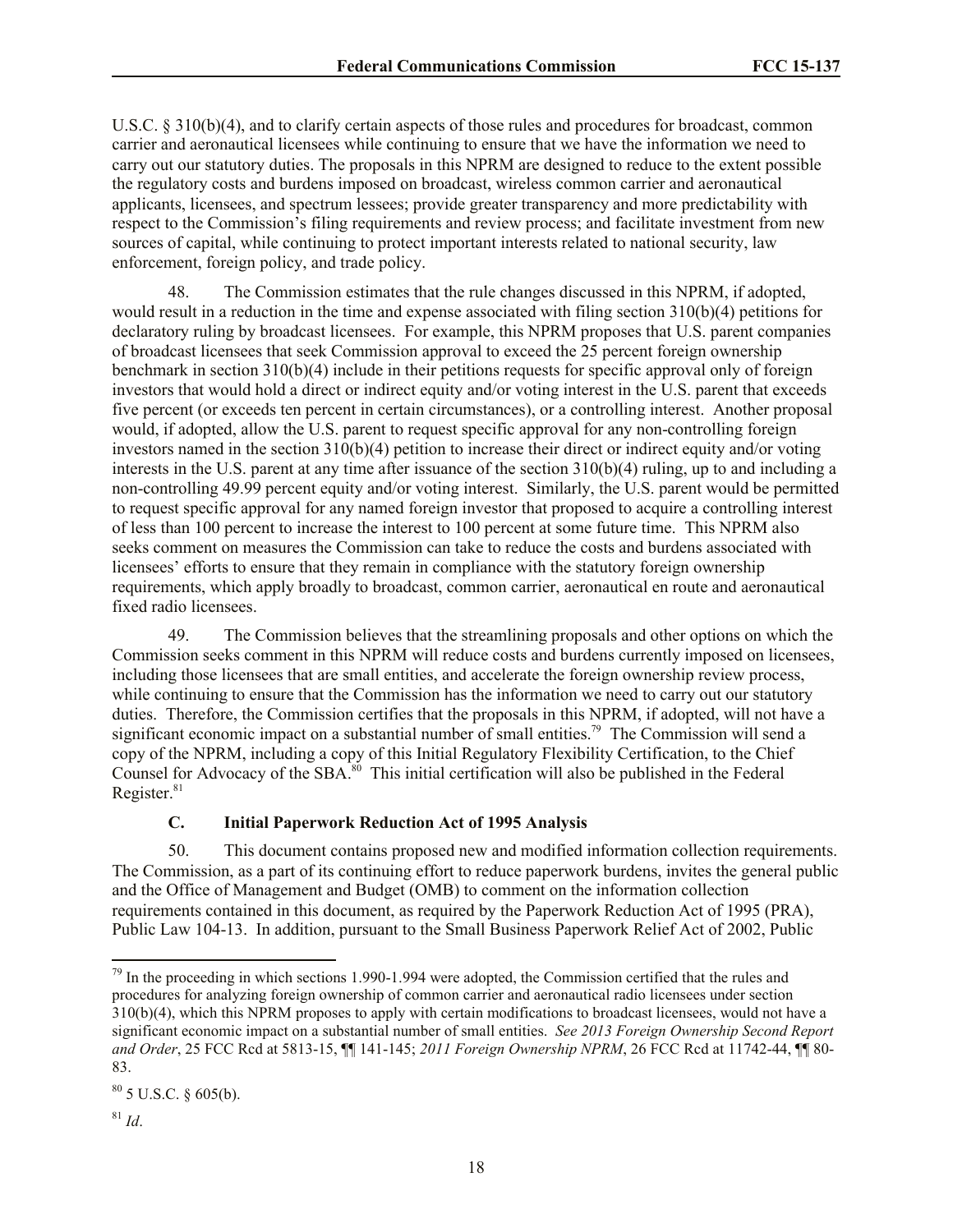Law 107-198, *see* 44 U.S.C. 3506(c)(4), we seek specific comment on how we might "further reduce the information collection burden for small business concerns with fewer than 25 employees."

# **D. Fil**i**ng of Comments and Reply Comments**

51. Pursuant to sections 1.415 and 1.419 of the Commission's rules, 47 CFR §§ 1.415, 1.419, interested parties may file comments and reply comments on or before the dates indicated on the first page of this document. Comments may be filed using the Commission's Electronic Comment Filing System (ECFS). *See Electronic Filing of Documents in Rulemaking Proceedings*, 63 FR 24121 (1998).

- Electronic Filers: Comments may be filed electronically using the Internet by accessing the ECFS: http://apps.fcc.gov/ecfs/.
- Paper Filers: Parties who choose to file by paper must file an original and one copy of each filing. If more than one docket or rulemaking number appears in the caption of this proceeding, filers must submit two additional copies for each additional docket or rulemaking number.

Filings can be sent by hand or messenger delivery, by commercial overnight courier, or by firstclass or overnight U.S. Postal Service mail. All filings must be addressed to the Commission's Secretary, Office of the Secretary, Federal Communications Commission.

- All hand-delivered or messenger-delivered paper filings for the Commission's Secretary must be delivered to FCC Headquarters at  $445 \, 12^{th}$  St., SW, Room TW-A325, Washington, DC 20554. The filing hours are 8:00 a.m. to 7:00 p.m. All hand deliveries must be held together with rubber bands or fasteners. Any envelopes and boxes must be disposed of before entering the building.
- Commercial overnight mail (other than U.S. Postal Service Express Mail and Priority Mail) must be sent to 9300 East Hampton Drive, Capitol Heights, MD 20743.
- U.S. Postal Service first-class, Express, and Priority mail must be addressed to  $445 \frac{12^{th}}{125}$ Street, SW, Washington DC 20554.

52. People with Disabilities: To request materials in accessible formats for people with disabilities (braille, large print, electronic files, audio format), send an e-mail to fcc504@fcc.gov or call the Consumer & Governmental Affairs Bureau at 202-418-0530 (voice), 202-418-0432 (tty).

53. All parties must file one copy of each pleading electronically or by paper to each of the following:

> (1) Kimberly Cook, Attorney, Policy Division, International Bureau, 445 12<sup>th</sup> Street, S.W., Washington, D.C. 20554; e-mail Kimberly.Cook@fcc.gov.

(2) Jamila Bess Johnson, Attorney, Industry Analysis Division, Media Bureau, 445 12<sup>th</sup> Street, S.W., Washington, D.C. 20554; e-mail Jamila-Bess.Johnson@fcc.gov.

# **VI. ORDERING CLAUSES**

54. IT IS ORDERED that, pursuant to the authority contained in 47 U.S.C. Sections 151, 152, 154(i), 154(j), 211, 303(r), 309, 310 and 403, this Notice of Proposed Rulemaking is ADOPTED.

55. IT IS FUTHER ORDERED that NOTICE IS HEREBY GIVEN of the proposed regulatory changes to Commission policy and rules described in this Notice of Proposed Rulemaking and that comment is sought on these proposals.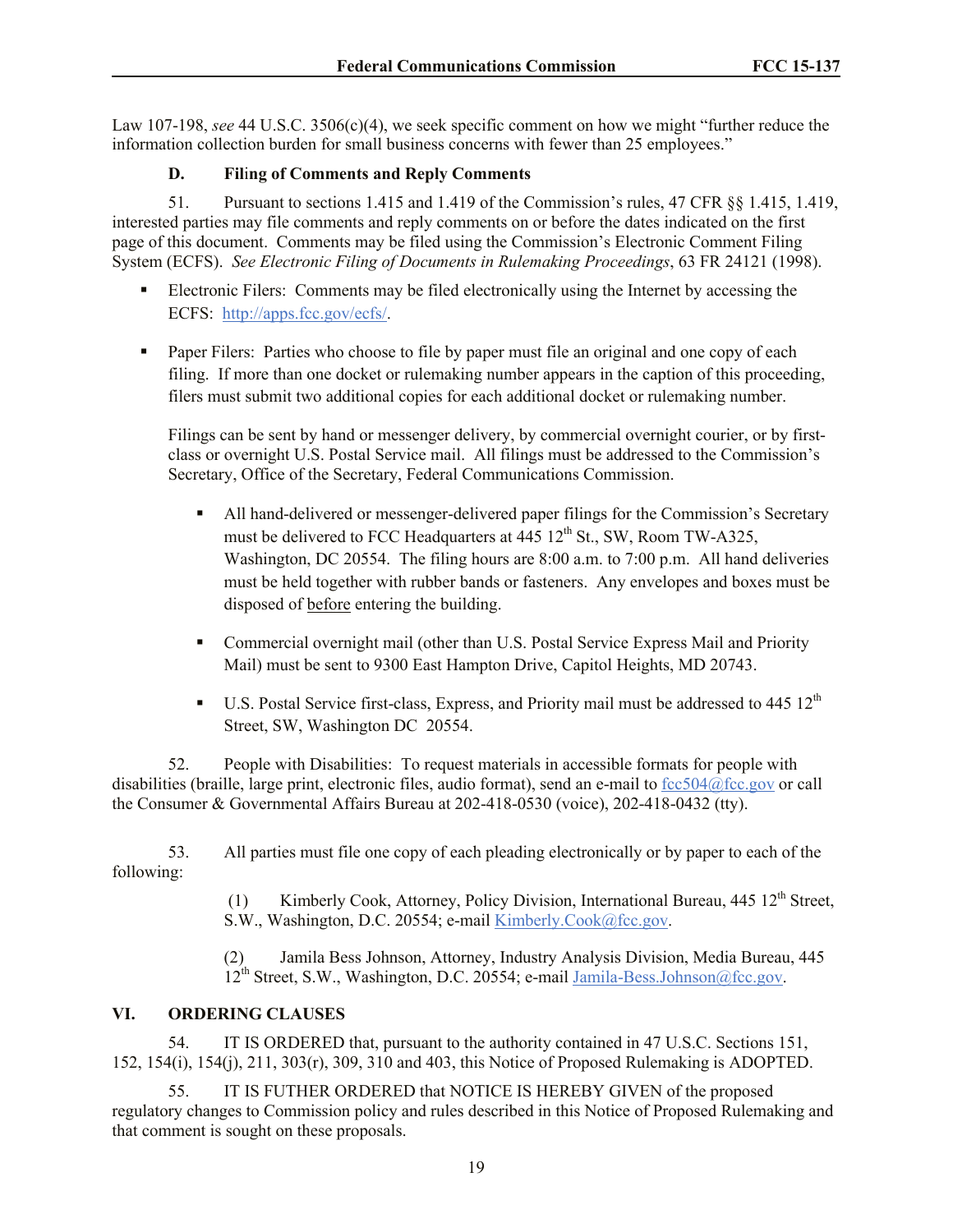56. IT IS FURTHER ORDERED that the Commission's Consumer and Governmental Affairs Bureau, Reference Information Center, SHALL SEND a copy of this Notice of Proposed Rulemaking, including the Initial Regulatory Flexibility Certification, to the Chief Counsel for Advocacy of the Small Business Administration.

# FEDERAL COMMUNICATIONS COMMISSION

Marlene H. Dortch Secretary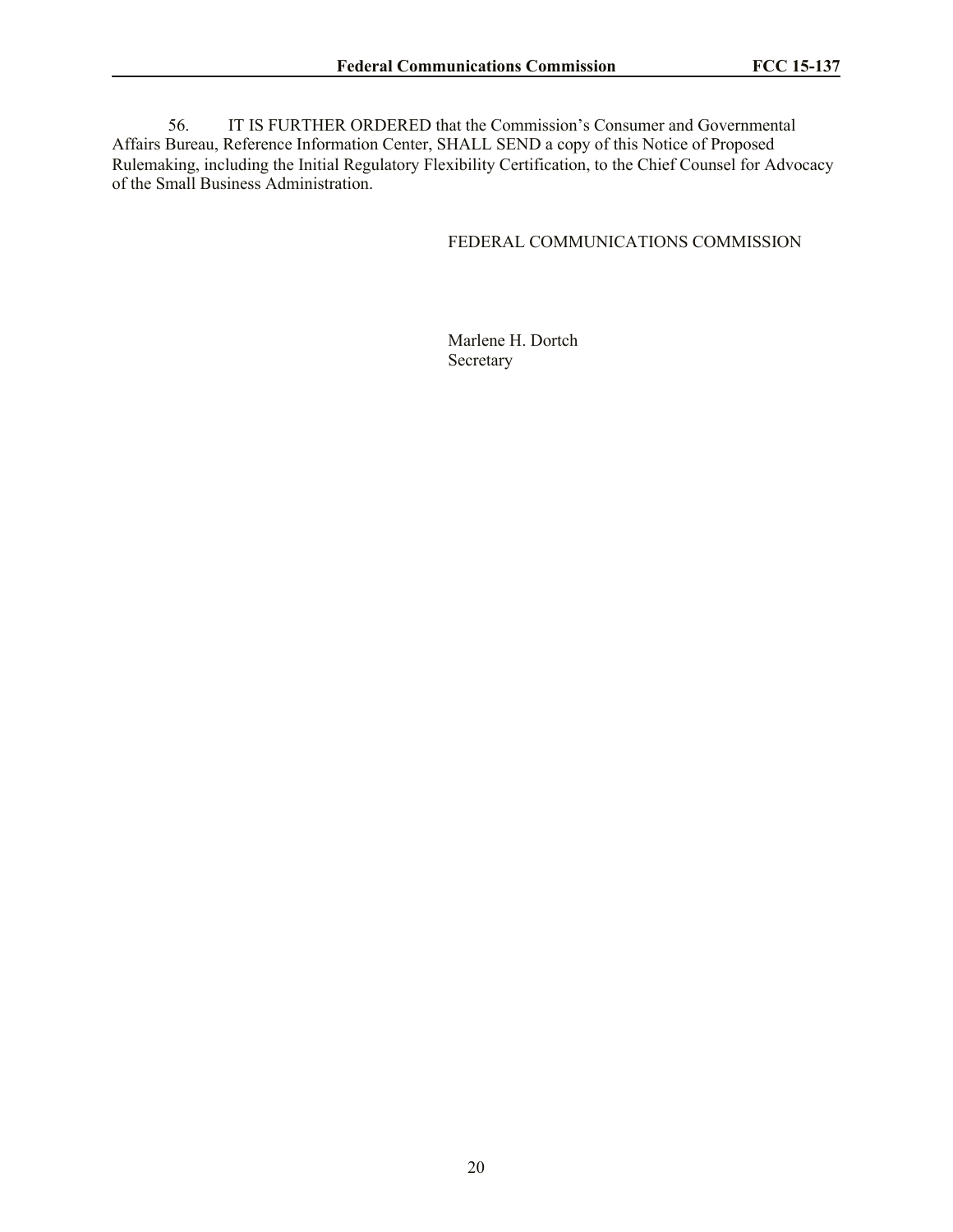# **APPENDIX**

# **Proposed Rules**

# **Parts 1, 25, 73 and 74 of the Commission rules are amended as follows:**

# **PART 1 – PRACTICE AND PROCEDURE**

**1. The authority citation for part 1 is revised to read as follows:**

**Authority: 15 U.S.C. 79, et seq.; 47 U.S.C. 151, 154(i), 154(j), 155, 157, 160, 201, 225, 227, 303, 309, 310, 332, 1403, 1404, 1451, 1452, and 1455.**

- **2. In part 1, subpart F, remove the undesignated center heading "Foreign Ownership of Common Carrier, Aeronautical En Route, and Aeronautical Fixed Radio Station Licensees" and remove §§ 1.990 through 1.994.**
- **3. Add subpart T to part 1 to read as follows:**

# **Subpart T—Foreign Ownership of Broadcast, Common Carrier, Aeronautical En Route, and Aeronautical Fixed Radio Station Licensees**

Sec.

1.5000 Citizenship and filing requirements under section 310(b) of the Communications Act of 1934, as amended.

1.5001 Contents of petitions for declaratory ruling under section 310(b) of the Communications Act of 1934, as amended.

1.5002 How to calculate indirect equity and voting interests under section 1.5001.

1.5003 Insulation criteria for interests in limited partnerships, limited liability partnerships, and limited liability companies.

1.5004 Routine terms and conditions.

# **§ 1.5000 Citizenship and filing requirements under section 310(b) of the Communications Act of 1934, as amended.**

These rules establish the requirements and conditions for obtaining the Commission's prior approval of foreign ownership in broadcast, common carrier, aeronautical en route, and aeronautical fixed radio station licensees and common carrier spectrum lessees that would exceed the 25 percent benchmark in section 310(b)(4) of the Act. These rules also establish the requirements and conditions for obtaining the Commission's prior approval of foreign ownership in common carrier (but not broadcast, aeronautical en route or aeronautical fixed) radio station licensees and spectrum lessees that would exceed the 20 percent limit in section 310(b)(3) of the Act.

(a)(1) A broadcast, common carrier, aeronautical en route or aeronautical fixed radio station licensee or common carrier spectrum lessee shall file a petition for declaratory ruling to obtain Commission approval under section 310(b)(4) of the Act, and obtain such approval, before the aggregate foreign ownership of any controlling, U.S.-organized parent company exceeds, directly and/or indirectly, 25 percent of the U.S. parent's equity interests and/or 25 percent of its voting interests. An applicant for a broadcast, common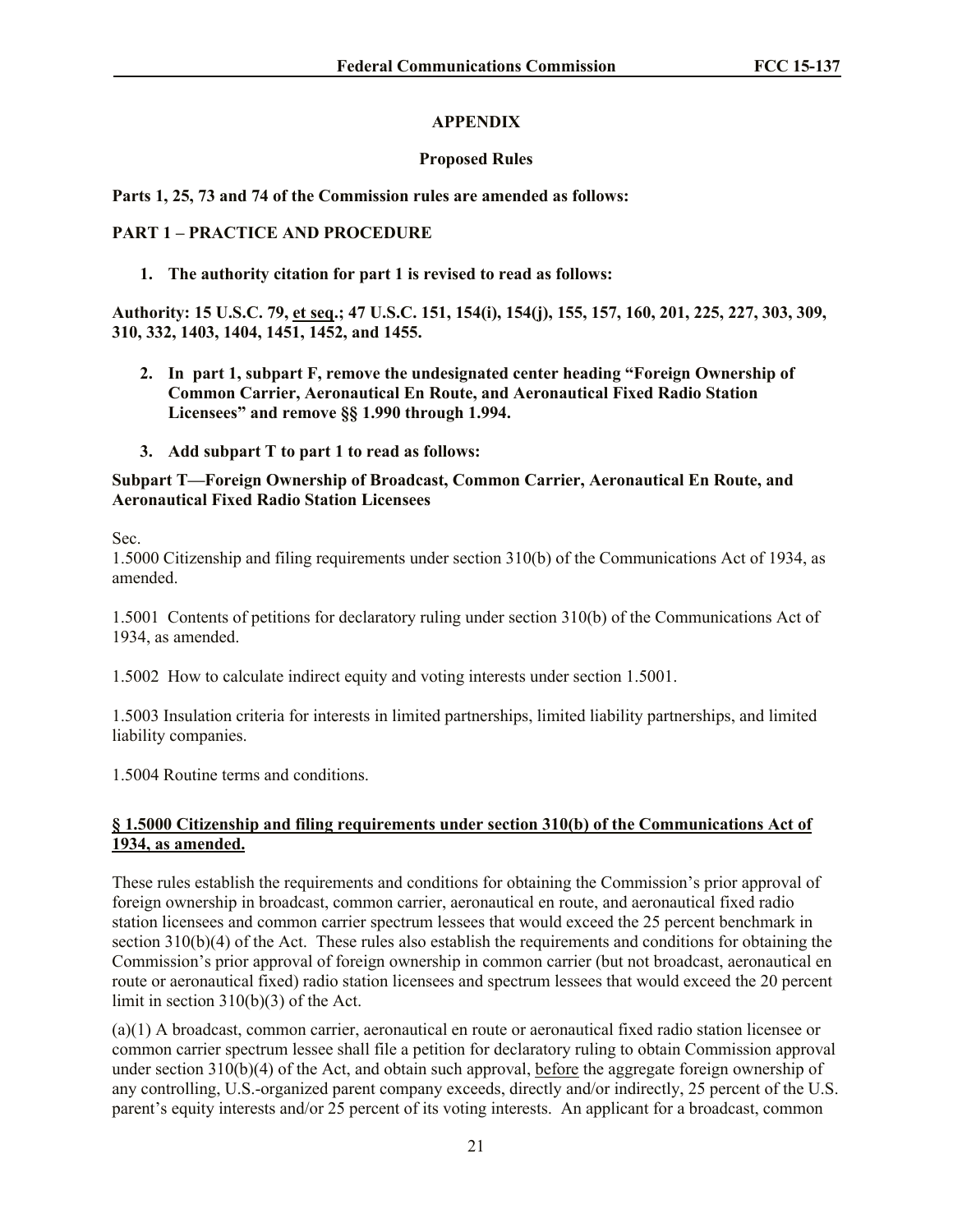carrier, aeronautical en route or aeronautical fixed radio station license or common carrier spectrum leasing arrangement shall file the petition for declaratory ruling required by this paragraph at the same time that it files its application.

(2) A common carrier radio station licensee or spectrum lessee shall file a petition for declaratory ruling to obtain approval under the Commission's section 310(b)(3) forbearance approach, and obtain such approval, before aggregate foreign ownership, held through one or more intervening U.S.-organized entities that hold non-controlling equity and/or voting interests in the licensee, along with any foreign interests held directly in the licensee or spectrum lessee, exceeds 20 percent of its equity interests and/or 20 percent of its voting interests. An applicant for a common carrier radio station license or spectrum leasing arrangement shall file the petition for declaratory ruling required by this paragraph at the same time that it files its application. Foreign interests held directly in a licensee or spectrum lessee, or other than through U.S.-organized entities that hold non-controlling equity and/or voting interests in the licensee or spectrum lessee, shall not be permitted to exceed 20 percent.

Note 1 to § 1.5000: For purposes of calculating its foreign ownership to determine whether it is required to file a petition for declaratory ruling under paragraph (a)(1) or (a)(2) of this section, a U.S.-organized publicly-traded company shall use information about its voting and non-voting stock available to it in the normal course of business, including ownership information required to be disclosed pursuant to rules of the Securities and Exchange Commission, shares recorded in the company's shareholder register, shares held by the members of the company's Board of Directors and shares held by its officers. A U.S. organized publicly-traded company is a company (1) that is organized in the United States, (2) whose stock is traded on a stock exchange in the United States, (3) that is headquartered in the United States, (4) with a majority of members of its Board of Directors who are citizens of the United States, and (5) with a majority of officers who are citizens of the United States.

Note 2 to  $\S 1.5000$ : Paragraph (a)(1) of this section implements the Commission's foreign ownership policies under section 310(b)(4) of the Act, 47 U.S.C. 310(b)(4), for broadcast, common carrier, aeronautical en route, and aeronautical fixed radio station licensees and common carrier spectrum lessees. It applies to foreign equity and/or voting interests that are held, or would be held, directly and/or indirectly in a U.S.-organized entity that itself directly or indirectly controls a broadcast, common carrier, aeronautical en route, or aeronautical fixed radio station licensee or common carrier spectrum lessee. A foreign individual or entity that seeks to hold a controlling interest in such a licensee or spectrum lessee must hold its controlling interest indirectly, in a U.S.-organized entity that itself directly or indirectly controls the licensee or spectrum lessee. Such controlling interests are subject to section 310(b)(4) and the requirements of paragraph (a)(1) of this section. The Commission assesses foreign ownership interests subject to section 310(b)(4) separately from foreign ownership interests subject to section 310(b)(3).

Note 3 to § 1.5000: Paragraph (a)(2) of this section implements the Commission's section 310(b)(3) forbearance approach adopted in the First Report and Order in IB Docket No. 11-133, FCC 12-93 (released August 17, 2012), 77 FR 50628 (Aug. 22, 2012). The section 310(b)(3) forbearance approach applies only to foreign equity and voting interests that are held, or would be held, in a common carrier licensee or spectrum lessee through one or more intervening U.S.-organized entities that do not control the licensee or spectrum lessee. Foreign equity and/or voting interests that are held, or would be held, directly in a licensee or spectrum lessee, or indirectly other than through an intervening U.S.-organized entity, are not subject to the Commission's section 310(b)(3) forbearance approach and shall not be permitted to exceed the 20 percent limit in section 310(b)(3) of the Act, 47 U.S.C. 310(b)(3). The Commission's forbearance approach does not apply to broadcast, aeronautical en route or aeronautical fixed radio station licenses.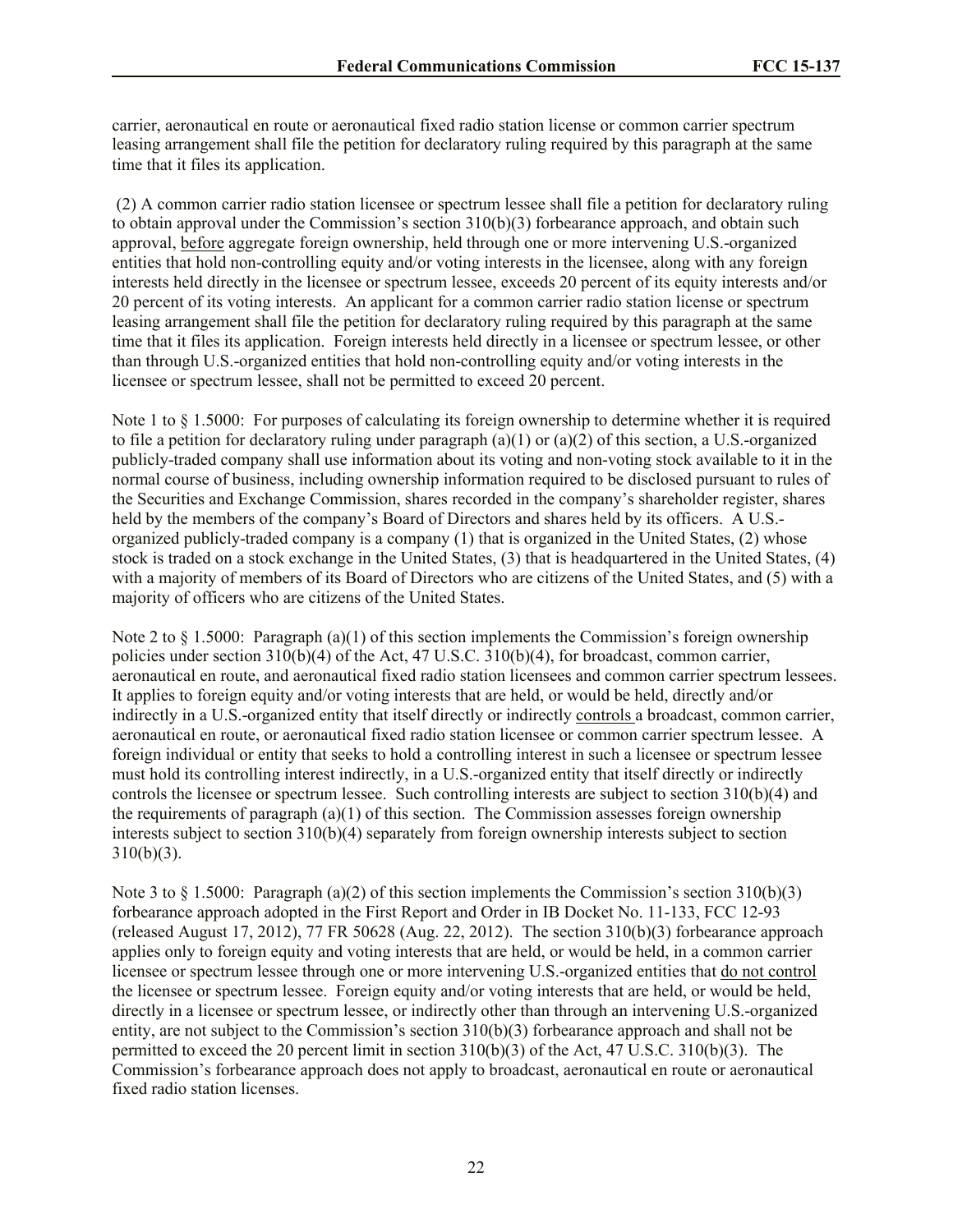Example 1. U.S.-organized Corporation A is preparing an application to acquire a common carrier radio license by assignment from another licensee. U.S.-organized Corporation A is wholly owned and controlled by U.S.-organized Corporation B. U.S.-organized Corporation B is 51 percent owned and controlled by U.S.-organized Corporation C, which is, in turn, wholly owned and controlled by foreignorganized Corporation D. The remaining non-controlling 49 percent equity and voting interests in U.S. organized Corporation B are held by U.S.-organized Corporation X, which is, in turn, wholly owned and controlled by U.S. citizens. Paragraph (a)(1) of this section requires that U.S.-organized Corporation A file a petition for declaratory ruling to obtain Commission approval of the 51 percent foreign ownership of its controlling, U.S.-organized parent, Corporation B, by foreign-organized Corporation D, which exceeds the 25 percent benchmark in section 310(b)(4) of the Act for both equity interests and voting interests. Corporation A is also required to identify and request specific approval in its petition for any foreign individual or entity, or "group," as defined in paragraph (d) of this section, that holds directly and/or indirectly more than five percent of Corporation B's total outstanding capital stock (equity) and/or voting stock, or a controlling interest in Corporation B, unless the foreign investment is exempt under §  $1.5001(i)(3)$ .

Example 2. U.S.-organized Corporation A is preparing an application to acquire a common carrier radio license by assignment from another licensee. U.S.-organized Corporation A is 51 percent owned and controlled by U.S.-organized Corporation B, which is, in turn, wholly owned and controlled by U.S. citizens. The remaining non-controlling 49 percent equity and voting interests in U.S.-organized Corporation A are held by U.S.-organized Corporation X, which is, in turn, wholly owned and controlled by foreign-organized Corporation Y. Paragraph (a)(2) of this section requires that U.S.-organized Corporation A file a petition for declaratory ruling to obtain Commission approval of the non-controlling 49 percent foreign ownership of U.S.-organized Corporation A by foreign-organized Corporation Y through U.S.-organized Corporation X, which exceeds the 20 percent limit in section 310(b)(3) of the Act for both equity interests and voting interests. U.S.-organized Corporation A is also required to identify and request specific approval in its petition for any foreign individual or entity, or "group," as defined in paragraph (d) of this section, that holds an equity and/or voting interest in foreign-organized Corporation Y that, when multiplied by 49 percent, would exceed five percent of U.S.-organized Corporation A's equity and/or voting interests, unless the foreign investment is exempt under  $\S 1.5001(i)(3)$ .

Example 3. U.S.-organized Corporation A is preparing an application to acquire a common carrier radio license by assignment from another licensee. U.S.-organized Corporation A is 51 percent owned and controlled by U.S.-organized Corporation B, which is, in turn, wholly owned and controlled by foreignorganized Corporation C. The remaining non-controlling 49 percent equity and voting interests in U.S. organized Corporation A are held by U.S.-organized Corporation X, which is, in turn, wholly owned and controlled by foreign-organized Corporation Y. Paragraphs  $(a)(1)$  and  $(a)(2)$  of this section require that U.S.-organized Corporation A file a petition for declaratory ruling to obtain Commission approval of foreign-organized Corporation C's 100 percent ownership interest in U.S.-organized parent, Corporation B, and of foreign-organized Corporation Y's non-controlling, 49 percent foreign ownership interest in U.S.-organized Corporation A through U.S-organized Corporation X, which exceed the 25 percent benchmark and 20 percent limit in sections 310(b)(4) and 310(b)(3) of the Act, respectively, for both equity interests and voting interests. U.S-organized Corporation A's petition also must identify and request specific approval for ownership interests held by any foreign individual, entity, or "group," as defined in paragraph (d) of this section, to the extent required by  $\S$  1.5001(i).

(b) Except for petitions involving broadcast stations only, the petition for declaratory ruling required by paragraph (a) of this section shall be filed electronically on the Internet through the International Bureau Filing System (IBFS). For information on filing your petition through IBFS, see part 1, subpart Y and the IBFS homepage at http://www.fcc.gov/ib. Petitions for declaratory ruling required by paragraph (a) of this section involving broadcast stations only shall be filed electronically on the Internet through the Media Bureau's Consolidated Database System (CDBS) or any successor system thereto when submitted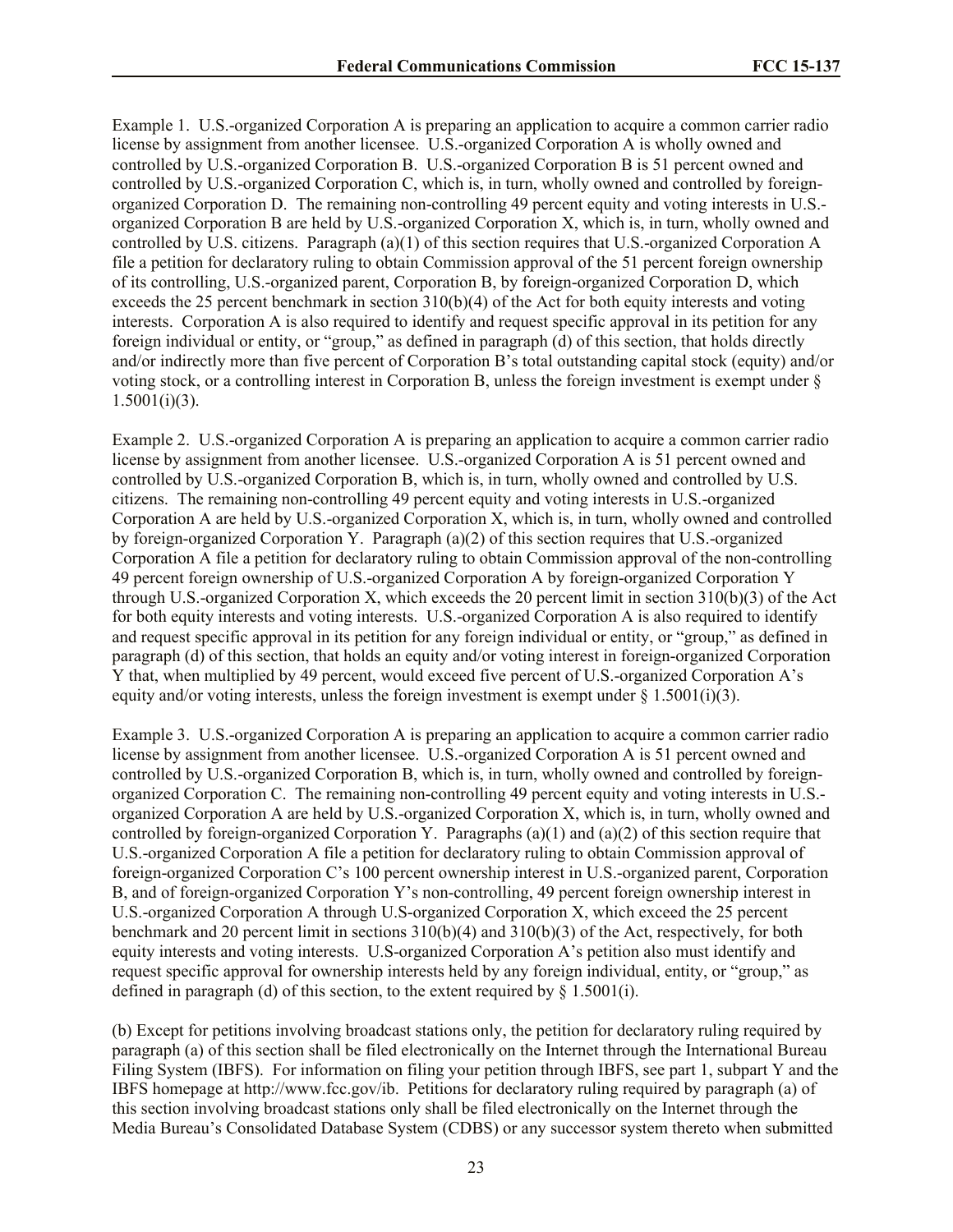to the Commission as part of an application for a construction permit, assignment, or transfer of control of a broadcast license; if there is no associated construction permit, assignment or transfer of control application, petitions for declaratory ruling should be filed with the Office of the Secretary via the Commission's Electronic Comment Filing System (ECFS).

(c)(1) Each applicant, licensee, or spectrum lessee filing a petition for declaratory ruling required by paragraph (a) of this section shall certify to the information contained in the petition in accordance with the provisions of  $\S 1.16$  and the requirements of this paragraph. The certification shall include a statement that the applicant, licensee and/or spectrum lessee has calculated the ownership interests disclosed in its petition based upon its review of the Commission's rules and that the interests disclosed satisfy each of the pertinent standards and criteria set forth in the rules.

(2) Multiple applicants and/or licensees shall file jointly the petition for declaratory ruling required by paragraph (a) of this section where the entities are under common control and contemporaneously hold, or are contemporaneously filing applications for, broadcast, common carrier licenses, common carrier spectrum leasing arrangements, or aeronautical en route or aeronautical fixed radio station licenses. Where joint petitioners have different responses to the information required by  $\S$  1.5001, such information should be set out separately for each joint petitioner, except as otherwise permitted in § 1.5001(h)(2).

(i) Each joint petitioner shall certify to the information contained in the petition in accordance with the provisions of § 1.16 with respect to the information that is pertinent to that petitioner. Alternatively, the controlling parent of the joint petitioners may certify to the information contained in the petition.

(ii) Where the petition is being filed in connection with an application for consent to transfer control of licenses or spectrum leasing arrangements, the transferee or its ultimate controlling parent may file the petition on behalf of the licensees or spectrum lessees that would be acquired as a result of the proposed transfer of control and certify to the information contained in the petition.

(c)(3) Multiple applicants and licensees shall not be permitted to file a petition for declaratory ruling jointly unless they are under common control.

(d) The following definitions shall apply to this section and  $\S$ § 1.5001 through 1.5004.

(1) Aeronautical radio licenses refers to aeronautical en route and aeronautical fixed radio station licenses only. It does not refer to other types of aeronautical radio station licenses.

(2) Affiliate refers to any entity that is under common control with a licensee, defined by reference to the holder, directly and/or indirectly, of more than 50 percent of total voting power, where no other individual or entity has de facto control.

(3) Control includes actual working control in whatever manner exercised and is not limited to majority stock ownership. Control also includes direct or indirect control, such as through intervening subsidiaries.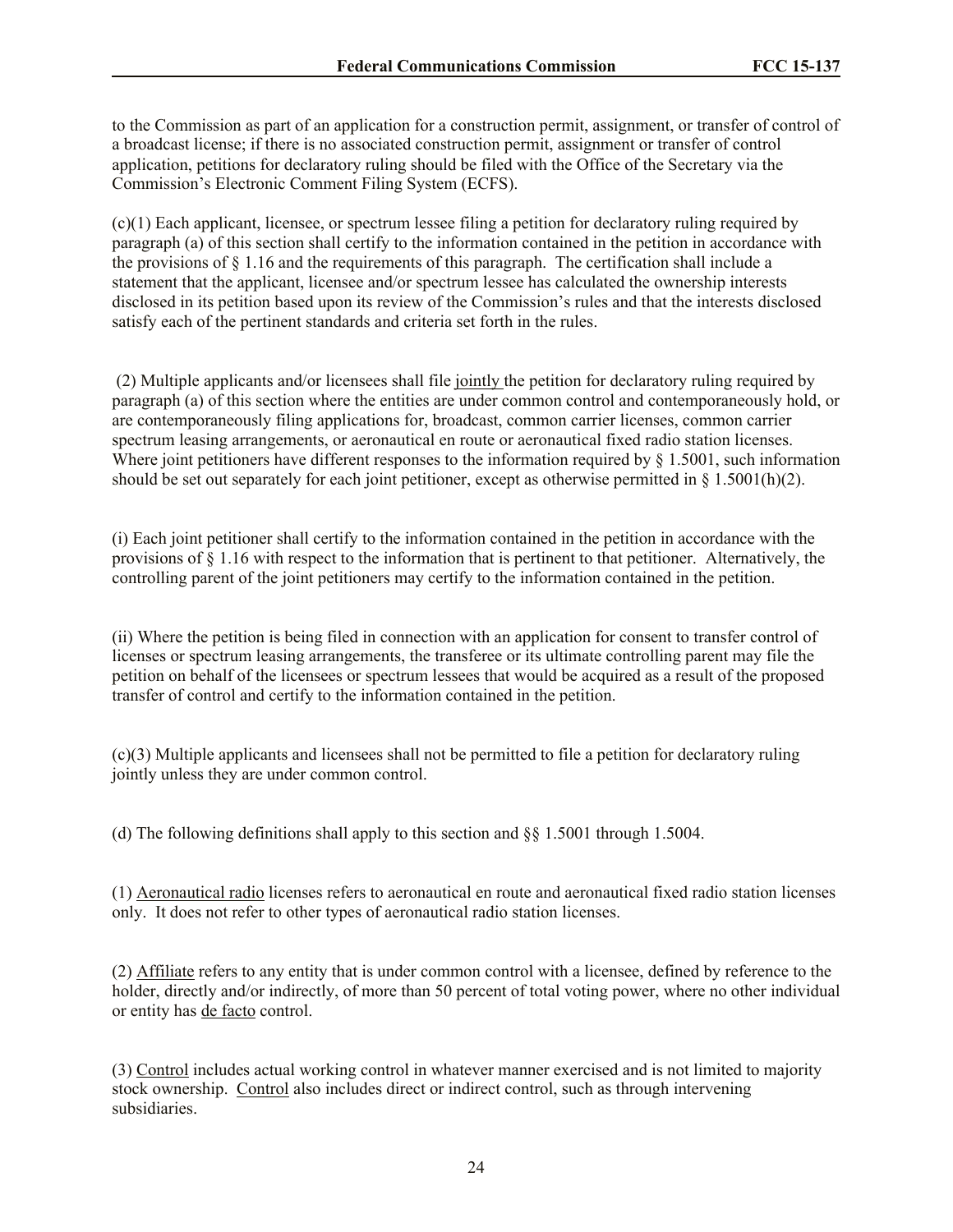(4) Entity includes a partnership, association, estate, trust, corporation, limited liability company, governmental authority or other organization.

(5) Group refers to two or more individuals or entities that have agreed to act together for the purpose of acquiring, holding, voting, or disposing of their equity and/or voting interests in the relevant licensee, controlling U.S. parent, or entity holding a direct and/or indirect equity and/or voting interest in the licensee or U.S. parent.

(6) Individual refers to a natural person as distinguished from a partnership, association, corporation, or other organization.

(7) Licensee as used in §§ 1.5000 through 1.5004 of this part includes a spectrum lessee as defined in § 1.9003.

(8) Privately held company refers to a U.S.- or foreign-organized company that has not issued a class of equity securities for which beneficial ownership reporting is required by security holders and other beneficial owners under sections 13(d) or 13(g) of the Securities Exchange Act of 1934, as amended, 15 U.S.C. 78a et seq. (Exchange Act), and corresponding Exchange Act Rule 13d-1, 17 CFR 240.13d-1, or a substantially comparable foreign law or regulation.

(9) Public company refers to a U.S.- or foreign-organized company that has issued a class of equity securities for which beneficial ownership reporting is required by security holders and other beneficial owners under sections 13(d) or 13(g) of the Securities Exchange Act of 1934, as amended, 15 U.S.C. 78a et seq. (Exchange Act) and corresponding Exchange Act Rule 13d-1, 17 CFR 240.13d-1, or a substantially comparable foreign law or regulation.

(10) Subsidiary refers to any entity in which a licensee owns or controls, directly and/or indirectly, more than 50 percent of the total voting power of the outstanding voting stock of the entity, where no other individual or entity has de facto control.

(11) Voting stock refers to an entity's corporate stock, partnership or membership interests, or other equivalents of corporate stock that, under ordinary circumstances, entitles the holders thereof to elect the entity's board of directors, management committee, or other equivalent of a corporate board of directors.

(12) Would hold as used in §§ 1.5000 through 1.5004 includes interests that an individual or entity proposes to hold in an applicant, licensee, or spectrum lessee, or their controlling U.S. parent, upon consummation of any transactions described in the petition for declaratory ruling filed under §  $1.5000(a)(1)$  or §  $1.5000(a)(2)$  of this part.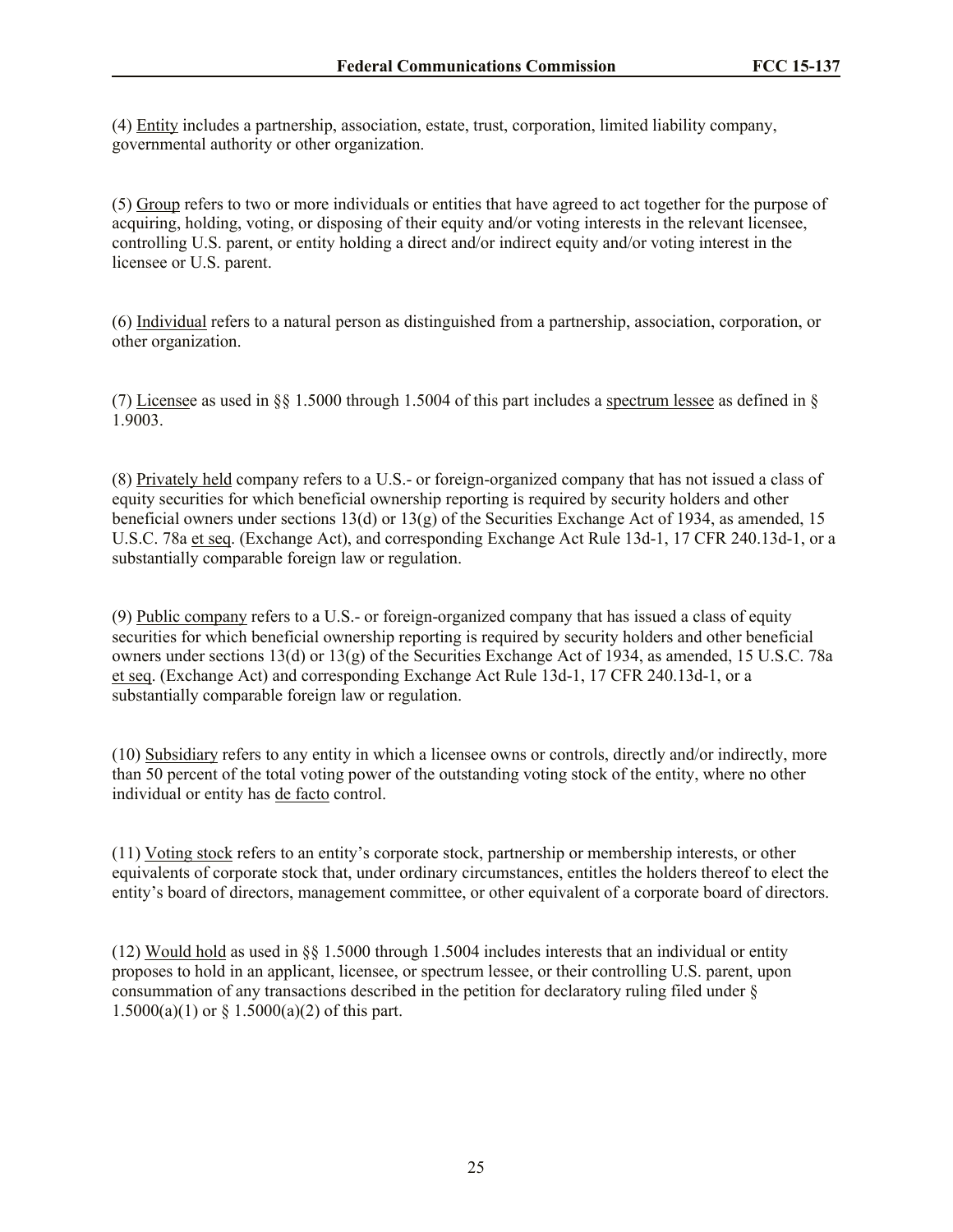# **§ 1.5001 Contents of petitions for declaratory ruling under section 310(b) of the Communications Act of 1934, as amended.**

The petition for declaratory ruling required by  $\S 1.5000(a)(1)$  and/or  $\S 1.5000(a)(2)$  shall contain the following information:

(a) With respect to each petitioning applicant or licensee, provide its name; FCC Registration Number (FRN); mailing address; place of organization; telephone number; facsimile number (if available); electronic mail address (if available); type of business organization (e.g., corporation, unincorporated association, trust, general partnership, limited partnership, limited liability company, trust, other (include description of legal entity)); name and title of officer certifying to the information contained in the petition.

(b) If the petitioning applicant or licensee is represented by a third party (e.g., legal counsel), specify that individual's name, the name of the firm or company, mailing address and telephone number/electronic mail address.

(c)(1) For each named licensee, list the type(s) of radio service authorized (e.g., broadcast service, cellular radio telephone service; microwave radio service; mobile satellite service; aeronautical fixed service). In the case of broadcast licensees, also list the call sign, facility identification number (if applicable), and community of license or transmit site for each authorization covered by the petition.

(2) If the petition is filed in connection with an application for a radio station license or a spectrum leasing arrangement, or an application to acquire a license or spectrum leasing arrangement by assignment or transfer of control, specify for each named applicant:

(i) The File No(s). of the associated application(s), if available at the time the petition is filed; otherwise, specify the anticipated filing date for each application; and

(ii) The type(s) of radio services covered by each application (e.g*.*, broadcast service, cellular radio telephone service; microwave radio service; mobile satellite service; aeronautical fixed service).

(d) With respect to each petitioner, include a statement as to whether the petitioner is requesting a declaratory ruling under  $\S$  1.5000(a)(1) and/or  $\S$  1.5000(a)(2).

(e) Disclosable interest holders – direct U.S. or foreign interests in the controlling U.S. parent. Paragraphs (e)(1) through (e)(4) of this section apply only to petitions filed under § 1.5000(a)(1) and/or § 1.5000(a)(2) for common carrier, aeronautical en route, and aeronautical fixed radio station applicants or licensees, as applicable. Petitions filed under  $\S$  1.5000(a)(1) for broadcast licensees shall provide the name of any individual or entity that holds, or would hold, directly, an attributable interest in the controlling U.S. parent of the petitioning broadcast station applicant(s) or licensee(s), as defined in the Notes to § 73.3555 of this chapter. Where no individual or entity holds, or would hold, directly, an attributable interest in the controlling U.S. parent (for petitions filed under  $\S$  1.5000(a)(1)), the petition shall specify that no individual or entity holds, or would hold, directly, an attributable interest in the U.S. parent, applicant(s), or licensee(s).

(1) Direct U.S. or foreign interests of ten percent or more or a controlling interest. With respect to petitions filed under  $\S 1.5000(a)(1)$ , provide the name of any individual or entity that holds, or would hold, directly 10 percent or more of the equity interests and/or voting interests, or a controlling interest, in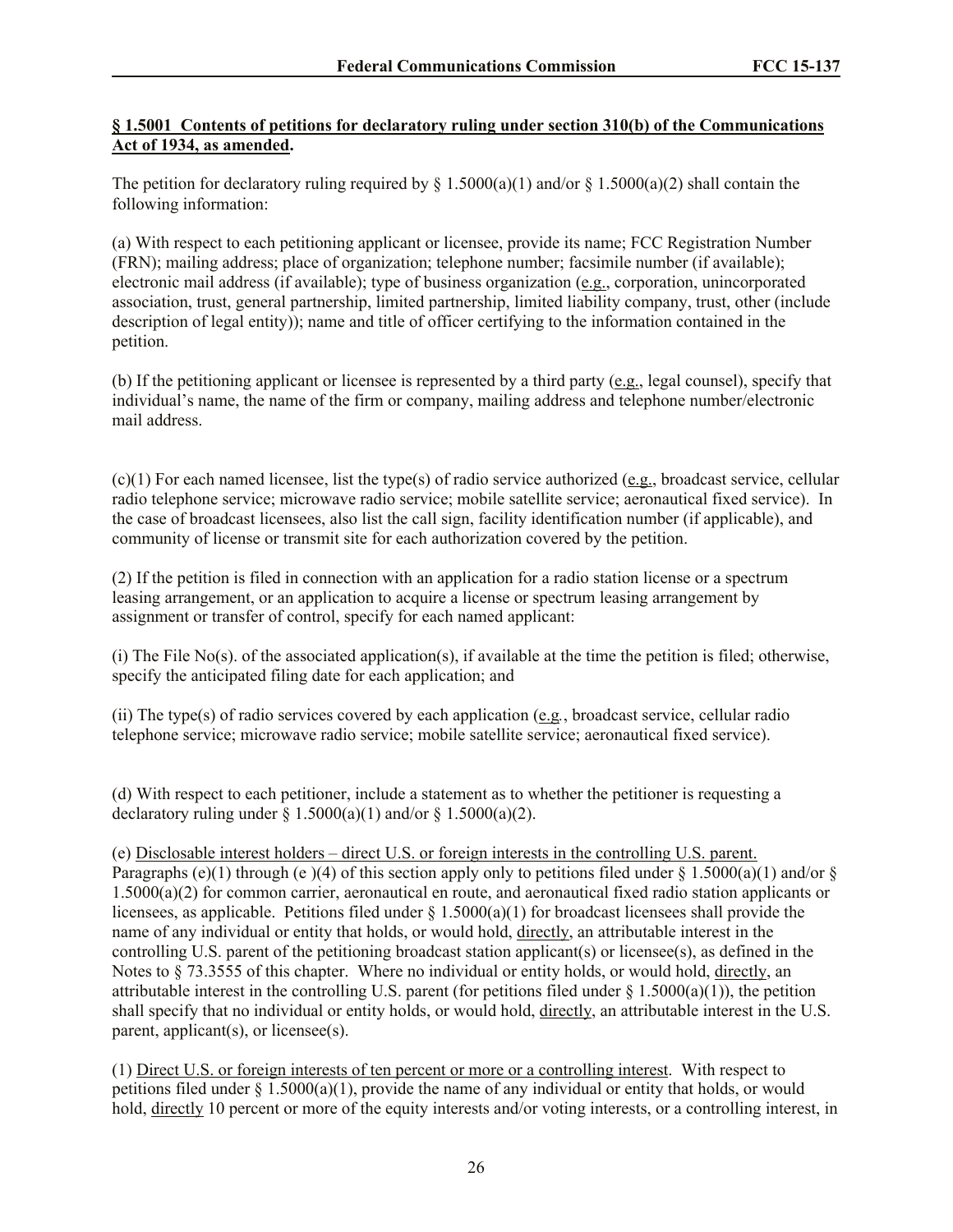the controlling U.S. parent of the petitioning common carrier or aeronautical radio station applicant(s) or licensee(s) as specified in paragraphs  $(e)(4)(i)$  through  $(e)(4)(iv)$  of this section.

(2) Direct U.S. or foreign interests of ten percent or more or a controlling interest. With respect to petitions filed under  $\S 1.5000(a)(2)$ , provide the name of any individual or entity that holds, or would hold, directly 10 percent or more of the equity interests and/or voting interests, or a controlling interest, in each petitioning common carrier applicant or licensee as specified in paragraphs  $(e)(4)(i)$  through  $(e)(4)(iv)$  of this section.

(3) Where no individual or entity holds, or would hold, directly 10 percent or more of the equity interests and/or voting interests, or a controlling interest, in the controlling U.S. parent (for petitions filed under § 1.5000(a)(1)) or in the applicant or licensee (for petitions filed under  $\S$  1.5000(a)(2)), the petition shall state that no individual or entity holds or would hold directly 10 percent or more of the equity interests and/or voting interests, or a controlling interest, in the U.S. parent, applicant or licensee.

(4)(i) Where a named U.S. parent, applicant, or licensee is organized as a corporation, provide the name of any individual or entity that holds, or would hold, 10 percent or more of the outstanding capital stock and/or voting stock, or a controlling interest.

(ii) Where a named U.S. parent, applicant, or licensee is organized as a general partnership, provide the names of the partnership's constituent general partners.

(iii) Where a named U.S. parent, applicant, or licensee is organized as a limited partnership or limited liability partnership, provide the name(s) of the general partner(s) (in the case of a limited partnership), any uninsulated partner(s), and any insulated partner(s) with an equity interest in the partnership of at least 10 percent (calculated according to the percentage of the partner's capital contribution). With respect to each named partner (other than a named general partner), the petitioner shall state whether the partnership interest is insulated or uninsulated, based on the insulation criteria specified in § 1.5003.

(iv) Where a named U.S. parent, applicant, or licensee is organized as a limited liability company, provide the name(s) of each uninsulated member, regardless of its equity interest, any insulated member with an equity interest of at least 10 percent (calculated according to the percentage of its capital contribution), and any non-equity manager(s). With respect to each named member, the petitioner shall state whether the interest is insulated or uninsulated, based on the insulation criteria specified in § 1.5003, and whether the member is a manager.

Note to paragraph (e): The Commission presumes that a general partner of a general partnership or limited partnership has a controlling interest in the partnership. A general partner shall in all cases be deemed to hold an uninsulated interest in the partnership.

(f) Disclosable interest holders – indirect U.S. or foreign interests in the controlling U.S. parent. Paragraphs (f)(1) through (f)(3) of this section apply only to petitions filed under  $\S 1.5000(a)(1)$  and/or  $\S$ 1.5000(a)(2) for common carrier, aeronautical en route, and aeronautical fixed radio station applicants or licensees, as applicable. Petitions filed under § 1.5000(a)(1) for broadcast licensees shall provide the name of any individual or entity that holds, or would hold, indirectly, an attributable interest in the controlling U.S. parent of the petitioning broadcast station applicant(s) or licensee(s), as defined in the Notes to  $\S 73.3555$  of this chapter. Where no individual or entity holds, or would hold, indirectly, an attributable interest in the controlling U.S. parent (for petitions filed under  $\S$  1.5000(a)(1)), the petition shall specify that no individual or entity holds, or would hold, indirectly, an attributable interest in the U.S. parent, applicant(s), or licensee(s).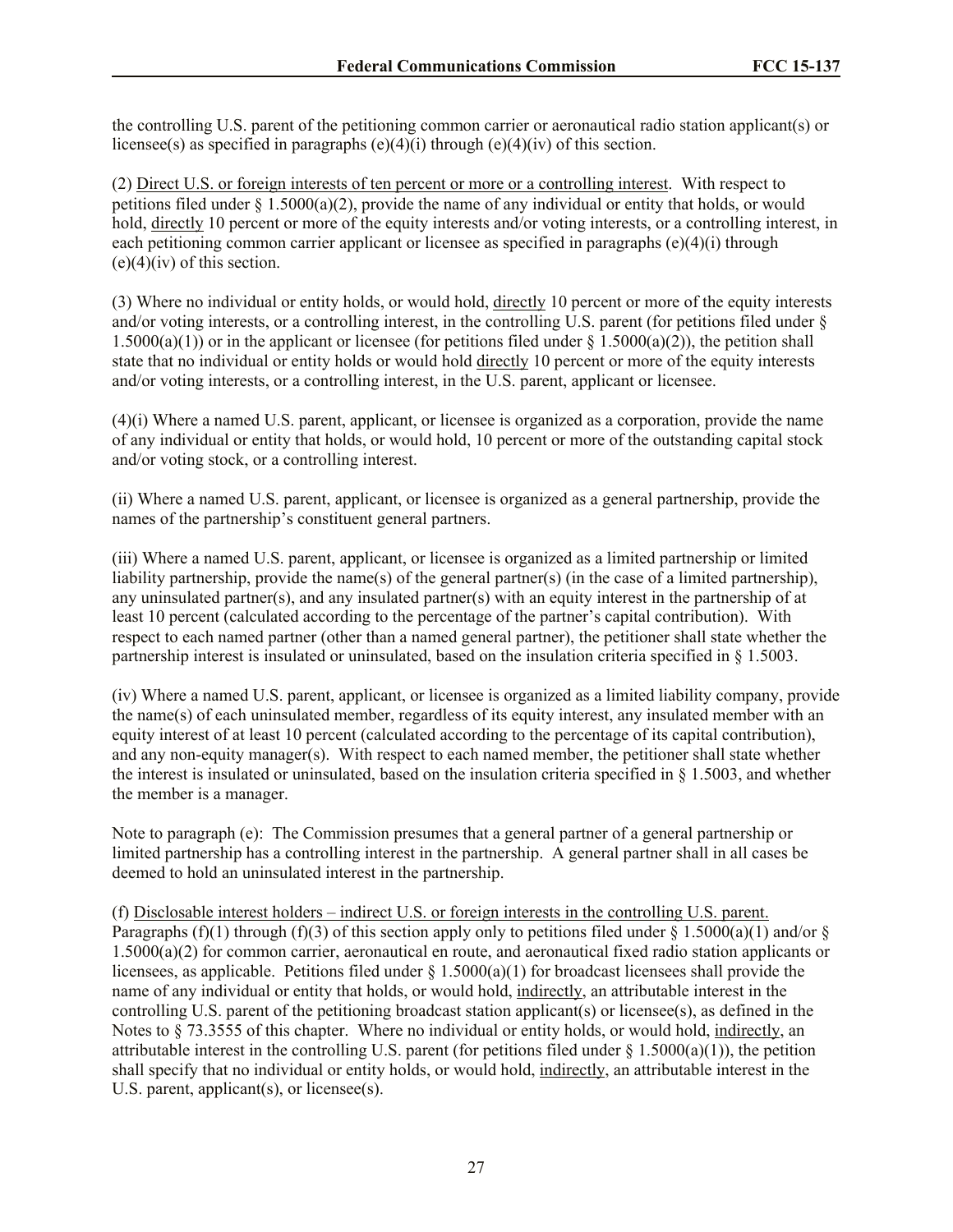(f)(1) Indirect U.S. or foreign interests of ten percent or more or a controlling interest. With respect to petitions filed under  $\S$  1.5000(a)(1), provide the name of any individual or entity that holds, or would hold, indirectly, through one or more intervening entities, 10 percent or more of the equity interests and/or voting interests, or a controlling interest, in the controlling U.S. parent of the petitioning common carrier or aeronautical radio station applicant(s) or licensee(s). Equity interests and voting interests held indirectly shall be calculated in accordance with the principles set forth in § 1.5002.

(2) Indirect U.S. or foreign interests of ten percent or more or a controlling interest. With respect to petitions filed under § 1.5000(a)(2), provide the name of any individual or entity that holds, or would hold, indirectly, through one or more intervening entities, 10 percent or more of the equity interests and/or voting interests, or a controlling interest, in the petitioning common carrier radio station applicant(s) or licensee(s). Equity interests and voting interests held indirectly shall be calculated in accordance with the principles set forth in § 1.5002.

(3) Where no individual or entity holds, or would hold, indirectly 10 percent or more of the equity interests and/or voting interests, or a controlling interest, in the controlling U.S. parent (for petitions filed under  $\S$  1.5000(a)(1)) or in the petitioning applicant(s) or licensee(s) (for petitions filed under  $\S$ 1.5000(a)(2)), the petition shall specify that no individual or entity holds indirectly 10 percent or more of the equity interests and/or voting interests, or a controlling interest, in the U.S. parent, applicant(s), or licensee(s).

Note to paragraph (f): The Commission presumes that a general partner of a general partnership or limited partnership has a controlling interest in the partnership. A general partner shall in all cases be deemed to hold an uninsulated interest in the partnership.

(g)(1) Citizenship and other information for disclosable interests in common carrier, aeronautical en route, and aeronautical fixed radio station applicants and licensees. For each 10 percent interest holder named in response to paragraphs (e) and (f) of this section, specify the equity interest held and the voting interest held (each to the nearest one percent); in the case of an individual, his or her citizenship; and in the case of a business organization, its place of organization, type of business organization (e.g., corporation, unincorporated association, trust, general partnership, limited partnership, limited liability company, trust, other (include description of legal entity)), and principal business(es).

(2) Citizenship and other information for attributable interests in broadcast station applicants and licensees. For each attributable interest holder named in response to paragraphs (e) and (f) of this section, describe the nature of the attributable interest and, if applicable, specify the equity interest held and the voting interest held (each to the nearest one percent); in the case of an individual, his or her citizenship; and in the case of a business organization, its place of organization, type of business organization (e.g., corporation, unincorporated association, trust, general partnership, limited partnership, limited liability company, trust, other (include description of legal entity)), and principal business(es).

(h)(1) Estimate of aggregate foreign ownership. For petitions filed under  $\S 1.5000(a)(1)$ , attach an exhibit that provides a percentage estimate of the controlling U.S. parent's aggregate direct and/or indirect foreign equity interests and its aggregate direct and/or indirect foreign voting interests. For petitions filed under  $\S 1.5000(a)(2)$ , attach an exhibit that provides a percentage estimate of the aggregate foreign equity interests and aggregate foreign voting interests held directly in the petitioning applicant(s) and/or licensee(s), if any, and the aggregate foreign equity interests and aggregate foreign voting interests held indirectly in the petitioning applicant(s) and/or licensee(s). The exhibit required by this paragraph must also provide a general description of the methods used to determine the percentages; and a statement addressing the circumstances that prompted the filing of the petition and demonstrating that the public interest would be served by grant of the petition.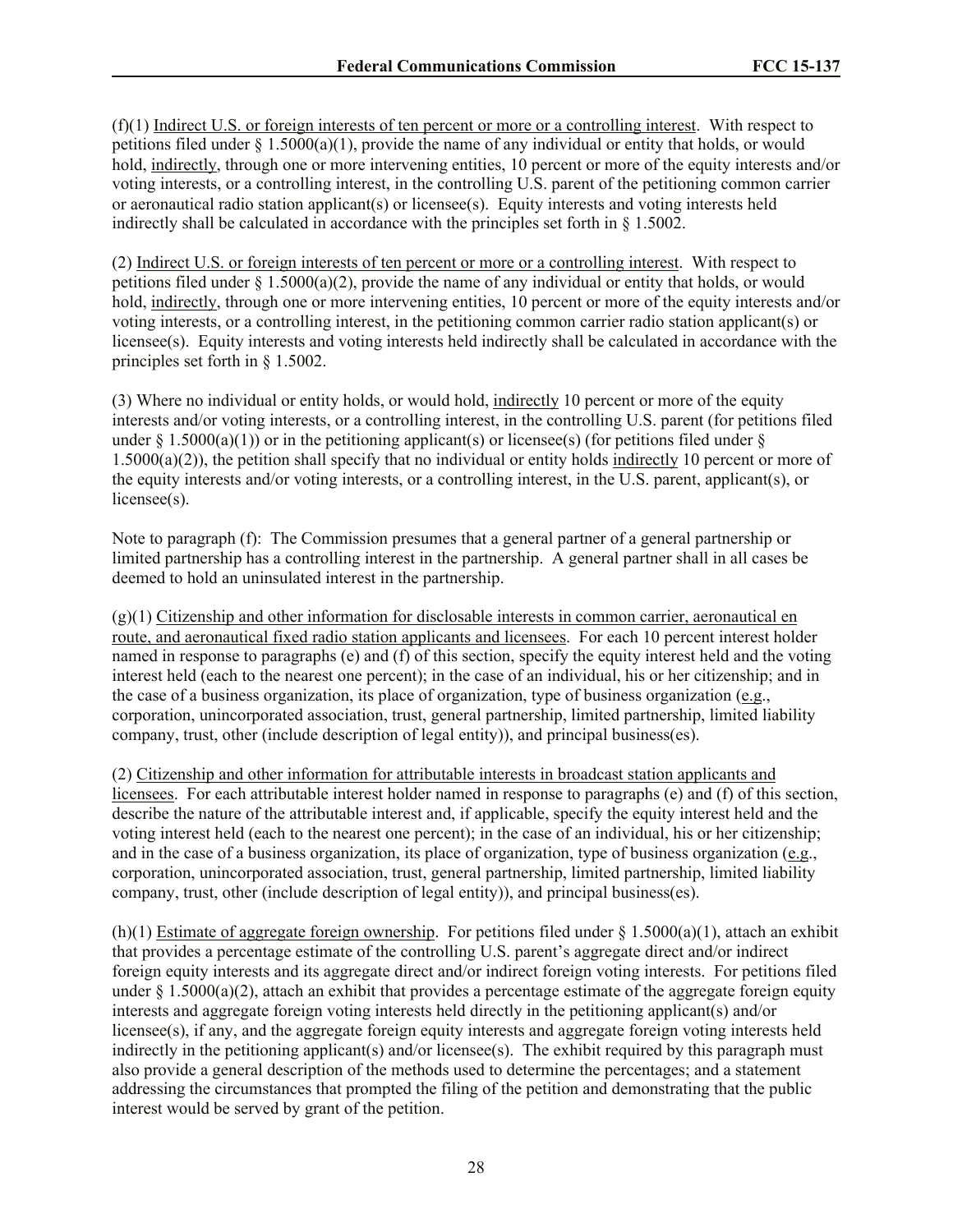(2) Ownership and control structure. Attach an exhibit that describes the ownership and control structure of the applicant(s) and/or licensee(s) that are the subject of the petition, including an ownership diagram and identification of the real party-in-interest disclosed in any companion applications. The ownership diagram should illustrate the petitioner's vertical ownership structure, including the controlling U.S. parent named in the petition (for petitions filed under  $\S 1.5000(a)(1)$ ) and either

(i) For common carrier, aeronautical en route, and aeronautical fixed radio station applicants and licensees, the direct and indirect ownership (equity and voting) interests held by the individual(s) and/or entity(ies) named in response to paragraphs (e) and (f) of this section; or

(ii) For broadcast station applicants and licensees, the attributable interest holders named in response to paragraphs (e) and (f) of this section. Each such individual or entity shall be depicted in the ownership diagram and all controlling interests labeled as such. Where the petition includes multiple petitioners, the ownership of all petitioners may be depicted in a single ownership diagram or in multiple diagrams.

(i) Requests for specific approval. Provide, as required or permitted by this paragraph, the name of each foreign individual and/or entity for which each petitioner requests specific approval, if any, and the respective percentages of equity and/or voting interests (to the nearest one percent) that each such foreign individual or entity holds, or would hold, directly and/or indirectly, in the controlling U.S. parent of the petitioning broadcast, common carrier or aeronautical radio station applicant(s) or licensee(s) for petitions filed under  $\S 1.5000(a)(1)$ , and in each petitioning common carrier applicant or licensee for petitions filed under § 1.5000(a)(2).

(1) Each petitioning broadcast, common carrier or aeronautical radio station applicant or licensee filing under  $\S 1.5000(a)(1)$  shall identify and request specific approval for any foreign individual, entity, or group of such individuals or entities that holds, or would hold, directly and/or indirectly, more than 5 percent of the equity and/or voting interests, or a controlling interest, in the petitioner's controlling U.S. parent unless the foreign investment is exempt under paragraph  $(i)(3)$  of this section. Equity and voting interests shall be calculated in accordance with the principles set forth in paragraphs (e) and (f) of this section and in § 1.5002.

(2) Each petitioning common carrier radio station applicant or licensee filing under  $\S$  1.5000(a)(2) shall identify and request specific approval for any foreign individual, entity, or group of such individuals or entities that holds, or would hold, directly, and/or indirectly through one or more intervening U.S. organized entities that do not control the applicant or licensee, more than 5 percent of the equity and/or voting interests in the applicant or licensee unless the foreign investment is exempt under paragraph (i)(3) of this section. Equity and voting interests shall be calculated in accordance with the principles set forth in paragraphs (e) and (f) of this section and in § 1.5002.

Note to paragraph  $(i)(1)$ : Solely for the purpose of identifying foreign interests that require specific approval under this paragraph (i), broadcast station applicants and licensees filing petitions under  $\S$ 1.5000(a)(1) should calculate equity and voting interests in accordance with the principles set forth in paragraphs (e) and (f) of this section and in § 1.5002 and *not* as set forth in the Notes to § 73.3555 of this chapter, to the extent that there are any differences in such calculation methods.

Note 1 to paragraphs (i)(1) and (2): Certain foreign interests of 5 percent or less may require specific approval under paragraphs (i)(1) and (2). See the Note to paragraph (i)(3)(ii)(C) of this section.

Note 2 to paragraphs (i)(1) and (2): Two or more individuals or entities will be treated as a "group" when they have agreed to act together for the purpose of acquiring, holding, voting, or disposing of their equity and/or voting interests in the licensee and/or controlling U.S. parent of the licensee or in any intermediate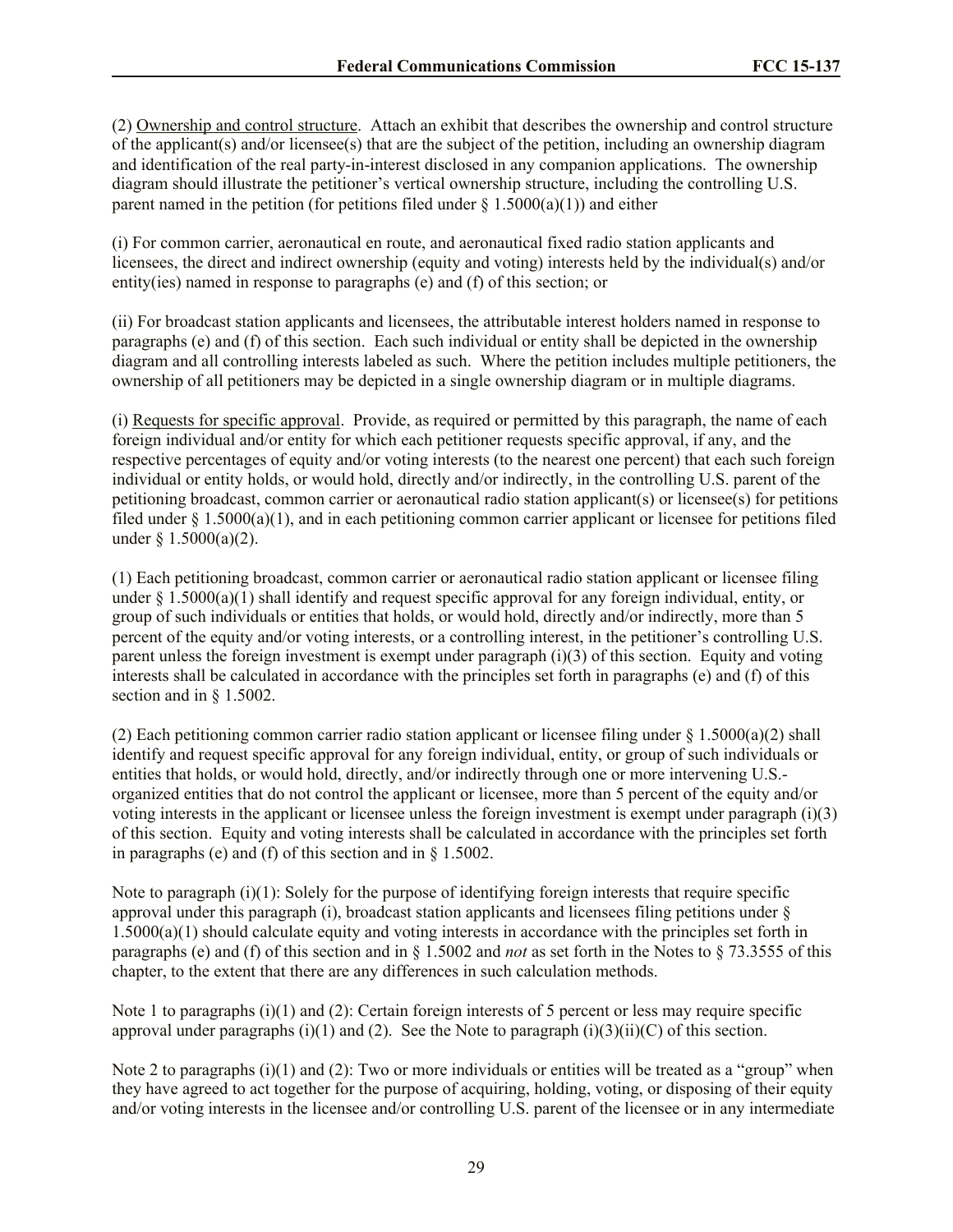company(ies) through which any of the individuals or entities holds its interests in the licensee and/or controlling U.S. parent of the licensee.

(3) A foreign investment is exempt from the specific approval requirements of paragraphs (i)(1) and (i)(2) of this section where:

(i) The foreign individual or entity holds, or would hold, directly and/or indirectly, no more than 10 percent of the equity and/or voting interests of the U.S. parent (for petitions filed under  $\S 1.5000(a)(1)$ ) or the petitioning applicant or licensee (for petitions filed under  $\S$  1.5000(a)(2)); and

(ii) The foreign individual or entity does not hold, and would not hold, a controlling interest in the petitioner or any controlling parent company, does not plan or intend to change or influence control of the petitioner or any controlling parent company, does not possess or develop any such purpose, and does not take any action having such purpose or effect. The Commission will presume, in the absence of evidence to the contrary, that the following interests satisfy this criterion for exemption from the specific approval requirements in paragraphs  $(i)(1)$  and  $(i)(2)$  of this section:

(A) Where the petitioning applicant or licensee, controlling U.S. parent, or entity holding a direct or indirect equity and/or voting interest in the applicant/licensee or U.S. parent is a "public company," as defined in  $\S 1.5000(d)(9)$ , provided that the foreign holder is an institutional investor that is eligible to report its beneficial ownership interests in the company's voting, equity securities in excess of 5 percent (not to exceed 10 percent) pursuant to Exchange Act Rule 13d-1(b), 17 CFR 240.13d-1(b), or a substantially comparable foreign law or regulation. This presumption shall not apply if the foreign individual, entity or group holding such interests is obligated to report its holdings in the company pursuant to Exchange Act Rule 13d-1(a), 17 CFR 240.13d-1(a), or a substantially comparable foreign law or regulation.

Example. Common carrier applicant ("Applicant") is preparing a petition for declaratory ruling to request Commission approval for foreign ownership of its controlling, U.S.-organized parent ("U.S. Parent") to exceed the 25 percent benchmark in section  $310(b)(4)$  of the Act. Applicant does not currently hold any FCC licenses. Shares of U.S. Parent trade publicly on the New York Stock Exchange. Based on a shareholder survey and a review of its shareholder records, U.S. Parent has determined that its aggregate foreign ownership on any given day may exceed an aggregate 25 percent, including a six percent common stock interest held by a foreign-organized mutual fund ("Foreign Fund"). U.S. Parent has confirmed that Foreign Fund is not currently required to report its interest pursuant to Exchange Act Rule 13d-1(a) and instead is eligible to report its interest pursuant to Exchange Act Rule 13d-1(b). U.S. Parent also has confirmed that Foreign Fund does not hold any other interests in U.S. Parent's equity securities, whether of a class of voting or non-voting securities. Applicant may, but is not required to, request specific approval of Foreign Fund's six percent interest in U.S. Parent.

Note to paragraph  $(i)(3)(ii)(A)$ : Where an institutional investor holds voting, equity securities that are subject to reporting under Exchange Act Rule 13d-1, 17 CFR 240.13d-1, or a substantially comparable foreign law or regulation, in addition to equity securities that are not subject to such reporting, the investor's total capital stock interests may be aggregated and treated as exempt from the 5 percent specific approval requirement in paragraphs  $(i)(1)$  and  $(2)$  of this section so long as the aggregate amount of the institutional investor's holdings does not exceed ten percent of the company's total capital stock or voting rights and the investor is eligible to certify under Exchange Act Rule 13d-1(b), 17 CFR 240.13d-1(b), or a substantially comparable foreign law or regulation that it has acquired its capital stock interests in the ordinary course of business and not with the purpose nor with the effect of changing or influencing the control of the company. In calculating foreign equity and voting interests, the Commission does not consider convertible interests such as options, warrants and convertible debentures until converted, unless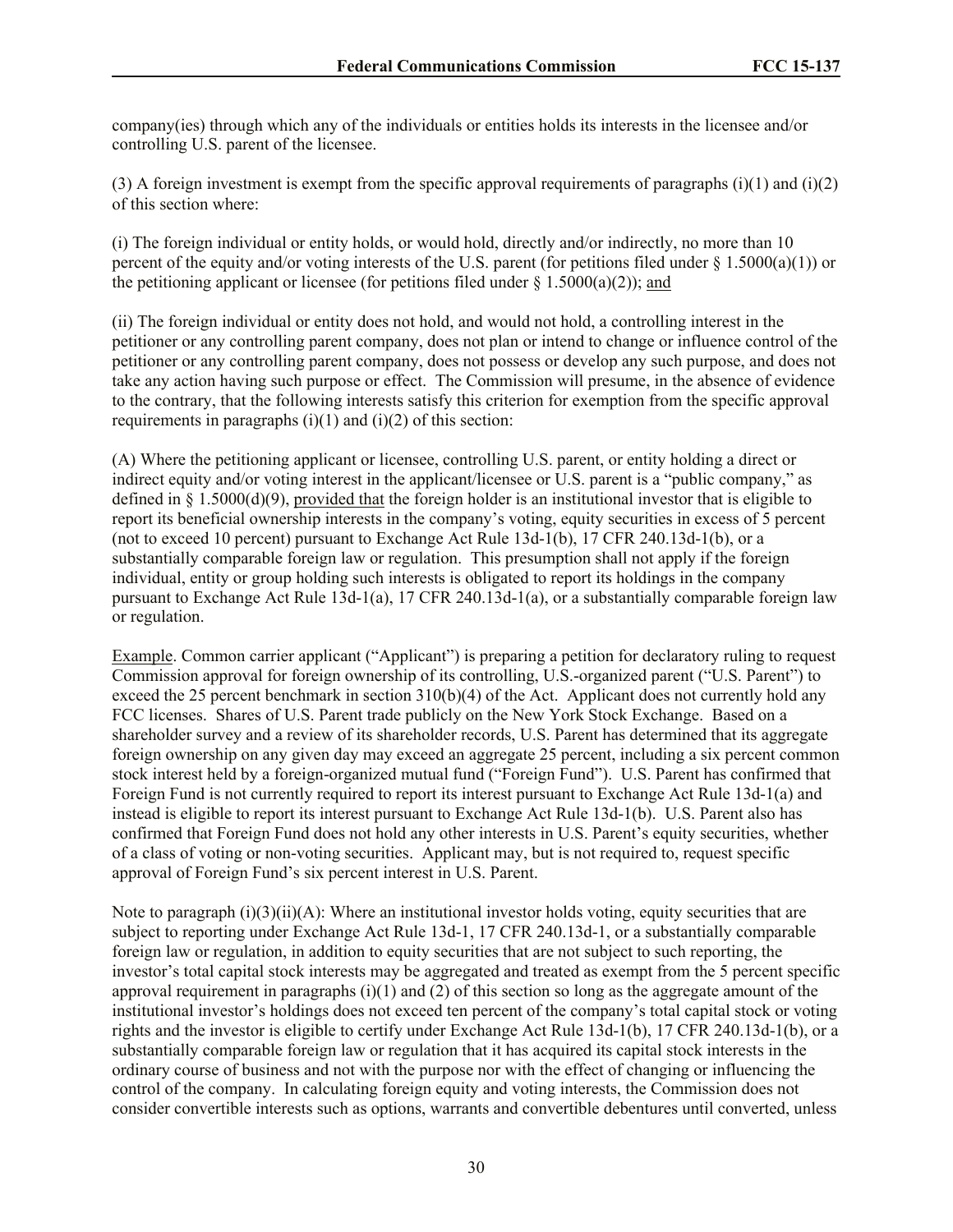specifically requested by the petitioner, i.e., where the petitioner is requesting approval so those rights can be exercised in a particular case without further Commission approval.

(B) Where the petitioning applicant or licensee, controlling U.S. parent, or entity holding a direct and/or indirect equity and/or voting interest in the applicant/licensee or U.S. parent is a "privately held" corporation, as defined in § 1.5000(d)(8), provided that a shareholders' agreement, or similar voting agreement, prohibits the foreign holder from becoming actively involved in the management or operation of the corporation and limits the foreign holder's voting and consent rights, if any, to the minority shareholder protections listed in paragraph (i)(5) of this section.

(C) Where the petitioning applicant or licensee, controlling U.S. parent, or entity holding a direct and/or indirect equity and/or voting interest in the licensee or U.S. parent is "privately held," as defined in § 1.5000(d)(8), and is organized as a limited partnership, limited liability company ("LLC"), or limited liability partnership ("LLP"), provided that the foreign holder is "insulated" in accordance with the criteria specified in § 1.5003.

Note to paragraph  $(i)(3)(ii)(C)$ : For purposes of identifying foreign interests that require specific approval, uninsulated partners, uninsulated LLC members, and non-member LLC managers are deemed to hold the same voting interest as the partnership or LLC holds in the company situated in the next lower tier of the petitioner's vertical ownership chain. See §§ 1.5002(b)(2)(ii)(A), 1.5002(b)(2)(iii)(A). Depending on the particular ownership structure presented in the petition, a foreign uninsulated partner, LLC member, or non-member LLC manager may be deemed to hold a direct or indirect voting interest in the controlling U.S. parent (for petitions filed under  $\S 1.5000(a)(1)$ ) or in the petitioning applicant or licensee (for petitions filed under  $\S$  1.5000(a)(2)) that requires specific approval because the voting interest exceeds the 5 percent amount specified in paragraphs (i)(1) and (2) of this section and, because it is an uninsulated interest, the voting interest would not qualify as exempt from specific approval under this paragraph  $(i)(3)(ii)(C)$  even in circumstances where the voting interest does not exceed 10 percent.

(4) A petitioner may, but is not required to, request specific approval for any other foreign individual or entity that holds, or would hold, a direct and/or indirect equity and/or voting interest in the controlling U.S. parent (for petitions filed under  $\S$  1.5000(a)(1)) or in the petitioning applicant or licensee (for petitions filed under  $\S$  1.5000(a)(2)).

(5) The minority shareholder protections referenced in paragraph  $(i)(3)(ii)(B)$  of this section consist of the following rights:

(i) The power to prevent the sale or pledge of all or substantially all of the assets of the corporation or a voluntary filing for bankruptcy or liquidation;

(ii) The power to prevent the corporation from entering into contracts with majority shareholders or their affiliates;

(iii) The power to prevent the corporation from guaranteeing the obligations of majority shareholders or their affiliates;

(iv) The power to purchase an additional interest in the corporation to prevent the dilution of the shareholder's pro rata interest in the event that the corporation issues additional instruments conveying shares in the company;

(v) The power to prevent the change of existing legal rights or preferences of the shareholders, as provided in the charter, by-laws or other operative governance documents;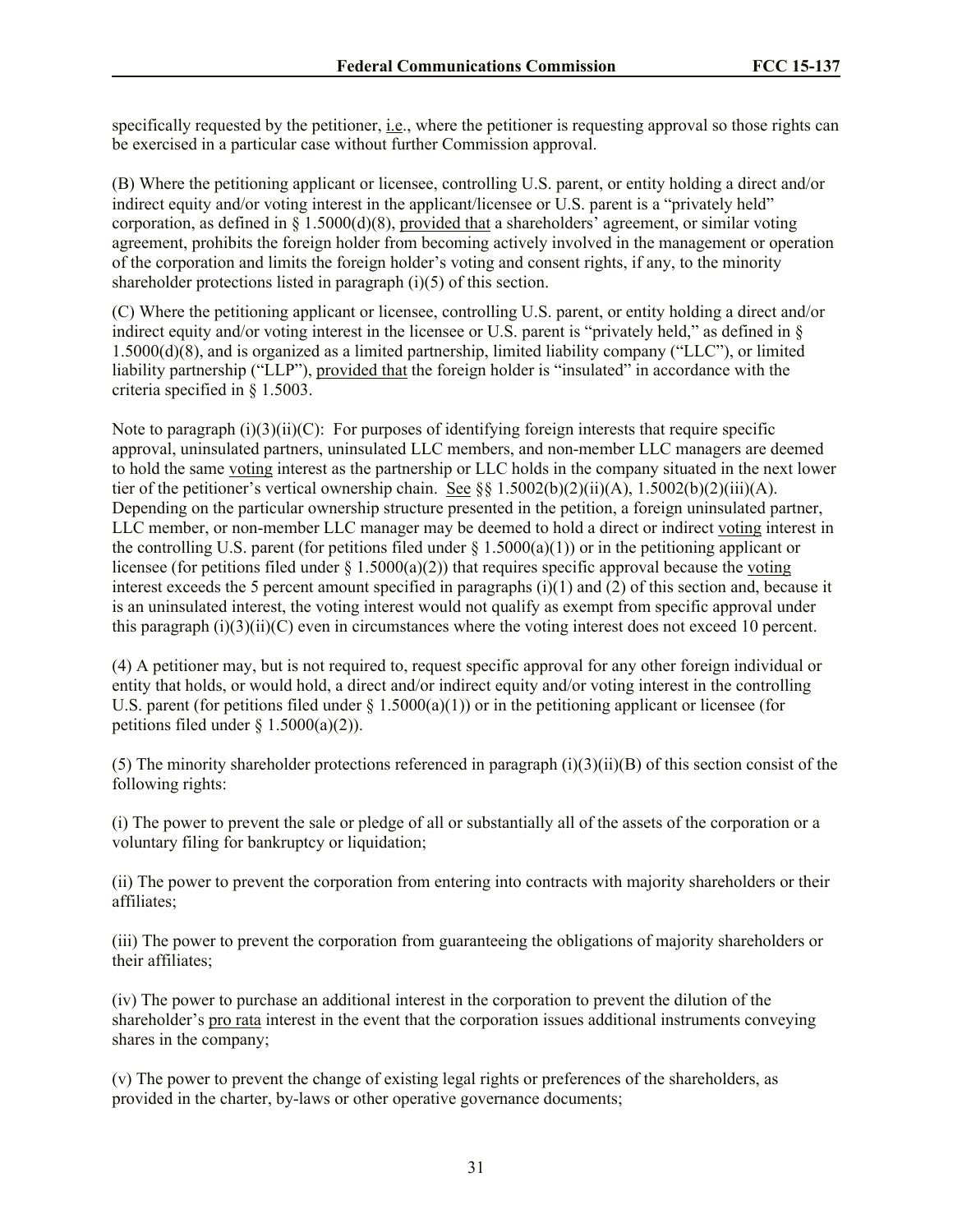(vi) The power to prevent the amendment of the charter, by-laws or other operative governance documents of the company with respect to the matters described in paragraph  $(i)(5)(i)$  through  $(v)$  of this section.

(6) The Commission reserves the right to consider, on a case-by-case basis, whether voting or consent rights over matters other than those listed in paragraph (i)(5) of this section shall be considered permissible minority shareholder protections in a particular case.

(j) For each foreign individual or entity named in response to paragraph (i) of this section, provide the following information:

(1) In the case of an individual, his or her citizenship and principal business(es);

(2) In the case of a business organization:

(i) Its place of organization, type of business organization (*e.g*., corporation, unincorporated association, trust, general partnership, limited partnership, limited liability company, trust, other (include description of legal entity)), and principal business(es);

(ii)(A) For common carrier, aeronautical en route, and aeronautical fixed radio station applicants and licensees, the name of any individual or entity that holds, or would hold, directly and/or indirectly, through one or more intervening entities, 10 percent or more of the equity interests and/or voting interests, or a controlling interest, in the foreign entity for which the petitioner requests specific approval. Specify for each such interest holder, his or her citizenship (for individuals) or place of legal organization (for entities). Equity interests and voting interests held indirectly shall be calculated in accordance with the principles set forth in § 1.5002.

(B) For broadcast applicants and licensees, the name of any individual or entity that holds, or would hold, directly and/or indirectly, through one or more intervening entities, an attributable interest in the foreign entity for which the petitioner requests specific approval. Specify for each such interest holder, his or her citizenship (for individuals) or place of legal organization (for entities). Attributable interests shall be calculated in accordance with the principles set forth in the Notes to § 73.3555 of this chapter.

(iii)(A) For common carrier, aeronautical en route, and aeronautical fixed radio station applicants and licensees, where no individual or entity holds, or would hold, directly and/or indirectly, 10 percent or more of the equity interests and/or voting interests, or a controlling interest, the petition shall specify that no individual or entity holds, or would hold, directly and/or indirectly, 10 percent or more of the equity interests and/or voting interests, or a controlling interest, in the foreign entity for which the petitioner requests specific approval.

(B) For broadcast applicants and licensees, where no individual or entity holds, or would hold, directly and/or indirectly, an attributable interest in the foreign entity, the petition shall specify that no individual or entity holds, or would hold, directly and/or indirectly, an attributable interest in the foreign entity for which the petitioner requests specific approval.

(k) Requests for advance approval. The petitioner may, but is not required to, request advance approval in its petition for any foreign individual or entity named in response to paragraph (i) of this section to increase its direct and/or indirect equity and/or voting interests in the controlling U.S. parent of the broadcast, common carrier or aeronautical radio station licensee, for petitions filed under § 1.5000(a)(1), and/or in the common carrier licensee, for petitions filed under  $\S$  1.5000(a)(2), above the percentages specified in response to paragraph (i) of this section. Requests for advance approval shall be made as follows: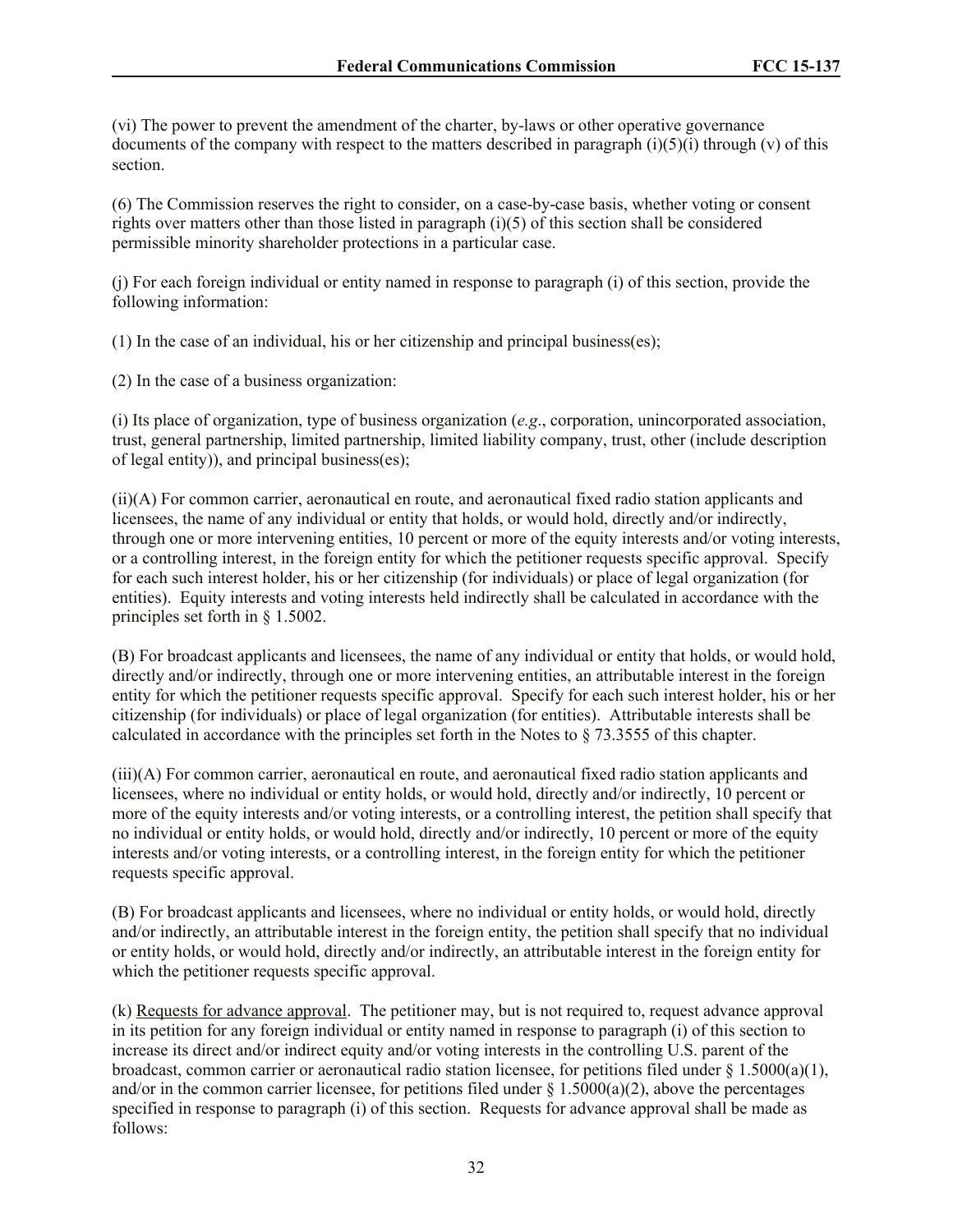(1) Petitions filed under  $\S 1.5000(a)(1)$ . Where a foreign individual or entity named in response to paragraph (i) of this section holds, or would hold upon consummation of any transactions described in the petition, a de jure or de facto controlling interest in the controlling U.S. parent, the petitioner may request advance approval in its petition for the foreign individual or entity to increase its interests, at some future time, up to any amount, including 100 percent of the direct and/or indirect equity and/or voting interests in the U.S. parent. The petitioner shall specify for the named controlling foreign individual(s) or entity(ies) the maximum percentages of equity and/or voting interests for which advance approval is sought or, in lieu of a specific amount, state that the petitioner requests advance approval for the named controlling foreign individual or entity to increase its interests up to and including 100 percent of the U.S. parent's direct and/or indirect equity and/or voting interests.

(2) Petitions filed under  $\S 1.5000(a)(1)$  and/or  $\S 1.5000(a)(2)$ . Where a foreign individual or entity named in response to paragraph (i) of this section holds, or would hold upon consummation of any transactions described in the petition, a non-controlling interest in the controlling U.S. parent of the licensee, for petitions filed under  $\S 1.5000(a)(1)$ , or in the licensee, for petitions filed under  $\S 1.5000(a)(2)$ , the petitioner may request advance approval in its petition for the foreign individual or entity to increase its interests, at some future time, up to any non-controlling amount not to exceed 49.99 percent. The petitioner shall specify for the named foreign individual(s) or entity(ies) the maximum percentages of equity and/or voting interests for which advance approval is sought or, in lieu of a specific amount, shall state that the petitioner requests advance approval for the named foreign individual(s) or entity(ies) to increase their interests up to and including a non-controlling 49.99 percent equity and/or voting interest in the licensee, for petitions filed under  $\S 1.5000(a)(2)$ , or in the controlling U.S. parent of the licensee, for petitions filed under  $\S$  1.5000(a)(1).

(l) Each applicant, licensee, or spectrum lessee filing a petition for declaratory ruling shall certify to the information contained in the petition in accordance with the provisions of § 1.16 and the requirements of  $§ 1.5000(c)(1).$ 

# **§ 1.5002 How to calculate indirect equity and voting interests under section 1.5001.**

(a) The criteria specified in this section shall be used for purposes of calculating indirect equity and voting interests under § 1.5001.

(b)(1) Equity interests held indirectly in the licensee and/or controlling U.S. parent. Equity interests that are held by an individual or entity indirectly through one or more intervening entities shall be calculated by successive multiplication of the equity percentages for each link in the vertical ownership chain, regardless of whether any particular link in the chain represents a controlling interest in the company positioned in the next lower tier.

Example under  $\S 1.5000(a)(1)$ . Assume that a foreign individual holds a non-controlling 30 percent equity and voting interest in U.S.-organized Corporation A which, in turn, holds a non-controlling 40 percent equity and voting interest in U.S.-organized Parent Corporation B. The foreign individual's equity interest in U.S.-organized Parent Corporation B would be calculated by multiplying the foreign individual's equity interest in U.S.-organized Corporation A by that entity's equity interest in U.S. organized Parent Corporation B. The foreign individual's equity interest in U.S.-organized Parent Corporation B would be calculated as 12 percent (30% x 40% = 12%). The result would be the same even if U.S.-organized Corporation A held a de facto controlling interest in U.S.-organized Parent Corporation B.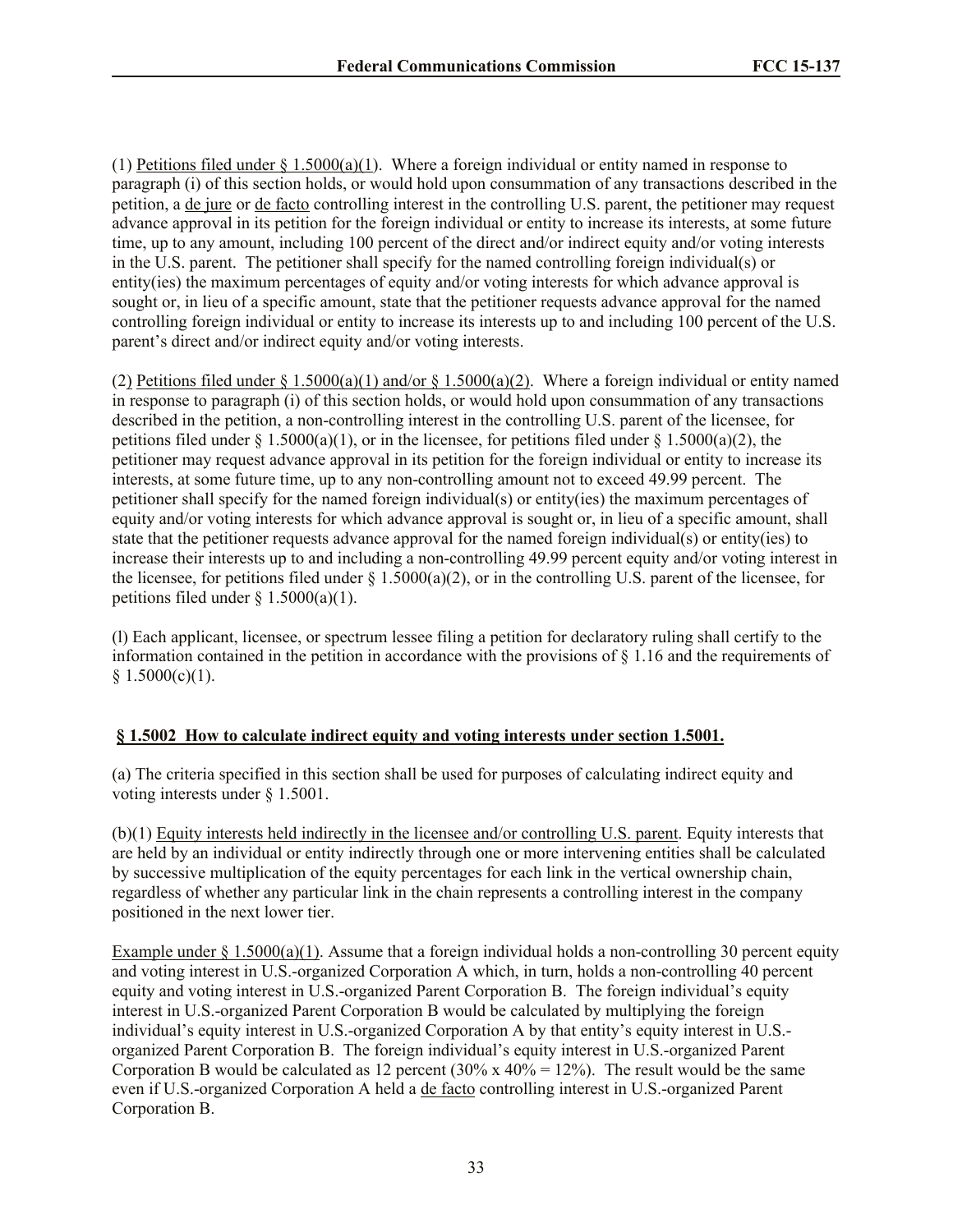(2) Voting interests held indirectly in the licensee and/or controlling U.S. parent. Voting interests that are held by any individual or entity indirectly through one or more intervening entities will be determined depending upon the type of business organization(s) in which the individual or entity holds a voting interest as follows:

(i) Voting interests that are held through one or more intervening corporations shall be calculated by successive multiplication of the voting percentages for each link in the vertical ownership chain, except that wherever the voting interest for any link in the chain is equal to or exceeds 50 percent or represents actual control, it shall be treated as if it were a 100 percent interest.

Example under  $\S 1.5000(a)(1)$ . Assume that a foreign individual holds a non-controlling 30 percent equity and voting interest in U.S.-organized Corporation A which, in turn, holds a controlling 70 percent equity and voting interest in U.S.-organized Parent Corporation B. Because U.S.-organized Corporation A's 70 percent voting interest in U.S.-organized Parent Corporation B constitutes a controlling interest, it is treated as a 100 percent interest. The foreign individual's 30 percent voting interest in U.S.-organized Corporation A would flow through in its entirety to U.S. Parent Corporation B and thus be calculated as 30 percent (30% x  $100% = 30%$ ).

(ii) Voting interests that are held through one or more intervening partnerships shall be calculated depending upon whether the individual or entity holds a general partnership interest, an uninsulated partnership interest, or an insulated partnership interest as specified in paragraphs (b)(2)(ii)(A) and (B) of this section.

Note to paragraph (b)(2)(ii): The Commission presumes that a general partner of a general partnership or limited partnership has a controlling interest in the partnership. A general partner shall in all cases be deemed to hold an uninsulated interest in the partnership.

(A) General partnership and other uninsulated partnership interests. A general partner and uninsulated partner shall be deemed to hold the same voting interest as the partnership holds in the company situated in the next lower tier of the vertical ownership chain. A partner shall be treated as uninsulated unless the limited partnership agreement, limited liability partnership agreement, or other operative agreement satisfies the insulation criteria specified in § 1.5003.

(B) Insulated partnership interests. A partner of a limited partnership (other than a general partner) or partner of a limited liability partnership that satisfies the insulation criteria specified in  $\S$  1.5003 shall be treated as an insulated partner and shall be deemed to hold a voting interest in the partnership that is equal to the partner's equity interest.

(iii) Voting interests that are held through one or more intervening limited liability companies shall be calculated depending upon whether the individual or entity is a non-member manager, an uninsulated member or an insulated member as specified in paragraphs  $(b)(2)(iii)(A)$  and  $(B)$  of this section.

(A) Non-member managers and uninsulated membership interests. A non-member manager and an uninsulated member of a limited liability company shall be deemed to hold the same voting interest as the limited liability company holds in the company situated in the next lower tier of the vertical ownership chain. A member shall be treated as uninsulated unless the limited liability company agreement satisfies the insulation criteria specified in § 1.5003.

(B) Insulated membership interests. A member of a limited liability company that satisfies the insulation criteria specified in § 1.5003 shall be treated as an insulated member and shall be deemed to hold a voting interest in the limited liability company that is equal to the member's equity interest.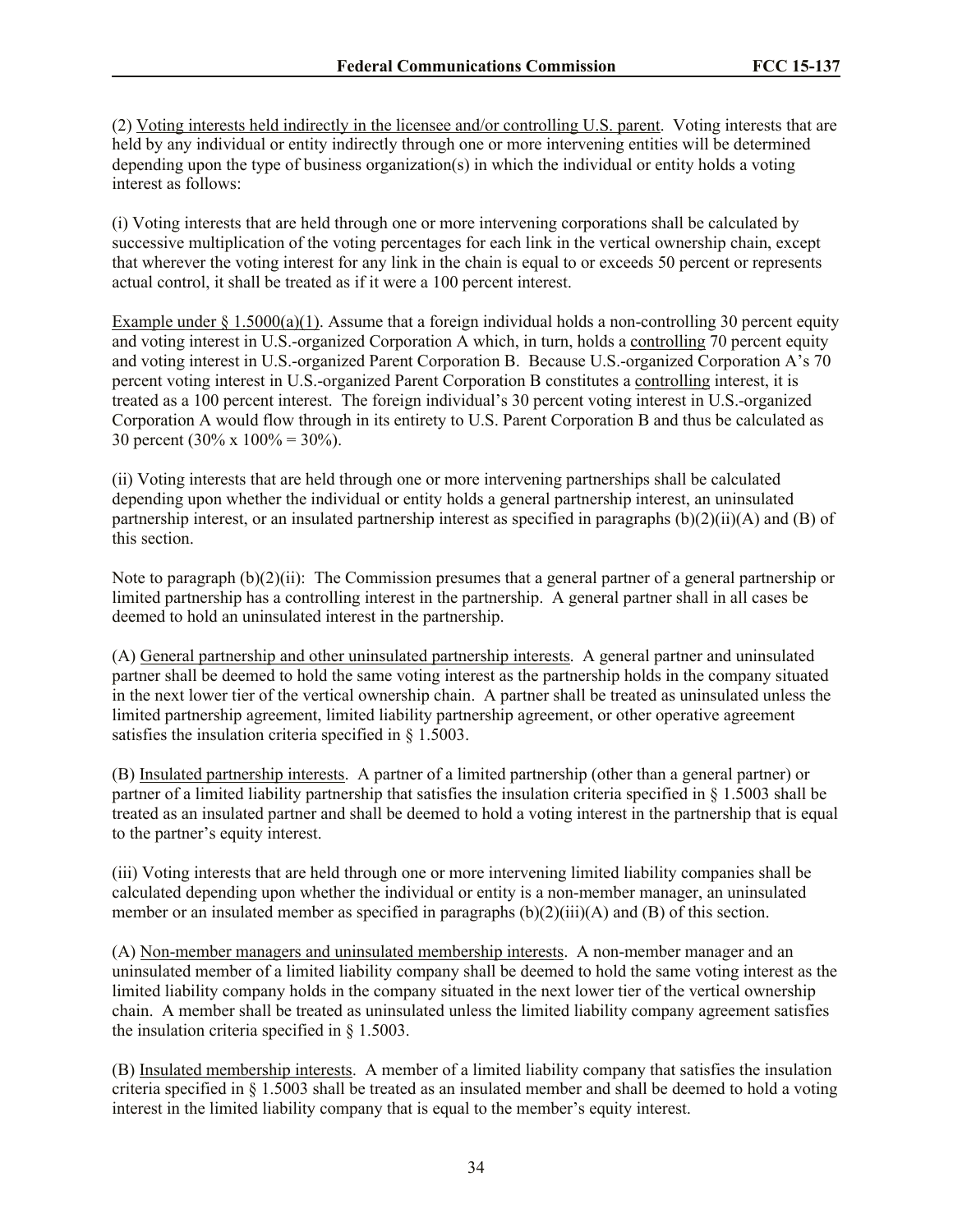# **§ 1.5003 Insulation criteria for interests in limited partnerships, limited liability partnerships, and limited liability companies.**

(a) A limited partner of a limited partnership and a partner of a limited liability partnership shall be treated as uninsulated within the meaning of  $\S$  1.5002(b)(2)(ii)(A) unless the partner is prohibited by the limited partnership agreement, limited liability partnership agreement, or other operative agreement from, and in fact is not engaged in, active involvement in the management or operation of the partnership and only the usual and customary investor protections are contained in the partnership agreement or other operative agreement. These criteria apply to any relevant limited partnership or limited liability partnership, whether it is the licensee, a controlling U.S.-organized parent, or any partnership situated above them in the vertical chain of ownership. Notwithstanding the foregoing, the insulation of limited partnership and limited liability partnership interests for broadcast applicants and licensees shall be determined in accordance with Note 2(f) of § 73.3555 of this chapter.

(b) A member of a limited liability company shall be treated as uninsulated for purposes of  $\S$  $1.5002(b)(2)(iii)(A)$  unless the member is prohibited by the limited liability company agreement from, and in fact is not engaged in, active involvement in the management or operation of the company and only the usual and customary investor protections are contained in the agreement. These criteria apply to any relevant limited liability company, whether it is the licensee, a controlling U.S.-organized parent, or any limited liability company situated above them in the vertical chain of ownership. Notwithstanding the foregoing, the insulation of limited liability company interests for broadcast applicants and licensees shall be determined in accordance with Note 2(f) of § 73.3555 of this chapter.

(c) The usual and customary investor protections referred to in paragraphs (a) and (b) of this section shall consist of:

(1) The power to prevent the sale or pledge of all or substantially all of the assets of the limited partnership, limited liability partnership, or limited liability company or a voluntary filing for bankruptcy or liquidation;

(2) The power to prevent the limited partnership, limited liability partnership, or limited liability company from entering into contracts with majority investors or their affiliates;

(3) The power to prevent the limited partnership, limited liability partnership, or limited liability company from guaranteeing the obligations of majority investors or their affiliates;

(4) The power to purchase an additional interest in the limited partnership, limited liability partnership, or limited liability company to prevent the dilution of the partner's or member's pro rata interest in the event that the limited partnership, limited liability partnership, or limited liability company issues additional instruments conveying interests in the partnership or company;

(5) The power to prevent the change of existing legal rights or preferences of the partners, members, or managers as provided in the limited partnership agreement, limited liability partnership agreement, or limited liability company agreement, or other operative agreement;

(6) The power to vote on the removal of a general partner, managing partner, managing member, or other manager in situations where such individual or entity is subject to bankruptcy, insolvency, reorganization, or other proceedings relating to the relief of debtors; adjudicated insane or incompetent by a court of competent jurisdiction (in the case of a natural person); convicted of a felony; or otherwise removed for cause, as determined by an independent party;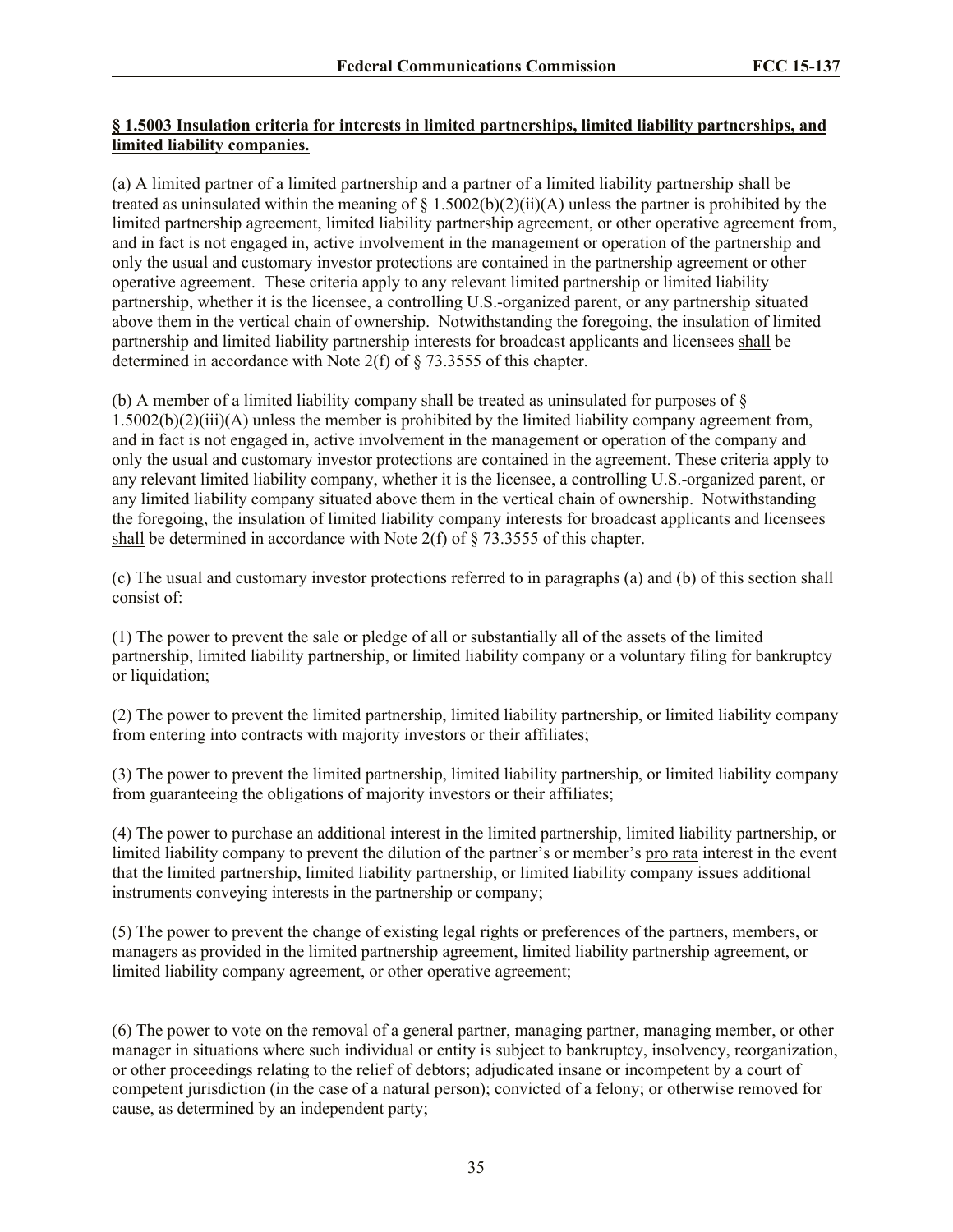(7) The power to prevent the amendment of the limited partnership agreement, limited liability partnership agreement, or limited liability company agreement, or other organizational documents of the partnership or limited liability company with respect to the matters described in paragraph (c)(1) through (6) of this section.

(d) The Commission reserves the right to consider, on a case-by-case basis, whether voting or consent rights over matters other than those listed in paragraph (c) of this section shall be considered usual and customary investor protections in a particular case.

## **§ 1.5004 Routine terms and conditions.**

Foreign ownership rulings issued pursuant to  $\S$  1.5000 et seq. shall be subject to the following terms and conditions, except as otherwise specified in a particular ruling:

(a)(1) Aggregate allowance for rulings issued under  $\S 1.5000(a)(1)$ . In addition to the foreign ownership interests approved specifically in a licensee's declaratory ruling issued pursuant to  $\S$  1.5000(a)(1), the controlling U.S.-organized parent named in the ruling (or a U.S.-organized successor-in-interest formed as part of a pro forma reorganization) may be 100 percent owned, directly and/or indirectly through one or more U.S- or foreign-organized entities, on a going-forward basis (i.e., after issuance of the ruling) by other foreign investors without prior Commission approval. This "100 percent aggregate allowance" is subject to the requirement that the licensee seek and obtain Commission approval before any foreign individual, entity, or "group" not previously approved acquires, directly and/or indirectly, more than five percent of the U.S. parent's outstanding capital stock (equity) and/or voting stock, or a controlling interest, with the exception of any foreign individual, entity, or "group" that acquires an equity and/or voting interest of ten percent or less, provided that the interest is exempt under  $\S 1.5001(i)(3)$ .

(2) Aggregate allowance for rulings issued under  $\S 1.5000(a)(2)$ . In addition to the foreign ownership interests approved specifically in a licensee's declaratory ruling issued pursuant to  $\frac{1.5000(a)}{2}$ , the licensee(s) named in the ruling (or a U.S.-organized successor-in-interest formed as part of a pro forma reorganization) may be 100 percent owned on a going forward basis (i.e., after issuance of the ruling) by other foreign investors holding interests in the licensee indirectly through U.S.-organized entities that do not control the licensee, without prior Commission approval. This "100 percent aggregate allowance" is subject to the requirement that the licensee seek and obtain Commission approval before any foreign individual, entity, or "group" not previously approved acquires directly and/or indirectly, through one or more U.S.-organized entities that do not control the licensee, more than five percent of the licensee's outstanding capital stock (equity) and/or voting stock, with the exception of any foreign individual, entity, or "group" that acquires an equity and/or voting interest of ten percent or less, provided that the interest is exempt under § 1.5001(i)(3). Foreign ownership interests held directly in a licensee shall not be permitted to exceed an aggregate 20 percent of the licensee's equity and/or voting interests.

Note to paragraph (a): Licensees have an obligation to monitor and stay ahead of changes in foreign ownership of their controlling U.S.-organized parent companies (for rulings issued pursuant to § 1.5000(a)(1)) and/or in the licensee itself (for rulings issued pursuant to  $\S$  1.5000(a)(2)), to ensure that the licensee obtains Commission approval before a change in foreign ownership renders the licensee out of compliance with the terms and conditions of its declaratory ruling(s) or the Commission's rules. Licensees, their controlling parent companies, and other entities in the licensee's vertical ownership chain may need to place restrictions in their bylaws or other organizational documents to enable the licensee to ensure compliance with the terms and conditions of its declaratory ruling(s) and the Commission's rules.

Example 1 (for rulings issued under § 1.5000(a)(1)). U.S. Corp. files an application for a common carrier license. U.S. Corp. is wholly owned and controlled by U.S. Parent, which is a newly formed, privately held Delaware corporation in which no single shareholder has de jure or de facto control. A shareholders'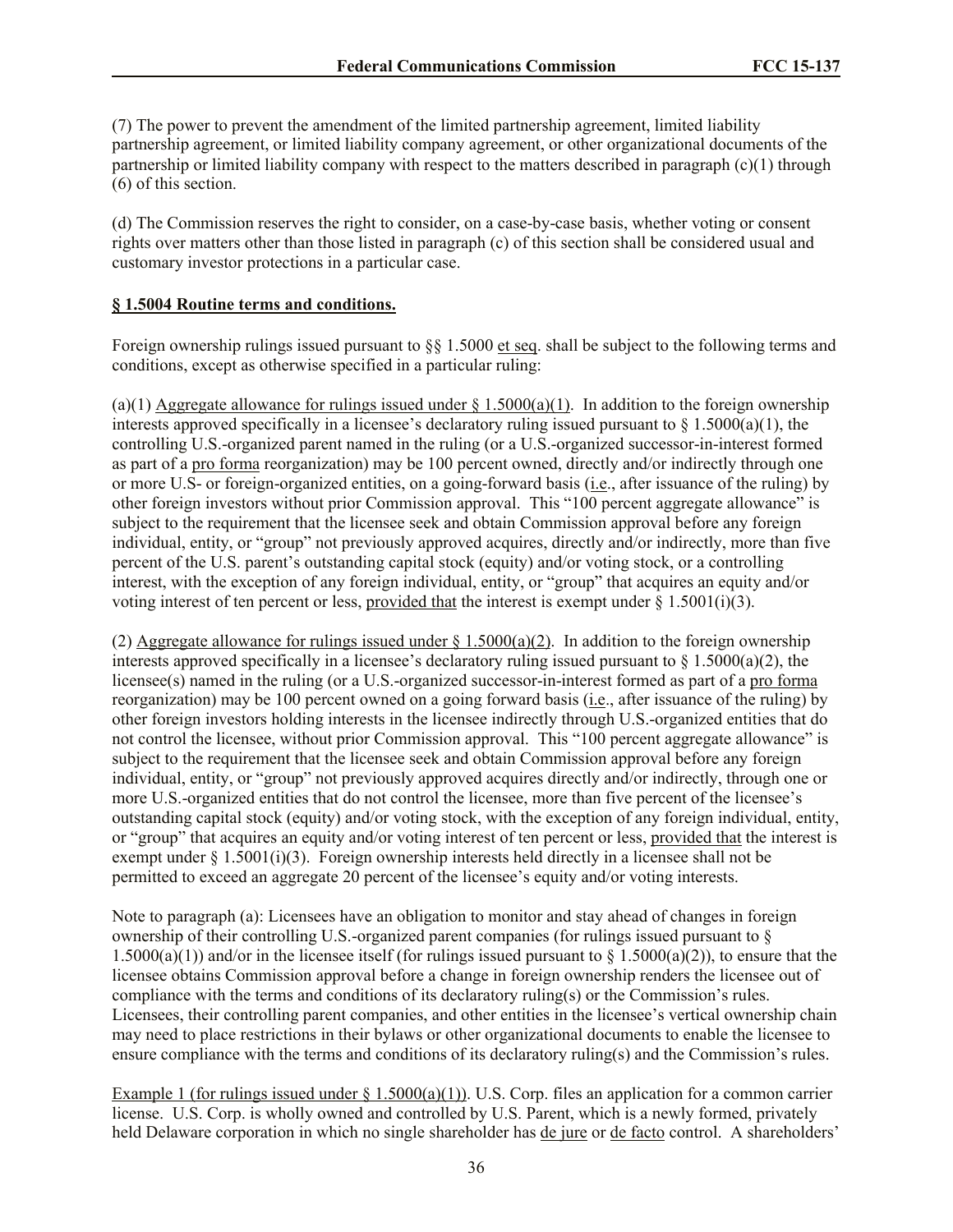agreement provides that a five-member board of directors shall govern the affairs of the company; five named shareholders shall be entitled to one seat and one vote on the board; and all decisions of the board shall be determined by majority vote. The five named shareholders and their respective equity interests are as follows: Foreign Entity A, which is wholly owned and controlled by a foreign citizen (5 percent); Foreign Entity B, which is wholly owned and controlled by a foreign citizen (10 percent); Foreign Entity C, a foreign public company with no controlling shareholder (20 percent); Foreign Entity D, a foreign pension fund that is controlled by a foreign citizen and in which no individual or entity has a pecuniary interest exceeding one percent (21 percent); and U.S. Entity E, a U.S. public company with no controlling shareholder (25 percent). The remaining 19 percent of U.S. Parent's shares are held by three foreignorganized entities as follows: F (4 percent), G (6 percent), and H (9 percent). Under the shareholders' agreement, voting rights of F, G, and H are limited to the minority shareholder protections listed in §1.5001(i)(5). Further, the agreement expressly prohibits G and H from becoming actively involved in the management or operation of U.S. Parent and U.S. Corp.

As required by the rules, U.S. Corp. files a section 310(b)(4) petition concurrently with its application. The petition identifies and requests specific approval for the ownership interests held in U.S. Parent by Foreign Entity A and its sole shareholder (5 percent equity and 20 percent voting interest); Foreign Entity B and its sole shareholder (10 percent equity and 20 percent voting interest), Foreign Entity C (20 percent equity and 20 percent voting interest), and Foreign Entity D (21 percent equity and 20 percent voting interest) and its fund manager (20 percent voting interest). The Commission's ruling specifically approves these foreign interests. The ruling also provides that, on a going-forward basis, U.S. Parent may be 100 percent owned in the aggregate, directly and/or indirectly, by other foreign investors, subject to the requirement that U.S. Corp. seek and obtain Commission approval before any previously unapproved foreign investor acquires more than five percent of U.S. Parent's equity and/or voting interests, or a controlling interest, with the exception of any foreign investor that acquires an equity and/or voting interest of ten percent or less, provided that the interest is exempt under  $\S 1.991(i)(3)$ .

In this case, foreign entities F, G, and H would each be considered a previously unapproved foreign investor (along with any new foreign investors). However, prior approval for F, G and H would only apply to an increase of F's interest above five percent (because the ten percent exemption under §  $1.5001(i)(3)$  does not apply to F) or to an increase of G's or H's interest above ten percent (because G and H do qualify for this exemption). U.S. Corp. would also need Commission approval before Foreign Entity D appoints a new fund manager that is a non-U.S. citizen and before Foreign Entities A, B, C, or D increase their respective equity and/or voting interests in U.S. Parent, unless the petition previously sought and obtained Commission approval for such increases (up to non-controlling 49.99 percent interests). (*See* § 1.5001(k)(2).) Foreign shareholders of Foreign Entity C and U.S. Entity E would also be considered previously unapproved foreign investors. Thus, Commission approval would be required before any foreign shareholder of Foreign Entity C or U.S. Entity E acquires (1) a controlling interest in either company; or (2) a non-controlling equity and/or voting interest in either company that, when multiplied by the company's equity and/or voting interests in U.S. Parent, would exceed 5 percent of U.S. Parent's equity and/or voting interests, unless the interest is exempt under  $\S 1.5001(i)(3)$ .

Example 2 (for rulings issued under  $\S 1.5000(a)(2)$ ). Assume that the following three U.S.-organized entities hold non-controlling equity and voting interests in common carrier Licensee, which is a privately held corporation organized in Delaware: U.S. corporation A (30 percent); U.S. corporation B (30 percent); and U.S. corporation C (40 percent). Licensee's shareholders are wholly owned by foreign individuals X, Y, and Z, respectively. Licensee has received a declaratory ruling under  $\S 1.5000(a)(2)$ specifically approving the 30 percent foreign ownership interests held in Licensee by each of X and Y (through U.S. corporation A and U.S. corporation B, respectively) and the 40 percent foreign ownership interest held in Licensee by Z (through U.S. corporation C). On a going-forward basis, Licensee may be 100 percent owned in the aggregate by X, Y, Z, and other foreign investors holding interests in Licensee indirectly, through U.S.-organized entities that do not control Licensee, subject to the requirement that Licensee obtain Commission approval before any previously unapproved foreign investor acquires more than five percent of Licensee's equity and/or voting interests, with the exception of any foreign investor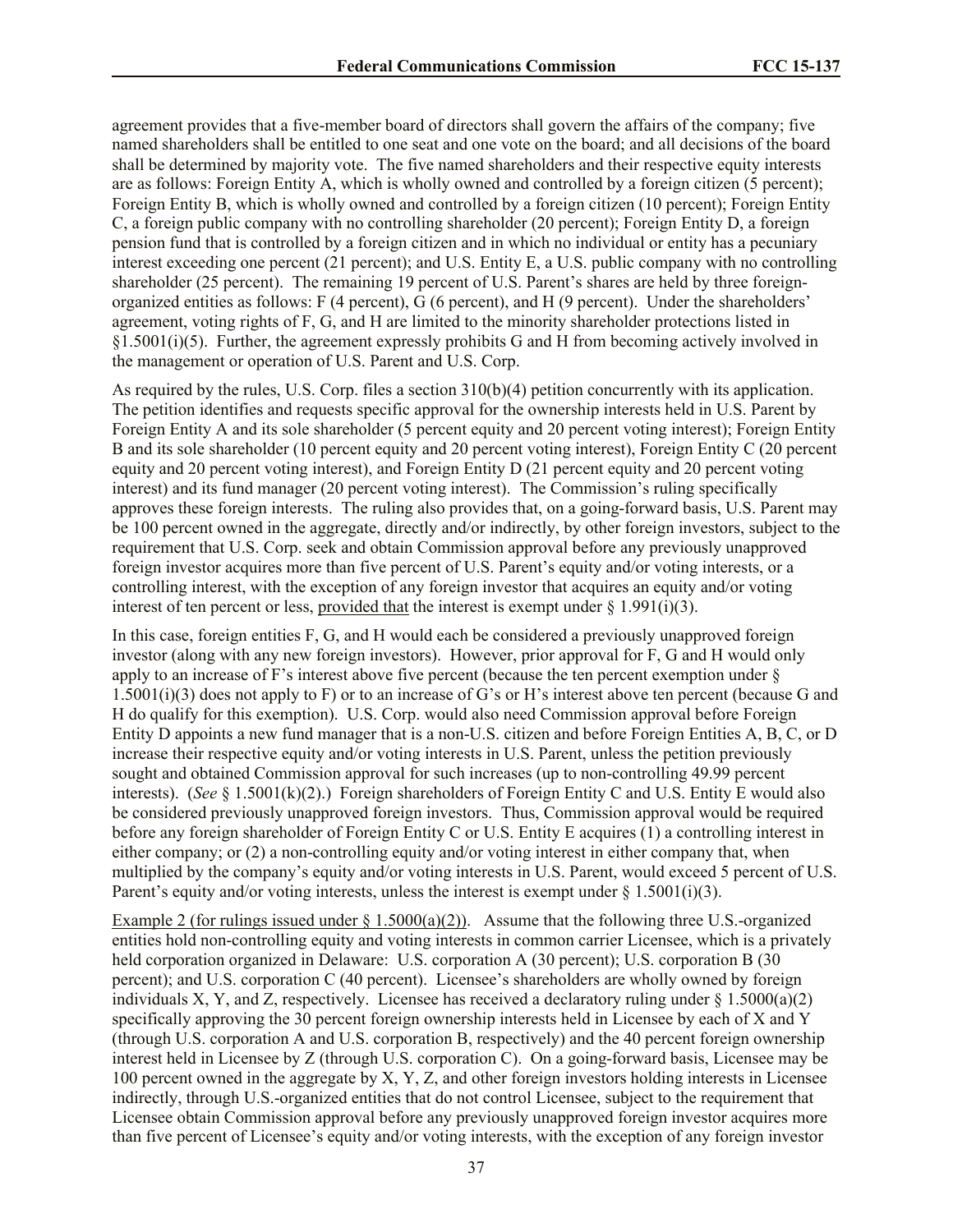that acquires an equity and/or voting interest of ten percent or less, provided that the interest is exempt under  $\S 1.5001(i)(3)$ . In this case, any foreign investor other than X, Y, and Z would be considered a previously unapproved foreign investor. Licensee would also need Commission approval before X, Y, or Z increases its equity and/or voting interests in Licensee unless the petition previously sought and obtained Commission approval for such increases (up to non-controlling 49.99 percent interests). (See §  $1.5001(k)(2)$ .)

(b) Subsidiaries and affiliates. A foreign ownership ruling issued to a licensee shall cover it and any U.S. organized subsidiary or affiliate, as defined in § 1.5000(d), whether the subsidiary or affiliate existed at the time the ruling was issued or was formed or acquired subsequently, provided that the foreign ownership of the licensee named in the ruling, and of the subsidiary and/or affiliate, remains in compliance with the terms and conditions of the licensee's ruling and the Commission's rules.

(1) The subsidiary or affiliate of a licensee named in a foreign ownership ruling issued under §  $1.5000(a)(1)$  may rely on that ruling for purposes of filing its own application for an initial broadcast, common carrier or aeronautical license or spectrum leasing arrangement, or an application to acquire such license or spectrum leasing arrangement by assignment or transfer of control provided that the subsidiary or affiliate, and the licensee named in the ruling, each certifies in the application that its foreign ownership is in compliance with the terms and conditions of the foreign ownership ruling and the Commission's rules.

(2) The subsidiary or affiliate of a licensee named in a foreign ownership ruling issued under § 1.5000(a)(2) may rely on that ruling for purposes of filing its own application for an initial common carrier radio station license or spectrum leasing arrangement, or an application to acquire such license or spectrum leasing arrangement by assignment or transfer of control provided that the subsidiary or affiliate, and the licensee named in the ruling, each certifies in the application that its foreign ownership is in compliance with the terms and conditions of the foreign ownership ruling and the Commission's rules.

(3) The certifications required by paragraphs (b)(1) and (b)(2) of this section shall also include the citation(s) of the relevant ruling(s) (i.e., the DA or FCC Number, FCC Record citation when available, and release date).

(c) Insertion of new controlling foreign-organized companies. (1) Where a licensee's foreign ownership ruling specifically authorizes a named, foreign investor to hold a controlling interest in the licensee's controlling U.S.-organized parent, for rulings issued under  $\S$  1.5000(a)(1), or in an intervening U.S.organized entity that does not control the licensee, for rulings issued under  $\S$  1.5000(a)(2), the ruling shall permit the insertion of new, controlling foreign-organized companies in the vertical ownership chain above the controlling U.S. parent, for rulings issued under  $\S 1.5000(a)(1)$ , or above an intervening U.S.organized entity that does not control the licensee, for rulings issued under  $\S 1.5000(a)(2)$ , without prior Commission approval provided that any new foreign-organized company(ies) are under 100 percent common ownership and control with the foreign investor approved in the ruling.

(2) Where a previously unapproved foreign-organized entity is inserted into the vertical ownership chain of a licensee, or its controlling U.S.-organized parent, without prior Commission approval pursuant to paragraph  $(c)(1)$  of this section, the licensee shall file a letter to the attention of the Chief, International Bureau, within 30 days after the insertion of the new, foreign-organized entity. The letter must include the name of the new, foreign-organized entity and a certification by the licensee that the entity complies with the 100 percent common ownership and control requirement in paragraph  $(c)(1)$  of this section. The letter must also reference the licensee's foreign ownership ruling(s) by IBFS File No. and FCC Record citation, if available. This letter notification need not be filed if the ownership change is instead the subject of a pro forma application or pro forma notification already filed with the Commission pursuant to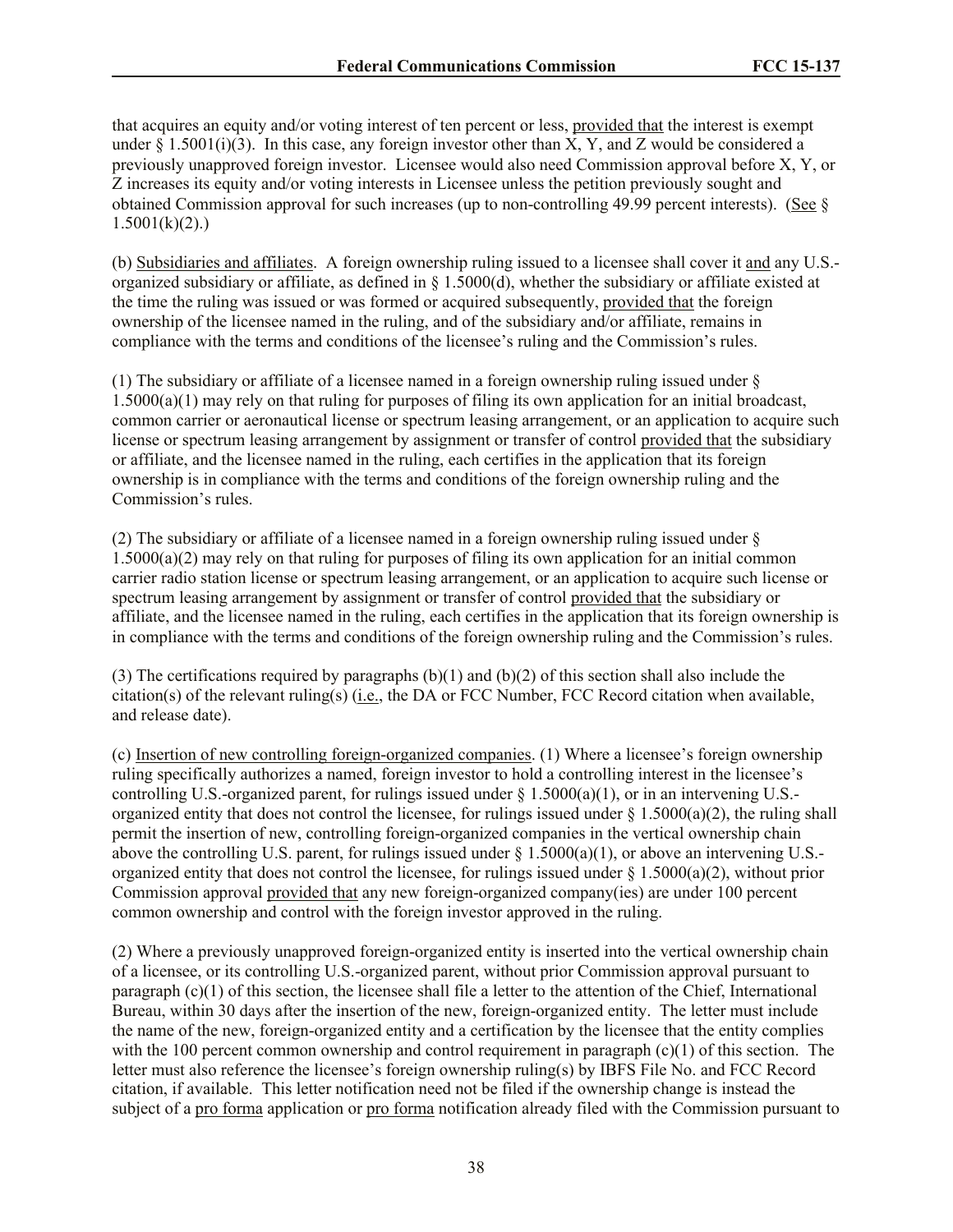the relevant broadcast service rules, wireless radio service rules or satellite radio service rules applicable to the licensee.

Note to paragraph  $(c)(2)$ : For broadcast stations, in order to insert a previously unapproved foreignorganized entity that is under 100 percent common ownership and control with the foreign investor approved in the ruling into the vertical ownership chain of the licensee's controlling U.S.-organized parent, as described in paragraph (c)(1) of this section, the licensee must always file a pro forma application requesting prior consent of the FCC pursuant to section 73.3540(f) of this chapter.

(3) Nothing in this section is intended to affect any requirements for prior approval under 47 U.S.C. 310(d) or conditions for forbearance from the requirements of 47 U.S.C. 310(d) pursuant to 47 U.S.C. 160.

Example (for rulings issued under  $\S 1.5000(a)(1)$ ). Licensee of a common carrier license receives a foreign ownership ruling under  $\S 1.5000(a)(1)$  that authorizes its controlling, U.S.-organized parent ("U.S. Parent A") to be wholly owned and controlled by a foreign-organized company ("Foreign Company"). Foreign Company is minority owned (20 percent) by U.S.-organized Corporation B, with the remaining 80 percent controlling interest held by Foreign Citizen C. After issuance of the ruling, Foreign Company forms a wholly-owned, foreign-organized subsidiary ("Foreign Subsidiary") to hold all of Foreign Company's shares in U.S. Parent A. There are no other changes in the direct or indirect foreign ownership of U.S. Parent A. The insertion of Foreign Subsidiary into the vertical ownership chain between Foreign Company and U.S. Parent A would not require prior Commission approval, except for any approval otherwise required pursuant to section 310(d) of the Communications Act and not exempt therefrom as a *pro forma* transfer of control under  $\S$  1.948(c)(1).

Example (for rulings issued under  $\S 1.5000(a)(2)$ ). An applicant for a common carrier license receives a foreign ownership ruling under  $\S 1.5000(a)(2)$  that authorizes a foreign-organized company ("Foreign Company") to hold a non-controlling 44 percent equity and voting interest in the applicant through Foreign Company's wholly-owned, U.S.-organized subsidiary, U.S. Corporation A, which holds the noncontrolling 44 percent interest directly in the applicant. The remaining 56 percent of the applicant's equity and voting interests are held by its controlling U.S.-organized parent, which has no foreign ownership. After issuance of the ruling, Foreign Company forms a wholly-owned, foreign-organized subsidiary to hold all of Foreign Company's shares in U.S. Corporation A. There are no other changes in the direct or indirect foreign ownership of U.S. Corporation A. The insertion of the foreign-organized subsidiary into the vertical ownership chain between Foreign Company and U.S. Corporation A would not require prior Commission approval.

(d) Insertion of new non-controlling foreign-organized companies *–* (1) Where a licensee's foreign ownership ruling specifically authorizes a named, foreign investor to hold a non-controlling interest in the licensee's controlling U.S.-organized parent, for rulings issued under § 1.5000(a)(1), or in an intervening U.S.-organized entity that does not control the licensee, for rulings issued under  $\S 1.5000(a)(2)$ , the ruling shall permit the insertion of new, foreign-organized companies in the vertical ownership chain above the controlling U.S. parent, for rulings issued under  $\S 1.5000(a)(1)$ , or above an intervening U.S.-organized entity that does not control the licensee, for rulings issued under  $\S$  1.5000(a)(2), without prior Commission approval provided that any new foreign-organized company(ies) are under 100 percent common ownership and control with the foreign investor approved in the ruling.

Note to paragraph (d)(1): Where a licensee has received a foreign ownership ruling under  $\S 1.5000(a)(2)$ and the ruling specifically authorizes a named, foreign investor to hold a non-controlling interest directly in the licensee (subject to the 20 percent aggregate limit on direct foreign investment), the ruling shall permit the insertion of new, foreign-organized companies in the vertical ownership chain of the approved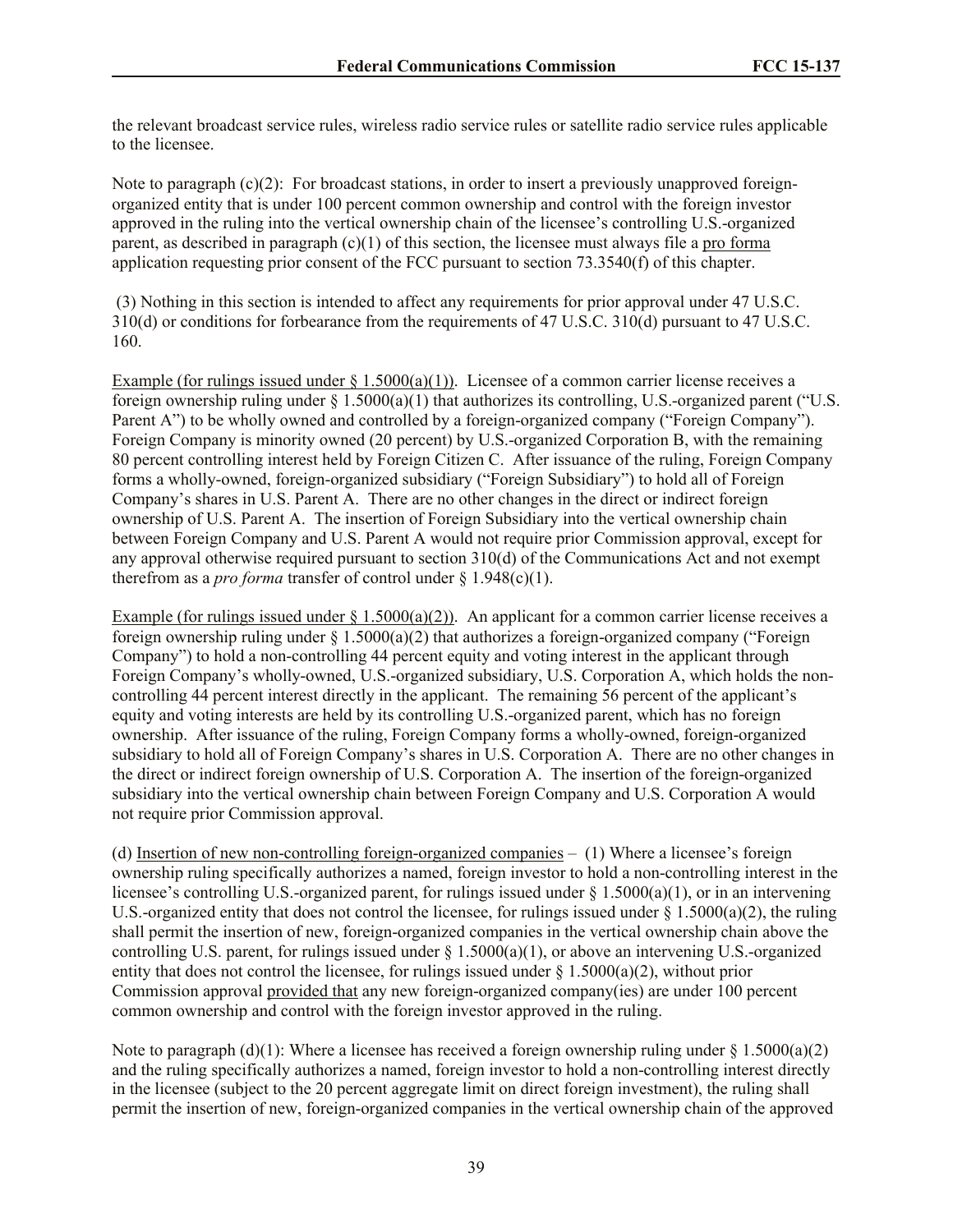foreign investor without prior Commission approval provided that any new foreign-organized companies are under 100 percent common ownership and control with the approved foreign investor.

Example (for rulings issued under § 1.5000(a)(1)). Licensee receives a foreign ownership ruling under § 1.5000(a)(1) that authorizes a foreign-organized company ("Foreign Company") to hold a non-controlling 30 percent equity and voting interest in Licensee's controlling, U.S.-organized parent ("U.S. Parent A"). The remaining 70 percent equity and voting interests in U.S. Parent A are held by U.S.-organized entities which have no foreign ownership. After issuance of the ruling, Foreign Company forms a wholly-owned, foreign-organized subsidiary ("Foreign Subsidiary") to hold all of Foreign Company's shares in U.S. Parent A. There are no other changes in the direct or indirect foreign ownership of U.S. Parent A. The insertion of Foreign Subsidiary into the vertical ownership chain between Foreign Company and U.S. Parent A would not require prior Commission approval.

Example (for rulings issued under  $\S1.5000(a)(2)$ ). Licensee receives a foreign ownership ruling under  $\S$ 1.5000(a)(2) that authorizes a foreign-organized entity ("Foreign Company") to hold approximately 24 percent of Licensee's equity and voting interests, through Foreign Company's non-controlling 48 percent equity and voting interest in a U.S.-organized entity, U.S. Corporation A, which holds a non-controlling 49 percent equity and voting interest directly in Licensee. (A U.S. citizen holds the remaining 52 percent equity and voting interests in U.S. Corporation A, and the remaining 51 percent equity and voting interests in Licensee are held by its U.S.-organized parent, which has no foreign ownership. After issuance of the ruling, Foreign Company forms a wholly-owned, foreign-organized subsidiary ("Foreign Subsidiary") to hold all of Foreign Company's shares in U.S. Corporation A. There are no other changes in the direct or indirect foreign ownership of U.S. Corporation A. The insertion of Foreign Subsidiary into the vertical ownership chain between Foreign Company and U.S. Corporation A would not require prior Commission approval.

(2) Where a previously unapproved foreign-organized entity is inserted into the vertical ownership chain of a licensee, or its controlling U.S.-organized parent, without prior Commission approval pursuant to paragraph (d)(1) of this section, the licensee shall file a letter to the attention of the Chief, International Bureau, within 30 days after the insertion of the new, foreign-organized entity; or in the case of a broadcast licensee, the licensee shall file a letter to the attention of the Chief, Media Bureau, within 30 days after the insertion of the new, foreign-organized entity. The letter must include the name of the new, foreign-organized entity and a certification by the licensee that the entity complies with the 100 percent common ownership and control requirement in paragraph  $(d)(1)$  of this section. The letter must also reference the licensee's foreign ownership ruling(s) by IBFS File No. and FCC Record citation, if available; or, if a broadcast licensee, the letter must reference the licensee's foreign ownership ruling(s) by CDBS File No., Docket No., call sign(s), facility identification number(s), and FCC Record citation, if available. This letter notification need not be filed if the ownership change is instead the subject of a pro forma application or pro forma notification already filed with the Commission pursuant to the relevant broadcast service, wireless radio service rules or satellite radio service rules applicable to the licensee.

(e) New petition for declaratory ruling required. A licensee that has received a foreign ownership ruling, including a U.S.-organized successor-in-interest to such licensee formed as part of a pro forma reorganization, or any subsidiary or affiliate relying on such licensee's ruling pursuant to paragraph (b) of this section, shall file a new petition for declaratory ruling under § 1.5000 to obtain Commission approval before its foreign ownership exceeds the routine terms and conditions of this section, and/or any specific terms or conditions of its ruling.

(f)(1) Continuing compliance. If at any time the licensee, including any successor-in-interest and any subsidiary or affiliate as described in paragraph (b) of this section, knows, or has reason to know, that it is no longer in compliance with its foreign ownership ruling or the Commission's rules relating to foreign ownership, it shall file a statement with the Commission explaining the circumstances within 30 days of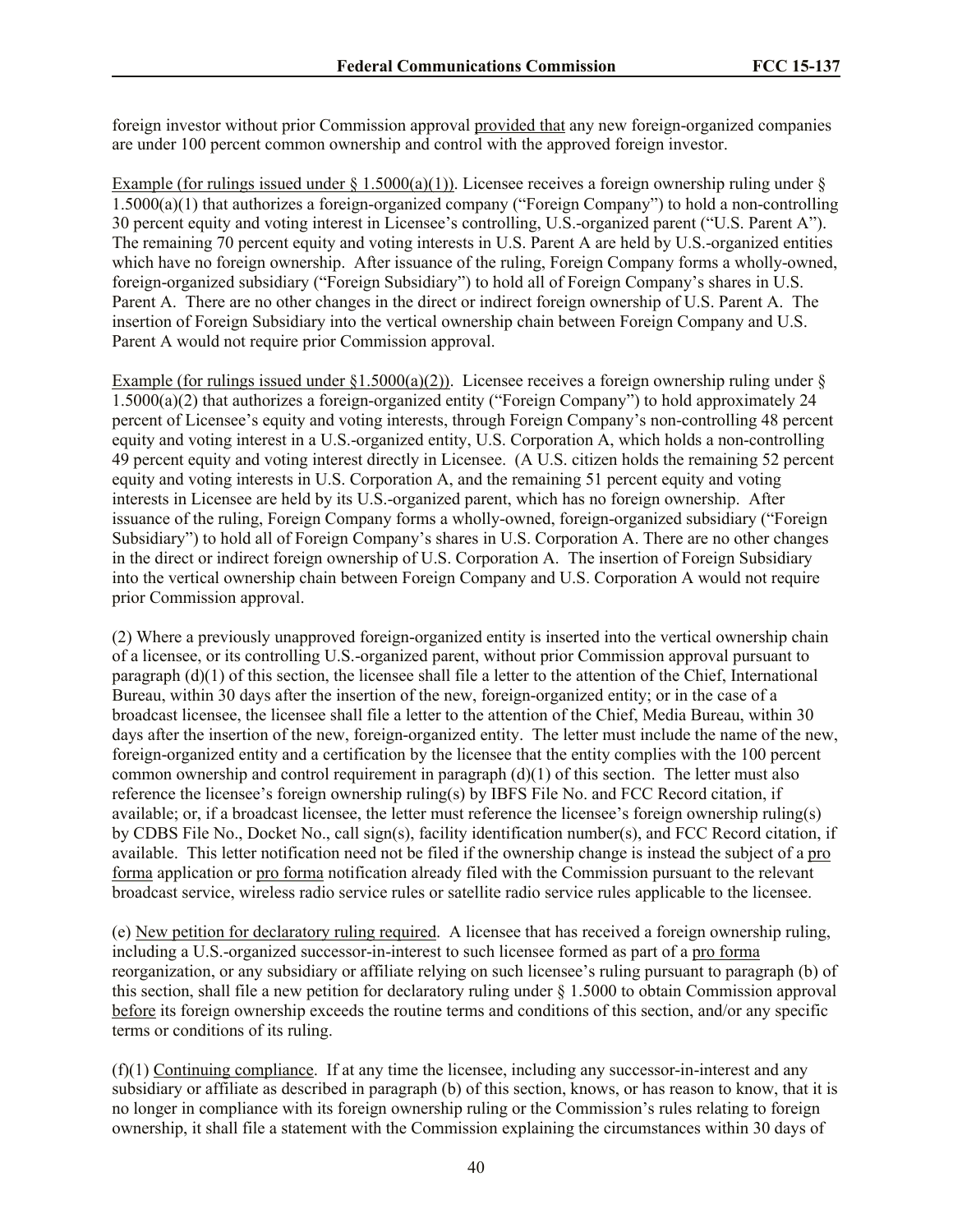the date it knew, or had reason to know, that it was no longer in compliance therewith. Subsequent actions taken by or on behalf of the licensee to remedy its non-compliance shall not relieve it of the obligation to notify the Commission of the circumstances (including duration) of non-compliance. Such licensee and any controlling companies, whether U.S.- or foreign–organized, shall be subject to enforcement action by the Commission for such non-compliance, including an order requiring divestiture of the investor's direct and/or indirect interests in such entities.

(2) Any individual or entity that, directly or indirectly, creates or uses a trust, proxy, power of attorney, or any other contract, arrangement, or device with the purpose or effect of divesting itself, or preventing the vesting, of an equity interest or voting interest in the licensee, or in a controlling U.S. parent company, as part of a plan or scheme to evade the application of the Commission's rules or policies under section 310(b) shall be subject to enforcement action by the Commission, including an order requiring divestiture of the investor's direct and/or indirect interests in such entities.

# **PART 25 – SATELLITE COMMUNICATIONS**

**1. The authority citation for part 25 is revised to read as follows:**

**Authority: Interprets or applies Sections 4, 301, 302, 303, 307, 309, 310, 319, 332, 705, and 721 of the Communications Act, as amended, 47 U.S.C. Sections 154, 301, 302, 303, 307, 309, 310, 319, 332, 705, and 721 unless otherwise noted.**

**2. Section 25.105 is revised to read as follows:**

#### **§ 25.105 Citizenship.**

The rules that establish the requirements and conditions for obtaining the Commission's prior approval of foreign ownership in common carrier licensees that would exceed the 20 percent limit in section 310(b)(3) of the Communications Act (47 U.S.C. 310(b)(3)) and/or the 25 percent benchmark in section 310(b)(4) of the Act (47 U.S.C. 310(b)(4)) are set forth in §§ 1.5000 through 1.5004 of this chapter.

#### **PART 73 – RADIO BROADCAST SERVICES**

 **6. The authority citation for part 73 is revised to read as follows:**

**Authority: 47 U.S.C. 154, 303, 309, 310, 334, 336, and 339.**

#### **7. Section 73.1010 - is amended to read as follows:**

# **§ 73.1010 Cross reference to rules in other parts.**

**\*\*\*\*\*\*\***

(a)(9) Subpart T, "Foreign Ownership of Broadcast, Common Carrier, Aeronautical En Route, and Aeronautical Fixed Radio Station Licensees". (§§ 1.5000 to 1.5004).

(10) Part 1, Subpart W of this chapter, "FCC Registration Number". (§§ 1.8001-1.8005).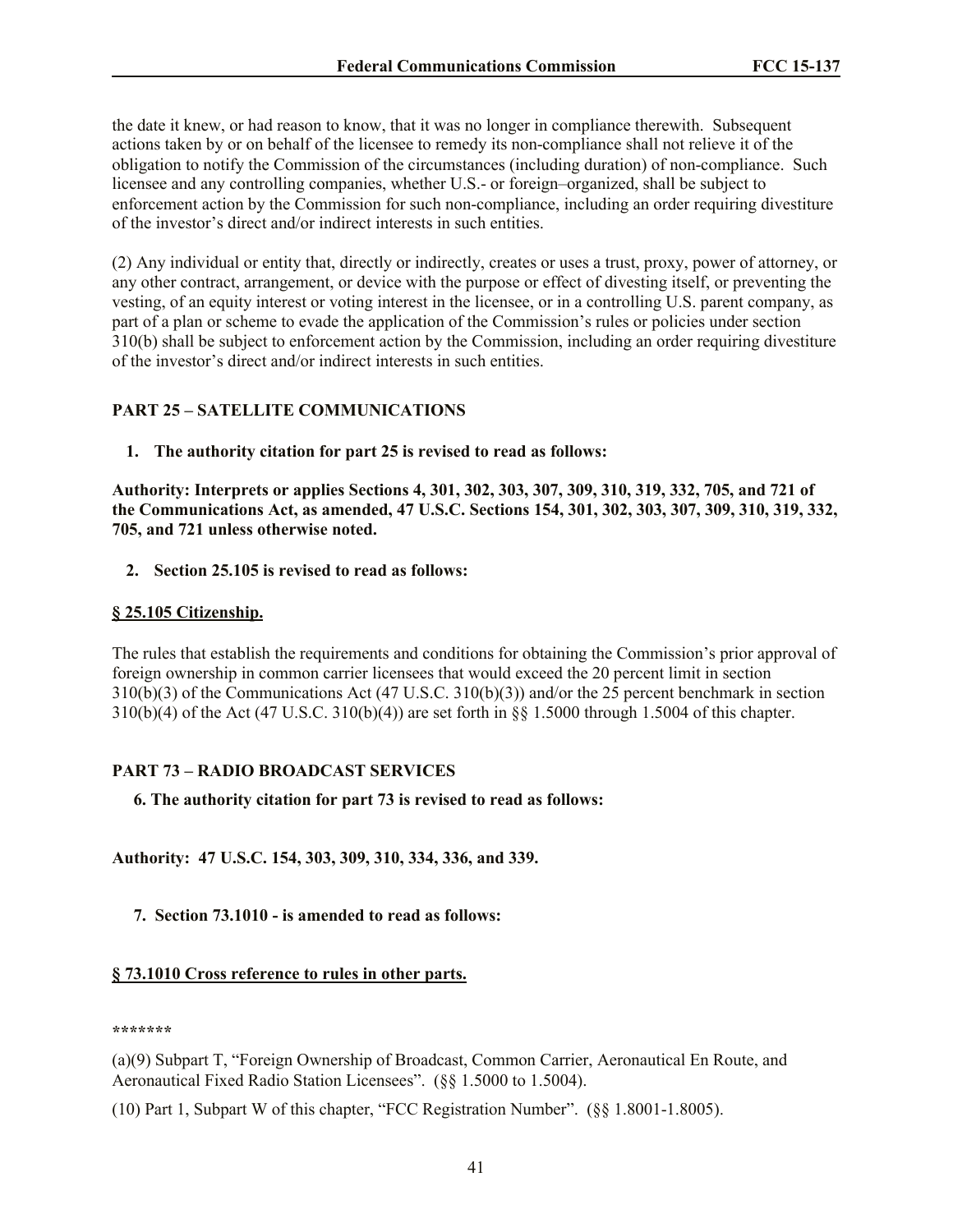## **PART 74 –EXPERIMENTAL RADIO, AUXILIARY, SPECIAL BROADCAST AND OTHER PROGRAM DISTRIBUTIONAL SERVICES**

 **8. The authority citation for part 74 is revised to read as follows:**

**Authority: 47 U.S.C. 154, 302a, 303, 307, 309, 310, 336 and 554.**

 **2. Section 74.5 of Subpart–General; Rules Applicable to All Services in Part 74 is revised to read as follows:**

#### **§ 74.5 Cross reference to rules in other parts.**

**\* \* \* \* \***

(a)(8) Subpart T, "Foreign Ownership of Broadcast, Common Carrier, Aeronautical En Route, and Aeronautical Fixed Radio Station Licensees". (§§ 1.5000 to 1.5004).

(9) Part 1, Subpart W of the chapter, "FCC Registration Number". (§§ 1.8001-1.8005).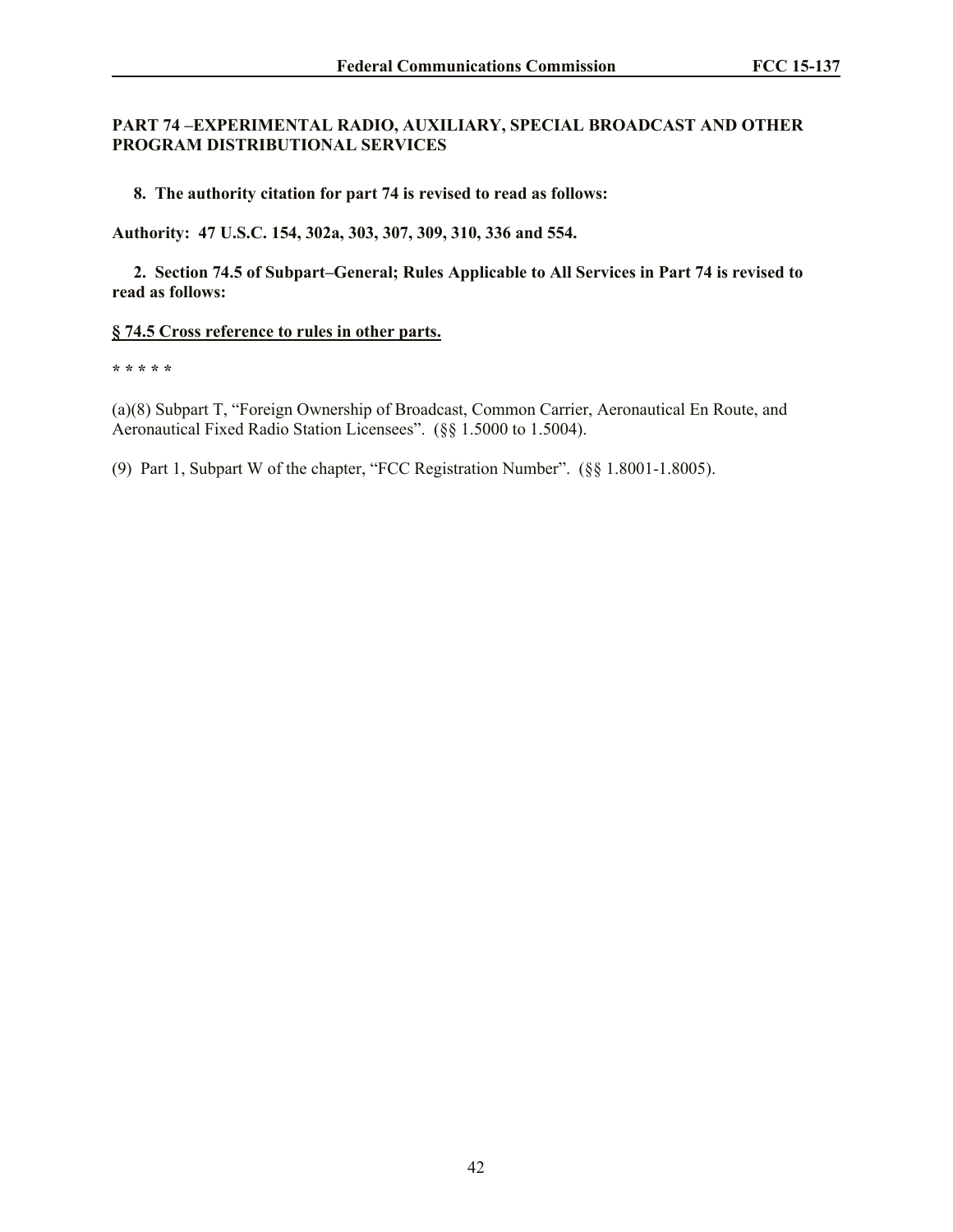# **STATEMENT OF CHAIRMAN TOM WHEELER**

## *Re: Review of Foreign Ownership Policies for Broadcast, Common Carrier and Aeronautical Radio Licensees under Section 310(b)(4) of the Communications Act of 1934, as Amended (GN Docket No. 15-236).*

One of my first actions as FCC Chairman was to launch a comprehensive review of the FCC's processes to identify practices that should be updated and streamlined, and one of the first decisions approved during my chairmanship focused on the process of compliance with the Commission's foreign ownership rules in the broadcast context. Today, thanks to the leadership of Commissioner O'Rielly, we take another step forward to improve the process for reviewing foreign ownership requests for broadcast licensees and the Commission.

Broadcasters want — and need — investment to continue to offer local, diverse, and informative content. Broadcasters have repeatedly told us that modernizing our foreign ownership filing and review process will promote foreign investment in the broadcast industry.

The need for additional updates to our foreign ownership rules became evident after Pandora Radio's recent purchase of KXMZ, an FM station in South Dakota. Our experience in the *Pandora* proceeding highlighted two important lessons. First, broadcasters seek greater transparency on the Commission's framework for review of foreign ownership information. Second, we can and should modernize our procedures for calculating levels of foreign ownership in line with current securities laws and regulations for widely-traded public entities.

Today's NPRM proposes updating the filing and review process so it is better adapted to the current business environment. In particular, the NPRM seeks comment on simplifying the foreign ownership approval process for broadcast licensees by extending the rules and procedures that currently apply to other classes of licensees to broadcast licensees.

The Commission will continue its substantive public interest review of applications from entities with foreign ownership above the statutory benchmarks on a case-by-case basis. As we do now, the Commission will also continue to coordinate with - and accord deference to - the relevant expert Executive Branch agencies on matters related to national security, law enforcement, foreign policy, and trade policy. We have been engaged in an ongoing review with these Executive Branch agencies to establish a more efficient and timely process for consideration of these foreign ownership requests, and I hope to see that dialogue brought to a successful conclusion in the near future.

This item is about improving and modernizing process. But reforming processes is not the goal, it is the means to better outcomes for the American people. The result of this proceeding should be an injection of capital into local broadcasters and an increase in quality content for the public.

Thank you to the Commission staff who worked on this item, in particular members of the Media Bureau and the International Bureau. Special thanks to Commissioner O'Rielly for his leadership on the issues of foreign ownership and broader process reform.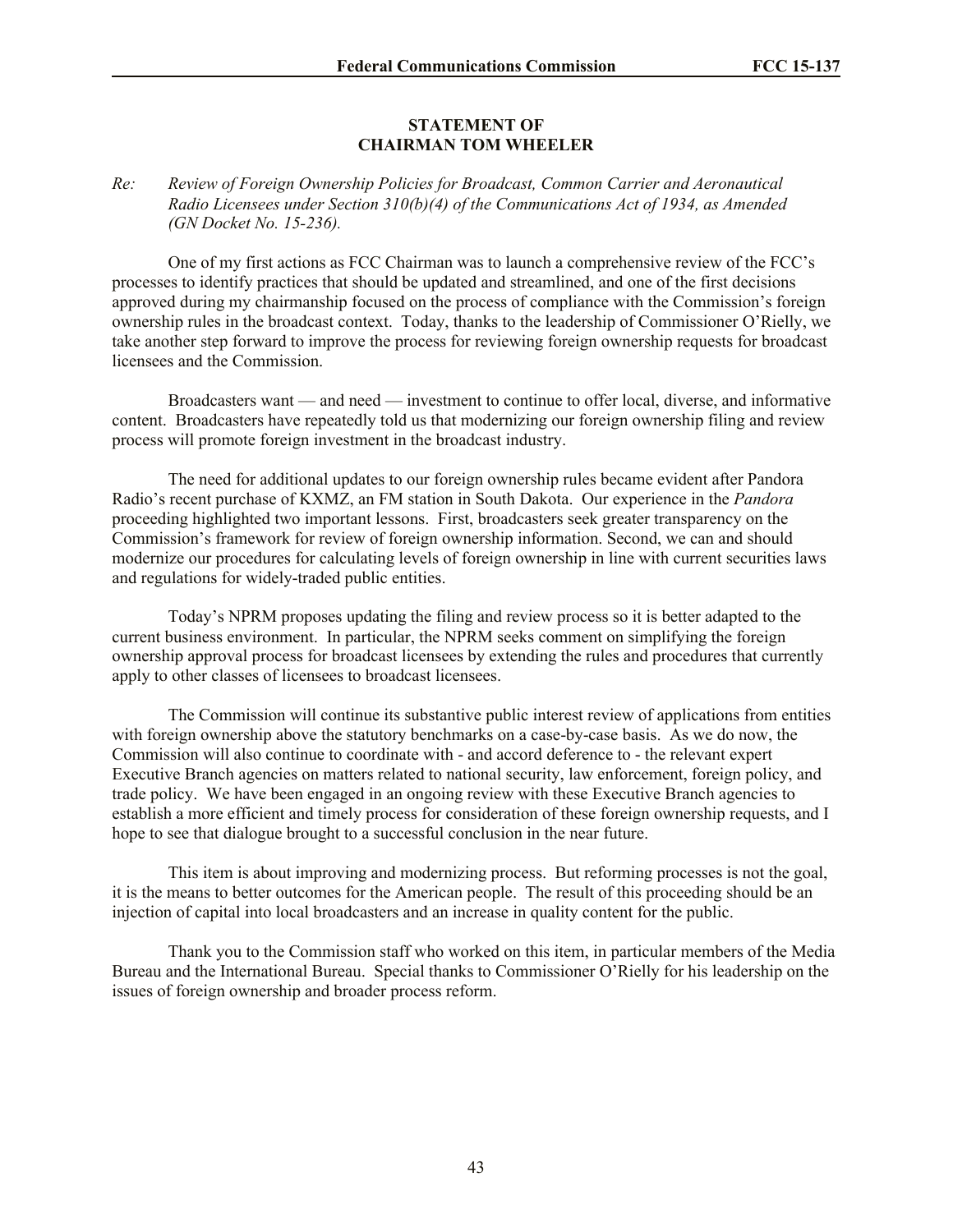#### **SEPARATE STATEMENT OF FCC COMMISSIONER MIGNON L. CLYBURN**

*Re: Review of Foreign Ownership Policies for Broadcast, Common Carrier and Aeronautical Radio Licensees under Section 310(b)(4) of the Communications Act of 1934, as Amended, GN Docket No. 15-236*

Even before I began my term of service here at the FCC, I would often hear how the lack of access to adequate capital is preventing the broadcast industry from achieving the goals the Communications Act directs us to promote, which include serving the local information needs of communities, increasing greater diversity of media voices, and lowering barriers to entry for small businesses. That is why one of my proudest moments was circulating the Declaratory Ruling that clarified the Commission's intent to consider, on a case-by-case basis, petitions from broadcasters to allow foreign entities to own more than 25 percent of their capital stock. I am grateful that Chairman Wheeler, at his first open meeting, gave us the opportunity to vote that item.

With today's NPRM, we now begin the process of extending to broadcast licensees, more streamlined review procedures that were established for common carriers in the 2013 Foreign Ownership Order. There, the Commission determined that, with regard to common carriers such as wireless companies, we can protect important interests related to national security, law enforcement, foreign policy and trade policy while reducing regulatory burdens and costs, providing greater transparency and predictability and facilitating investment at the same time. We should be able to accomplish the same policy goals in the broadcast industry.

The changes the NPRM proposes will allow a broadcast licensee to request Commission approval for its U.S. controlling parent to have 100 percent foreign ownership and for any non-controlling named foreign investor to increase its interest in the U.S. parent up to and including a non-controlling interest of 49.99 percent. We provide guidance about the type of information publicly traded companies can rely upon in determining their aggregate level of foreign ownership while also preserving the Commission's statutory obligation, in consultation with the relevant Executive Branch agencies, to ensure that foreign ownership above the 25 percent benchmark serves the public interest. The NPRM invites parties to tell us if there is more we can do to further streamline our review of foreign investment applications and I encourage entities to take us up on the offer.

I would to thank the staffs of the International and Media Bureaus for their presentations as well as their hard work on such an important item.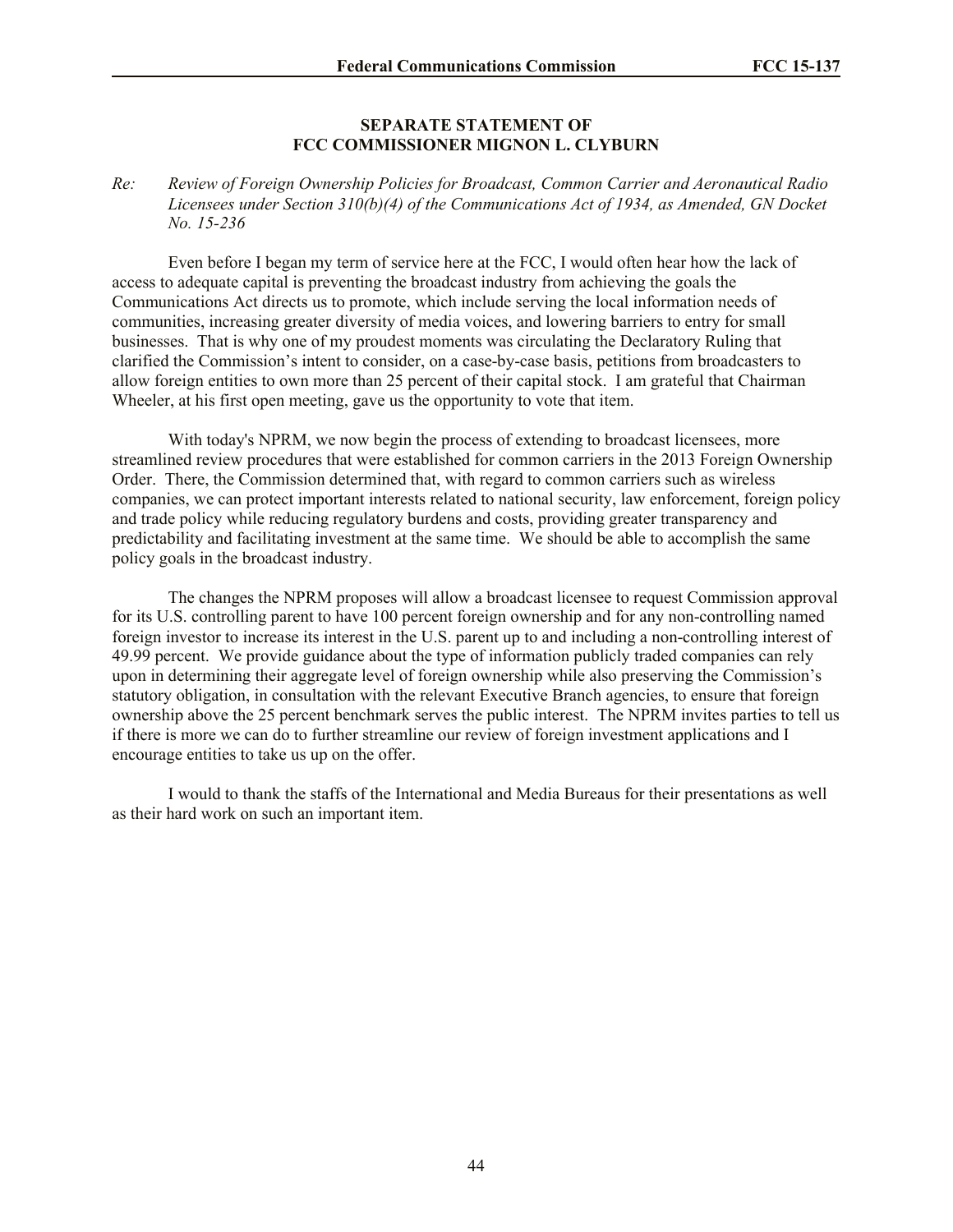#### **STATEMENT OF COMMISSIONER JESSICA ROSENWORCEL**

#### Re: *Review of Foreign Ownership Policies for Broadcast, Common Carrier and Aeronautical Radio Licensees under Section 310(b)(4) of the Communications Act of 1934, as Amended*, GN Docket No. 15-236, Notice of Proposed Rulemaking (October 22, 2015)

Like so many other segments of the communications industry, broadcasters are facing an increasingly complex, multi-platform future. But unlike other segments of the communications industry, broadcasters have faced special funding constraints—and these constraints hinder their ability to seek investment on a global scale.

In a world where networks connect us across the globe, and content knows no national borders, it is time to fix these constraints. So today we start a rulemaking to establish clear-cut, understandable rules for foreign investment in our nation's broadcast stations. I am confident that under current law we can simplify the foreign ownership approval process for broadcast licensees—and I believe we can do so without compromising national security objectives.

I look forward to the record that develops and thank the Media Bureau and International Bureau for their efforts.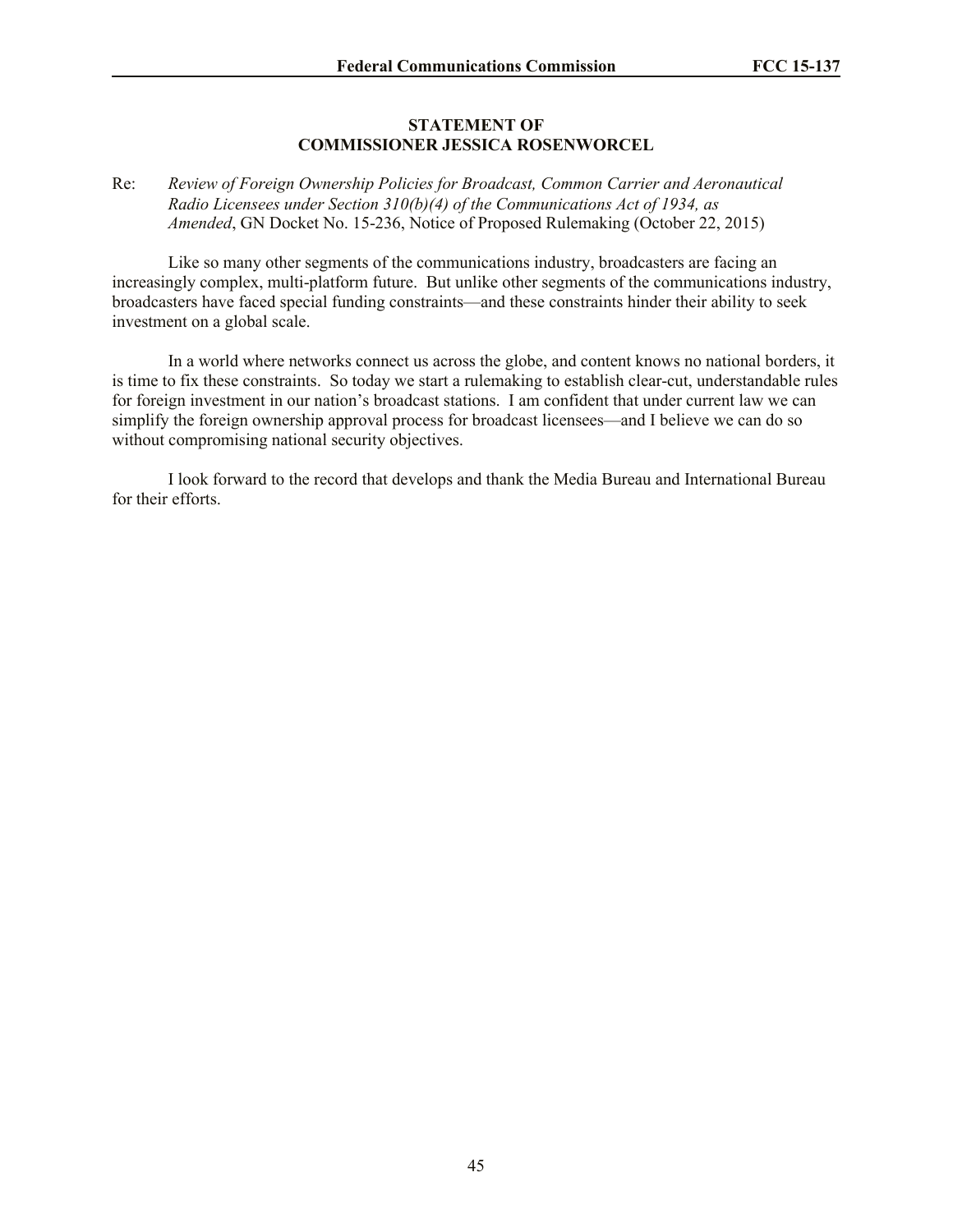## **STATEMENT OF COMMISSIONER AJIT PAI**

Re: *Review of Foreign Ownership Policies for Broadcast, Common Carrier and Aeronautical Radio Licensees under Section 310(b)(4) of the Communications Act of 1934, as Amended*, GN Docket No. 15-236.

Today, foreign companies own a majority interest in two of our four nationwide wireless carriers. A Dutch company has asked to purchase our nation's fifth and seventh largest cable operators. And the Commission agreed earlier this year to offer a Swedish company's subsidiary the contract to become the next local number portability administrator for the United States. Generally, such foreign investment is good for this country. Indeed, the Commission has expressly recognized the critical role that foreign investment plays in promoting innovation, economic growth, and job creation.<sup>1</sup>

Yet we haven't fully embraced that reality. It recently took the Commission over two years to determine whether a company with more than 25% foreign ownership should be allowed to purchase a single FM radio station in Box Elder, South Dakota, a town of fewer than  $8,000$  people.<sup>2</sup> What made that case all the more absurd was that foreign interests almost certainly did not own more than 25% of Pandora, the company at issue. But the Commission couldn't acknowledge that fact. Why? Because of our outdated methodology for measuring foreign ownership. The Pandora case highlighted the need for the Commission to reform its approach to foreign investment, so I am pleased that we are launching a rulemaking proceeding to do just that.

Going forward, we should concentrate on two key objectives. First, we must level the regulatory playing field and enable greater foreign investment in the broadcast industry. The Declaratory Ruling that we issued in 2013 was a good first step, but it is now clear that we must go further. That's why we propose to extend to the broadcast sector the same streamlined rules and procedures for foreign ownership reviews that the Commission implemented in 2013 for common carriers. For example, if a common carrier can request Commission approval for up to 100% foreign ownership, why shouldn't a broadcaster be able to do the same? It simply can't be the case that 100% foreign ownership of a single FM radio station in the Black Hills of South Dakota raises more concerns than 100% foreign ownership of a nationwide wireless carrier with tens of millions of customers.

Second, we must create a more rational process for determining compliance with foreign ownership requirements. Today, all companies, including those that are publicly traded, must tell us what percentage of their ownership is foreign. But brokers often hold shares of such companies in "street name" on behalf of their clients, and securities regulations prevent brokers from disclosing information about those clients without their permission. Thus, publicly traded companies generally don't know the identity of a large number of their shareholders. This can be a problem because the Commission presumes that an unidentified shareholder is a foreign investor for purposes of determining compliance with our Section 310(b)(4) foreign ownership limits. These days, that presumption makes about as much sense as presuming that someone with an unlisted phone number is a fugitive from justice. This obsolete methodology is inaccurate and burdensome, and it unnecessarily impedes the flow of capital into our nation's communications industry. I am therefore pleased that this Notice of Proposed Rulemaking seeks

 1 *See Review of Foreign Ownership Policies for Common Carrier and Aeronautical Radio Licensees under Section 310(b)(4) of the Communications Act of 1934, as Amended*, IB Docket No. 11-133, Second Report and Order, 28 FCC Rcd 5741, 5744, para. 3 (2013) (*Second Report and Order*).

<sup>&</sup>lt;sup>2</sup> See Pandora Radio LLC Petition for Declaratory Ruling Under Section 310(b)(4) of the Communications Act of *1934, as Amended*, MB Docket No. 14-109, Declaratory Ruling, 30 FCC Rcd 5094, 5095 (2015), *recon. denied*, FCC 15-129 (rel. Sept. 17, 2015).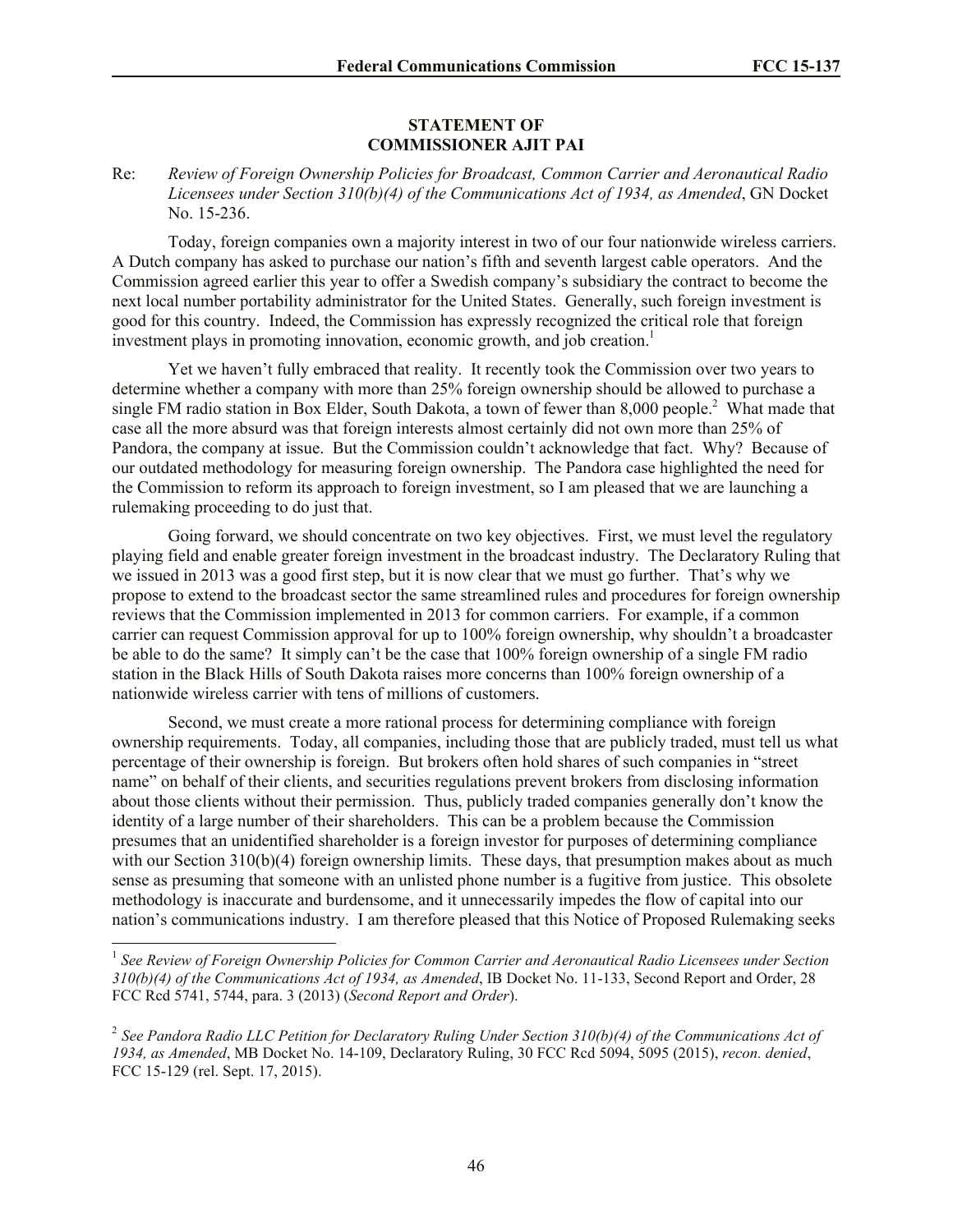comment on both eliminating this presumption and alternative approaches for measuring foreign ownership.

Finally, I would like to commend Commissioner O'Rielly for his leadership on this issue and the staff of the International Bureau and Media Bureau for their outstanding work on this Notice of Proposed Rulemaking. I look forward to working with my colleagues to reform our foreign ownership policies.